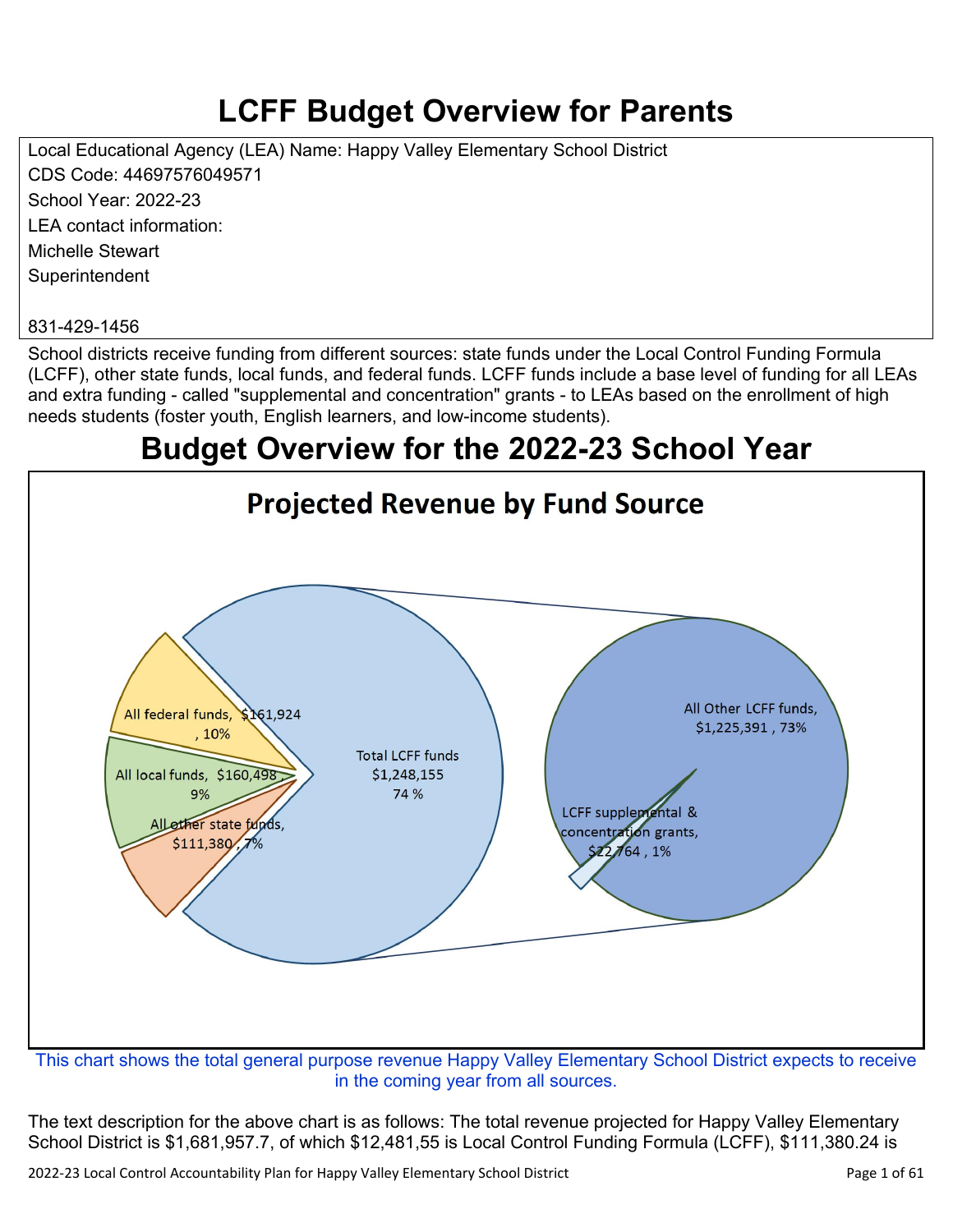other state funds, \$160,498.46 is local funds, and \$161,924 is federal funds. Of the \$12,481,55 in LCFF Funds, \$22,764 is generated based on the enrollment of high needs students (foster youth, English learner, and lowincome students).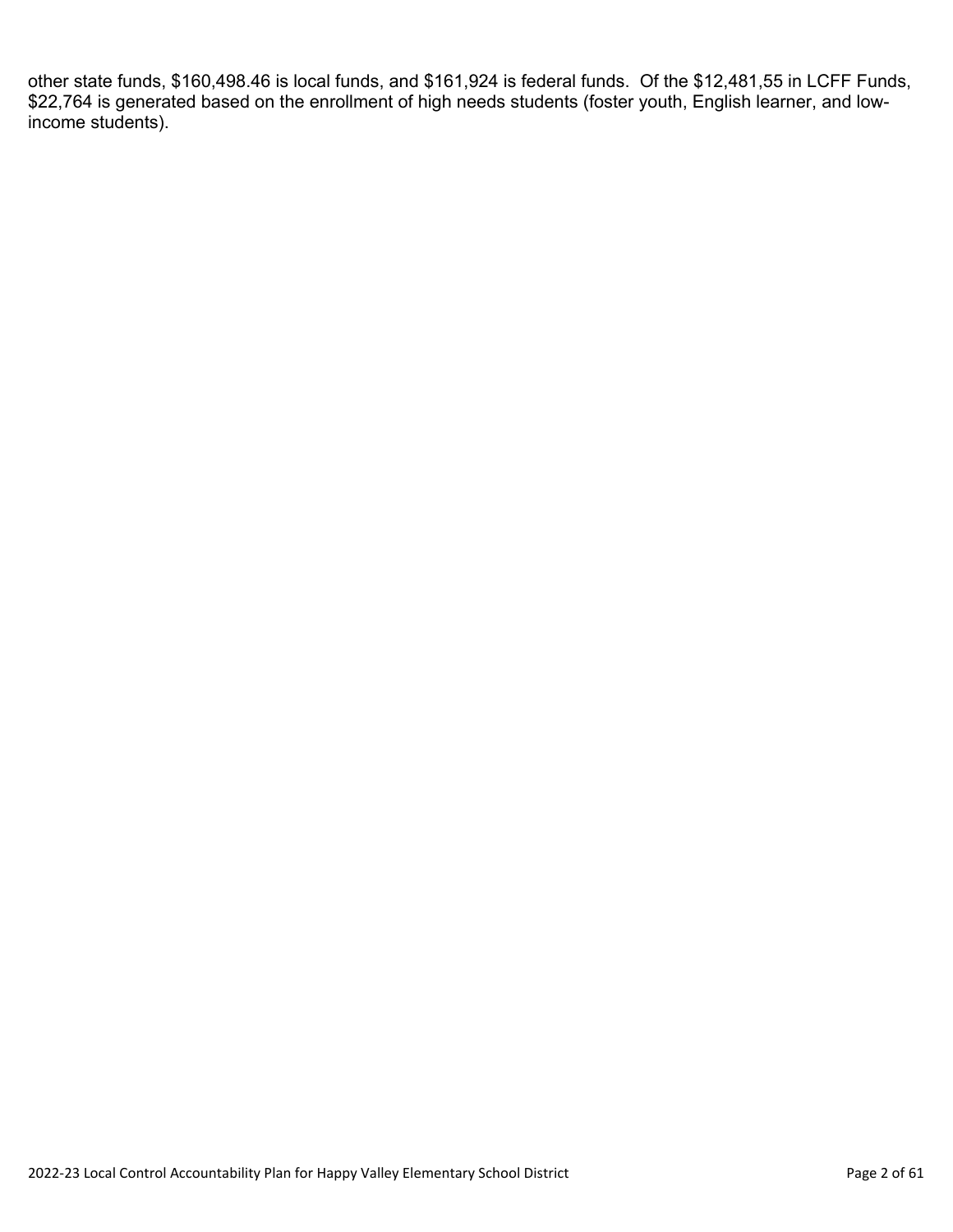# **LCFF Budget Overview for Parents**

The LCFF gives school districts more flexibility in deciding how to use state funds. In exchange, school districts must work with parents, educators, students, and the community to develop a Local Control and Accountability Plan (LCAP) that shows how they will use these funds to serve students.



This chart provides a quick summary of how much Happy Valley Elementary School District plans to spend for 2022-23. It shows how much of the total is tied to planned actions and services in the LCAP.

The text description of the above chart is as follows: Happy Valley Elementary School District plans to spend \$1,833,836.84 for the 2022-23 school year. Of that amount, \$434,272.00 is tied to actions/services in the LCAP and \$1,399,564.84 is not included in the LCAP. The budgeted expenditures that are not included in the LCAP will be used for the following:

Happy Valley revises its budget twice in any given year. The majority of general funds are dedicated to salaries and facilities in Happy Valley.

## **Increased or Improved Services for High Needs Students in the LCAP for the 2022-23 School Year**

In 2022-23, Happy Valley Elementary School District is projecting it will receive \$22,764 based on the enrollment of foster youth, English learner, and low-income students. Happy Valley Elementary School District must describe how it intends to increase or improve services for high needs students in the LCAP. Happy Valley Elementary School District plans to spend \$\$23,750.00 towards meeting this requirement, as described in the LCAP.

The amount require to provide services for high needs students is 1.82%, which the LCAP has accounted for.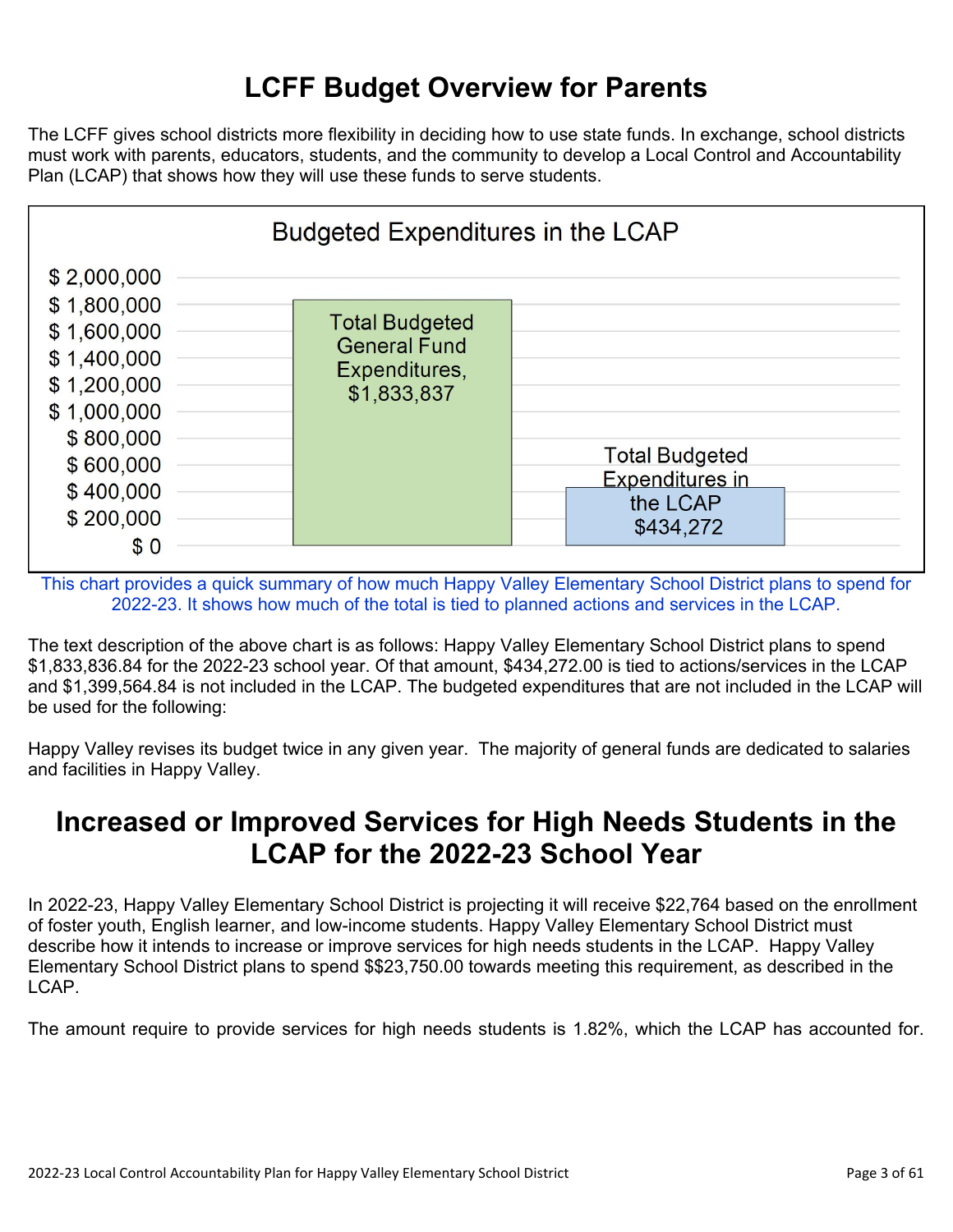# **LCFF Budget Overview for Parents**

# **Update on Increased or Improved Services for High Needs Students in 2021-22**



This chart compares what Happy Valley Elementary School District budgeted last year in the LCAP for actions and services that contribute to increasing or improving services for high needs students with what Happy Valley Elementary School District estimates it has spent on actions and services that contribute to increasing or improving services for high needs students in the current year.

The text description of the above chart is as follows: In 2021-22, Happy Valley Elementary School District's LCAP budgeted \$\$16,950.00 for planned actions to increase or improve services for high needs students. Happy Valley Elementary School District actually spent \$\$38,218.00 for actions to increase or improve services for high needs students in 2021-22.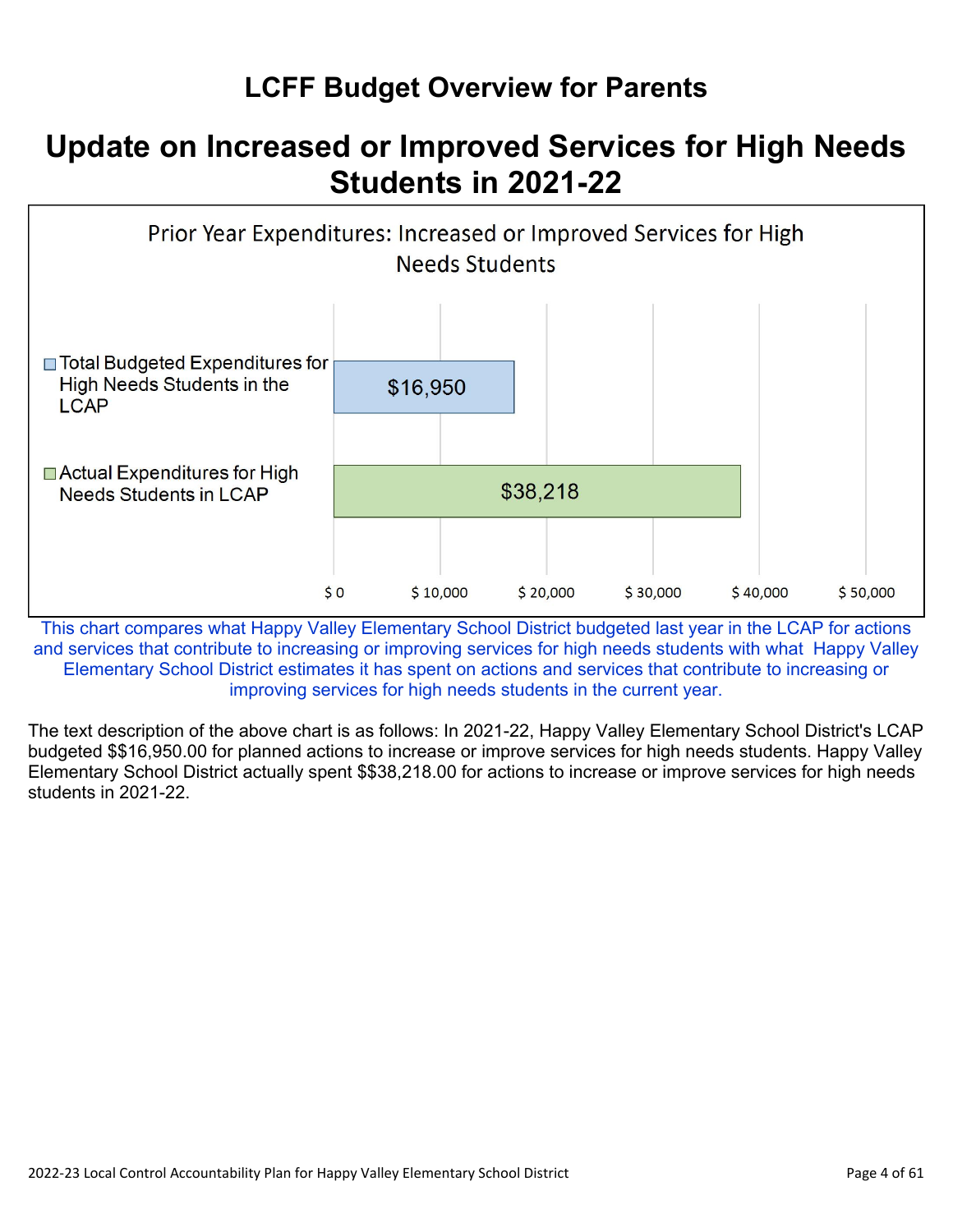# **Supplement to the Annual Update to the 2021–22 Local Control and Accountability Plan**

| Local Educational Agency (LEA) Name     | <b>Contact Name and Title</b> | <b>Email and Phone</b>     |
|-----------------------------------------|-------------------------------|----------------------------|
| Happy Valley Elementary School District | Michelle Stewart              | $\vert$ mstewart@hvesd.com |
|                                         | Superintendent/Principal      | $(831)429-1456$            |

California's 2021–22 Budget Act, the federal American Rescue Plan Act of 2021, and other state and federal relief acts have provided local educational agencies (LEAs) with a significant increase in funding to support students, teachers, staff, and their communities in recovering from the COVID-19 pandemic and to address the impacts of distance learning on students. The following is a one-time mid-year report to the local governing board or body and educational partners related to engagement on, and implementation of, these Acts.

A description of how and when the LEA engaged, or plans to engage, its educational partners on the use of funds provided through the Budget Act of 2021 that were not included in the 2020–21 Local Control and Accountability Plan (LCAP).

Happy Valley engaged numerous stakeholder groups, including the Board, teachers, staff and parents, to address all funding allocated through the Budget Act of 2021. Part of their charge was to review and identify areas of need beyond what was already accounted for in the 2021-22 Local Control and Accountability Plan (LCAP). Our goal is to come up with plans and support that have and will provide the best supplemental instruction and support to students as possible, focusing on academic learning loss, social-emotional supports. The funds have gone toward implementing both with personnel and support materials.

A description of how the LEA used, or plans to use, the additional concentration grant add-on funding it received to increase the number of staff who provide direct services to students on school campuses with an enrollment of students who are low-income, English learners, and/or foster youth that is greater than 55 percent.

Happy Valley does not receive any concentration funds.

A description of how and when the LEA engaged its educational partners on the use of one-time federal funds received that are intended to support recovery from the COVID-19 pandemic and the impacts of distance learning on pupils.

The LEA engaged the following groups on the following days to discuss one-time federal funds.

2022-23 Local Control Accountability Plan for Happy Valley Elementary School District **Page 1 of 51** and 7 and 7 and 7 and 7 and 7 and 7 and 7 and 7 and 7 and 7 and 7 and 7 and 7 and 7 and 7 and 7 and 7 and 7 and 7 and 7 a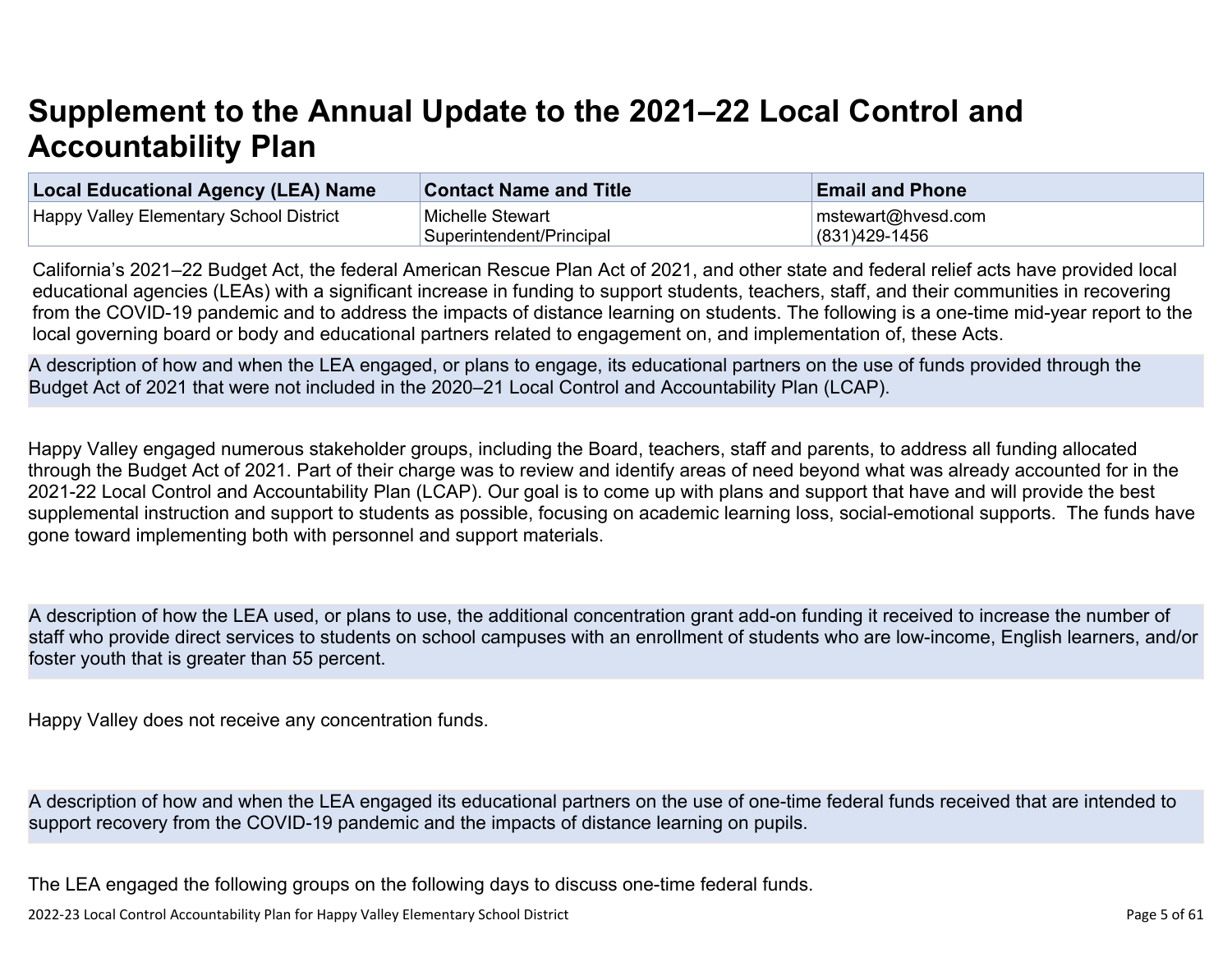Parent Club 8/18/2021, 10/20/2021 Staff 10/1 Board 10/13

Because funds and resources are limited, the groups determined the best use of the funds is for personnel, including a full-time academic coach and intervention aide. There have also been additional garden and counseling hours added.

A description of how the LEA is implementing the federal American Rescue Plan Act and federal Elementary and Secondary School Emergency Relief expenditure plan, and the successes and challenges experienced during implementation.

Happy Valley is primarily using ESSER III to support students through a full time academic intervention teacher, an intervention aide, and garden hours. While 1/2 the class in engaged in the garden, the teacher is able to target skills in the classes with small groups. A small portion of the money has been used to purchase PPE.

A description of how the LEA is using its fiscal resources received for the 2021–22 school year in a manner that is consistent with the applicable plans and is aligned with the LEA's 2021–22 LCAP and Annual Update.

The action steps in this update were developed in consultation with stakeholders after soliciting public comment via electronic surveys, staff meetings, and board meetings and parent nights. Greater detail for involvement can be found on our LCAP.

# **Instructions for the Supplement to the Annual Update for the 2021–22 Local Control and Accountability Plan Year**

*For additional questions or technical assistance related to the completion of the Supplement to the Annual Update to the 2021–22 Local Control and Accountability Plan (LCAP), please contact the local county office of education (COE), or the California Department of Education's (CDE's)* Local Agency Systems Support Office, by phone at 916-319-0809 or by email at *[lcff@cde.ca.gov](mailto:lcff@cde.ca.gov)*.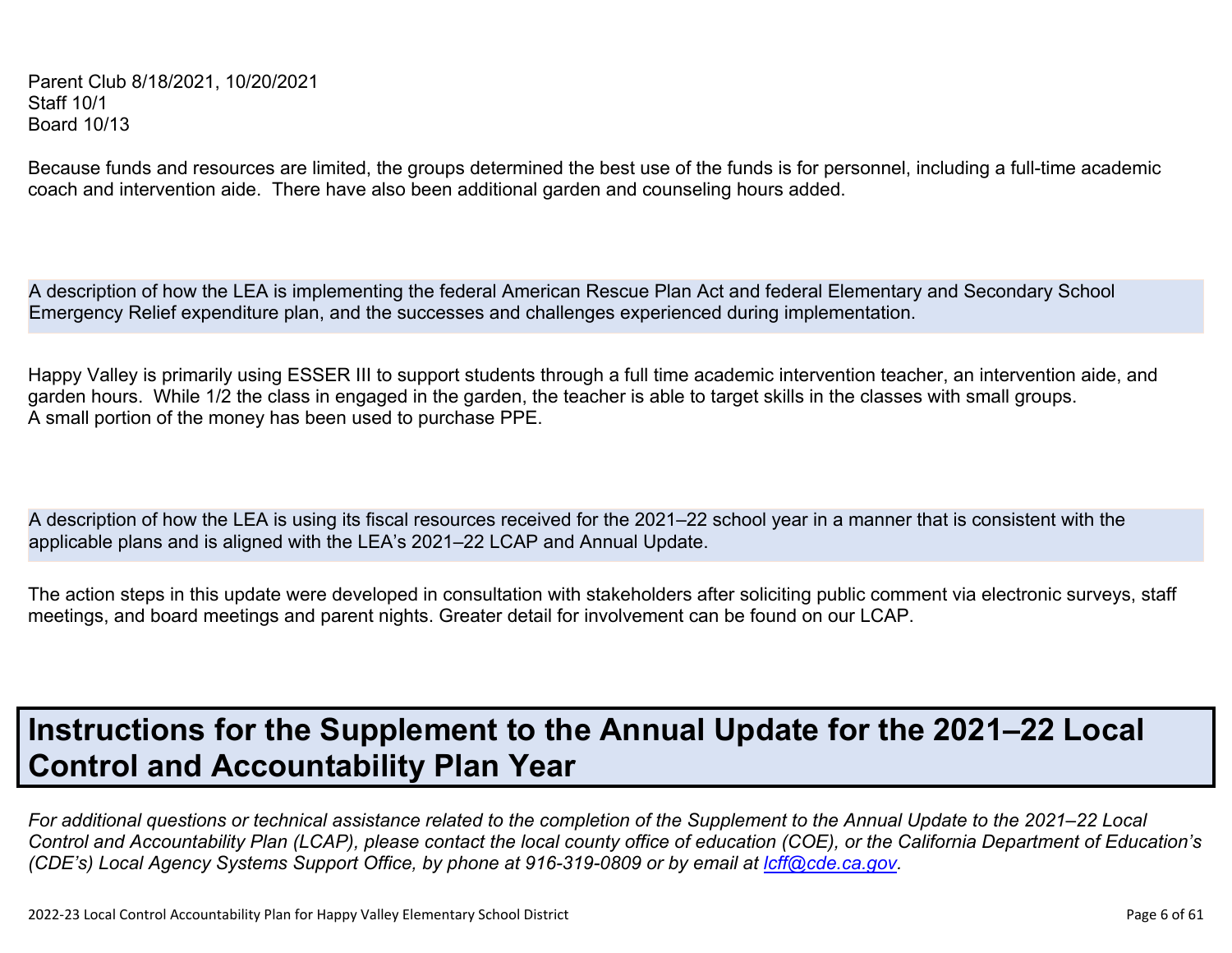### **Introduction**

California's 2021–22 Budget Act, the federal American Rescue Plan Act of 2021, and other state and federal relief acts have provided local educational agencies (LEAs) with a significant increase in funding to support students, teachers, staff, and their communities in recovering from the COVID-19 pandemic and to address the impacts of distance learning on students. Section 124(e) of Assembly Bill 130 requires LEAs to present an update on the Annual Update to the 2021–22 LCAP and Budget Overview for Parents on or before February 28, 2022, at a regularly scheduled meeting of the governing board or body of the LEA. At this meeting, the LEA must include all of the following:

- The Supplement to the Annual Update for the 2021–22 LCAP (2021–22 Supplement);
- All available mid-year outcome data related to metrics identified in the 2021–22 LCAP; and
- Mid-year expenditure and implementation data on all actions identified in the 2021–22 LCAP.

When reporting available mid-year outcome, expenditure, and implementation data, LEAs have flexibility to provide this information as best suits the local context, provided that it is succinct and contains a level of detail that is meaningful and accessible for the LEA's educational partners.

The 2021–22 Supplement is considered part of the 2022–23 LCAP for the purposes of adoption, review, and approval, and must be included with the LCAP as follows:

- The 2022–23 Budget Overview for Parents
- The 2021-22 Supplement
- The 2022-23 LCAP
- The Action Tables for the 2022–23 LCAP
- The Instructions for the LCAP Template

As such, the 2021–22 Supplement will be submitted for review and approval as part of the LEA's 2022–23 LCAP.

## **Instructions**

Respond to the following prompts, as required. In responding to these prompts, LEAs must, to the greatest extent practicable, provide succinct responses that contain a level of detail that will be meaningful and accessible for the LEA's educational partners and the broader public and must, to the greatest extent practicable, use language that is understandable and accessible to parents.

In responding to these prompts, the LEA has flexibility to reference information provided in other planning documents. An LEA that chooses to reference information provided in other planning documents must identify the plan(s) being referenced, where the plan(s) are located (such as a link to a web page), and where in the plan the information being referenced may be found.

**Prompt 1:** "*A description of how and when the LEA engaged, or plans to engage, its* educational partners *on the use of funds provided through the Budget Act of 2021 that were not included in the 2020–21 Local Control and Accountability Plan (LCAP).*"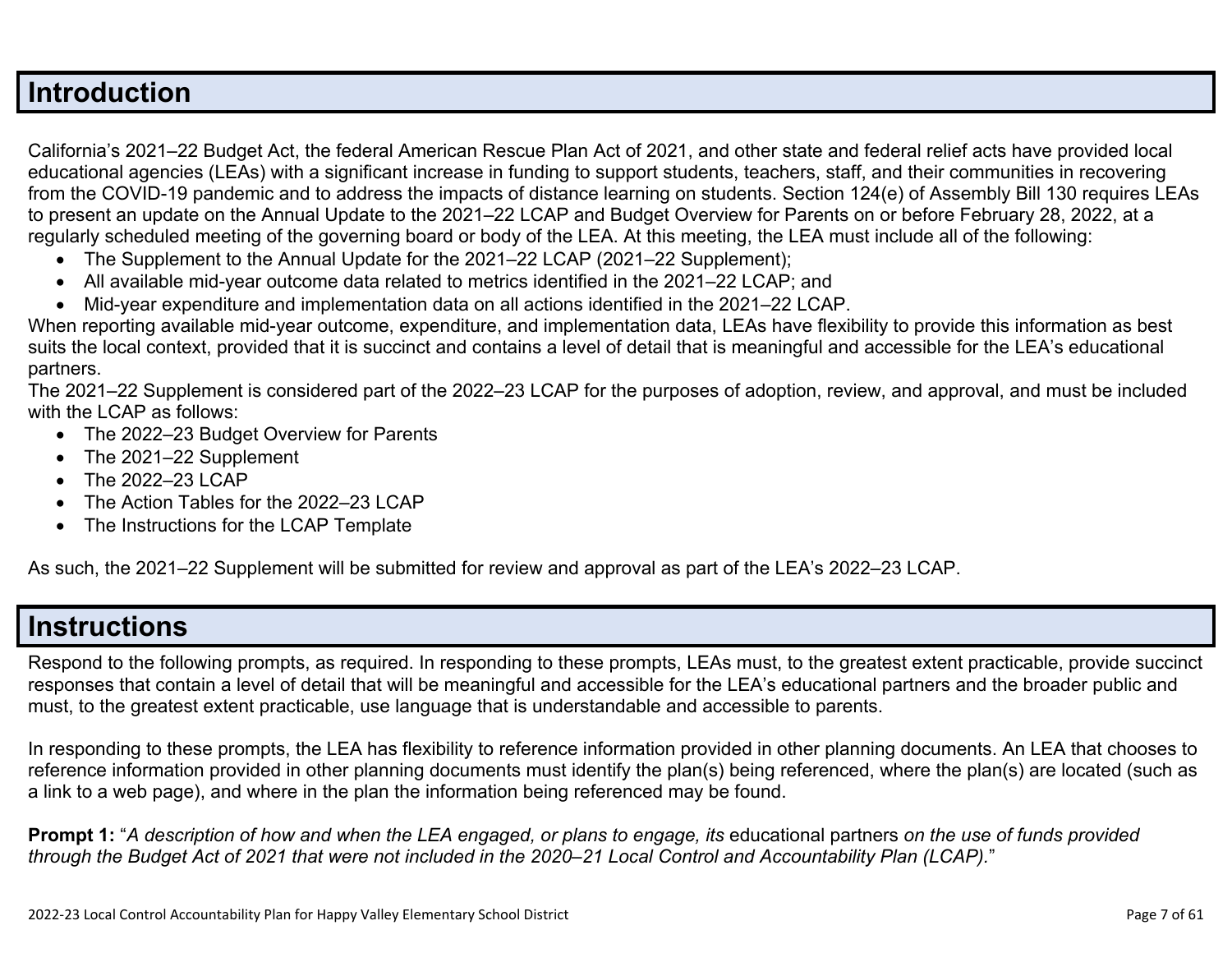In general, LEAs have flexibility in deciding what funds are included in the LCAP and to what extent those funds are included. If the LEA received funding through the Budget Act of 2021 that it would have typically included within its LCAP, identify the funds provided in the Budget Act of 2021 that were not included in the LCAP and provide a description of how the LEA has engaged its educational partners on the use of funds. If an LEA included the applicable funds in its adopted 2021–22 LCAP, provide this explanation.

**Prompt 2:** "*A description of how LEA used, or plans to use, the concentration grant add-on funding it received to increase the number of staff who provide direct services to students on school campuses with an enrollment of students who are low-income, English learners, and/or foster youth that is greater than 55 percent.*"

If LEA does not receive a concentration grant or the concentration grant add-on, provide this explanation.

Describe how the LEA is using, or plans to use, the concentration grant add-on funds received consistent with California *Education Code* Section 42238.02, as amended, to increase the number of certificated staff, classified staff, or both, including custodial staff, who provide direct services to students on school campuses with greater than 55 percent unduplicated pupil enrollment, as compared to schools with an enrollment of unduplicated students that is equal to or less than 55 percent.

In the event that the additional concentration grant add-on is not sufficient to increase the number of staff providing direct services to students at a school with an enrollment of unduplicated students that is greater than 55 percent, describe how the LEA is using the funds to retain staff providing direct services to students at a school with an enrollment of unduplicated students that is greater than 55 percent.

**Prompt 3:** "*A description of how and when the LEA engaged its educational partners on the use of one-time federal funds received that are intended to support recovery from the COVID-19 pandemic and the impacts of distance learning on pupils.*"

If the LEA did not receive one-time federal funding to support recovery from the COVID-19 pandemic and the impacts of distance learning on students, provide this explanation.

Describe how and when the LEA engaged its educational partners on the use of one-time federal funds it received that are intended to support recovery from the COVID-19 pandemic and the impacts of distance learning on students. See the COVID-19 Relief Funding Summary Sheet web page [\(https://www.cde.ca.gov/fg/cr/relieffunds.asp\)](https://www.cde.ca.gov/fg/cr/relieffunds.asp) for a listing of COVID-19 relief funding and the Federal Stimulus Funding web page (<https://www.cde.ca.gov/fg/cr/>) for additional information on these funds. The LEA is not required to describe engagement that has taken place related to state funds.

**Prompt 4:** "A description of how the LEA is implementing the federal American Rescue Plan Act and federal Elementary and Secondary School Emergency Relief expenditure plan, and the successes and challenges experienced during implementation."

If an LEA does not receive ESSER III funding, provide this explanation.

Describe the LEA's implementation of its efforts to maintain the health and safety of students, educators, and other staff and ensure the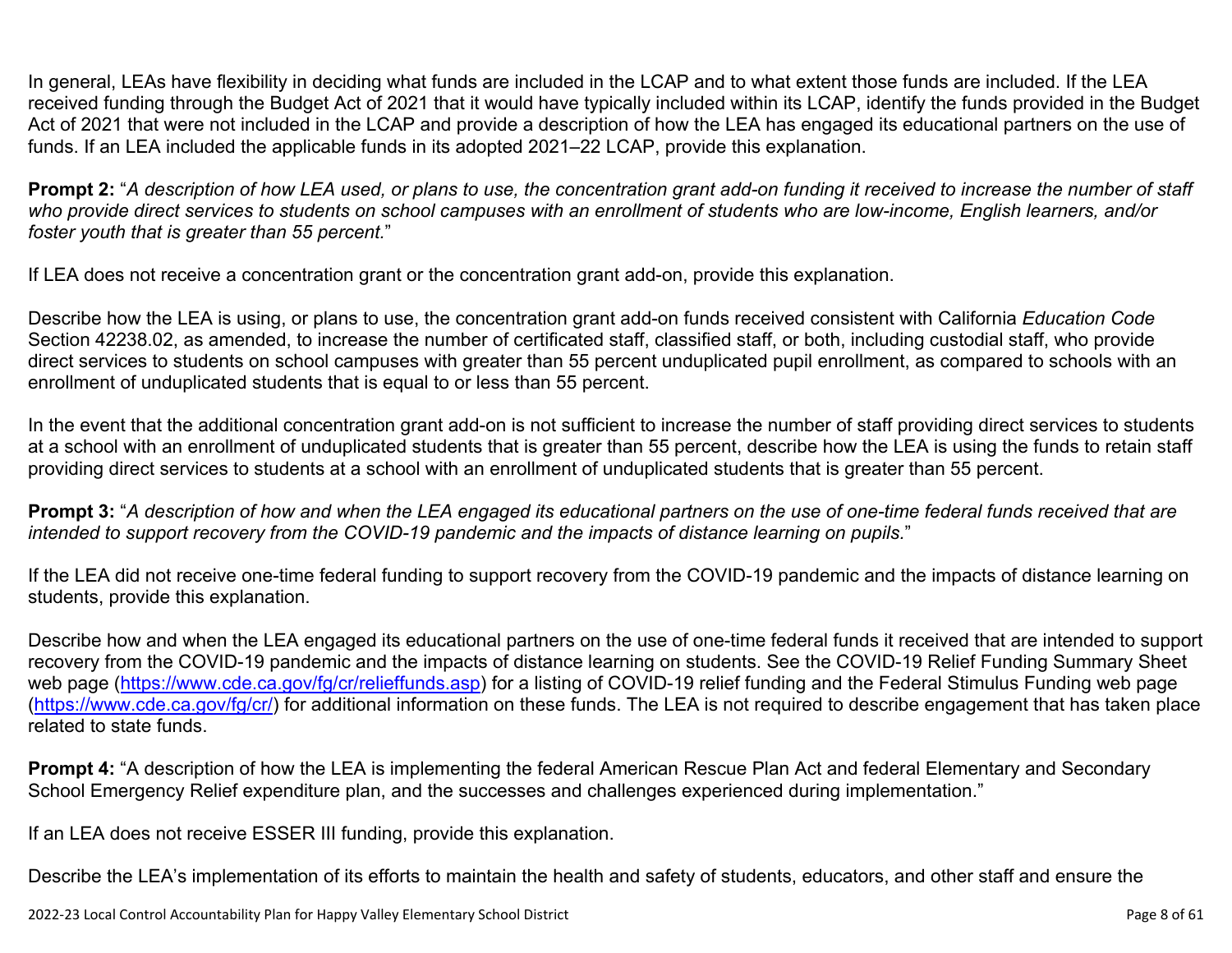continuity of services, as required by the federal American Rescue Plan Act of 2021, and its implementation of the federal Elementary and Secondary School Emergency Relief (ESSER) expenditure plan to date, including successes and challenges.

**Prompt 5:** "A description of how the LEA is using its fiscal resources received for the 2021–22 school year in a manner that is consistent with the applicable plans and is aligned with the LEA's 2021–22 LCAP and Annual Update."

Summarize how the LEA is using its fiscal resources received for the 2021–22 school year to implement the requirements of applicable plans in a manner that is aligned with the LEA's 2021–22 LCAP. For purposes of responding to this prompt, "applicable plans" include the Safe Return to In-Person Instruction and Continuity of Services Plan and the ESSER III Expenditure Plan.

California Department of Education November 2021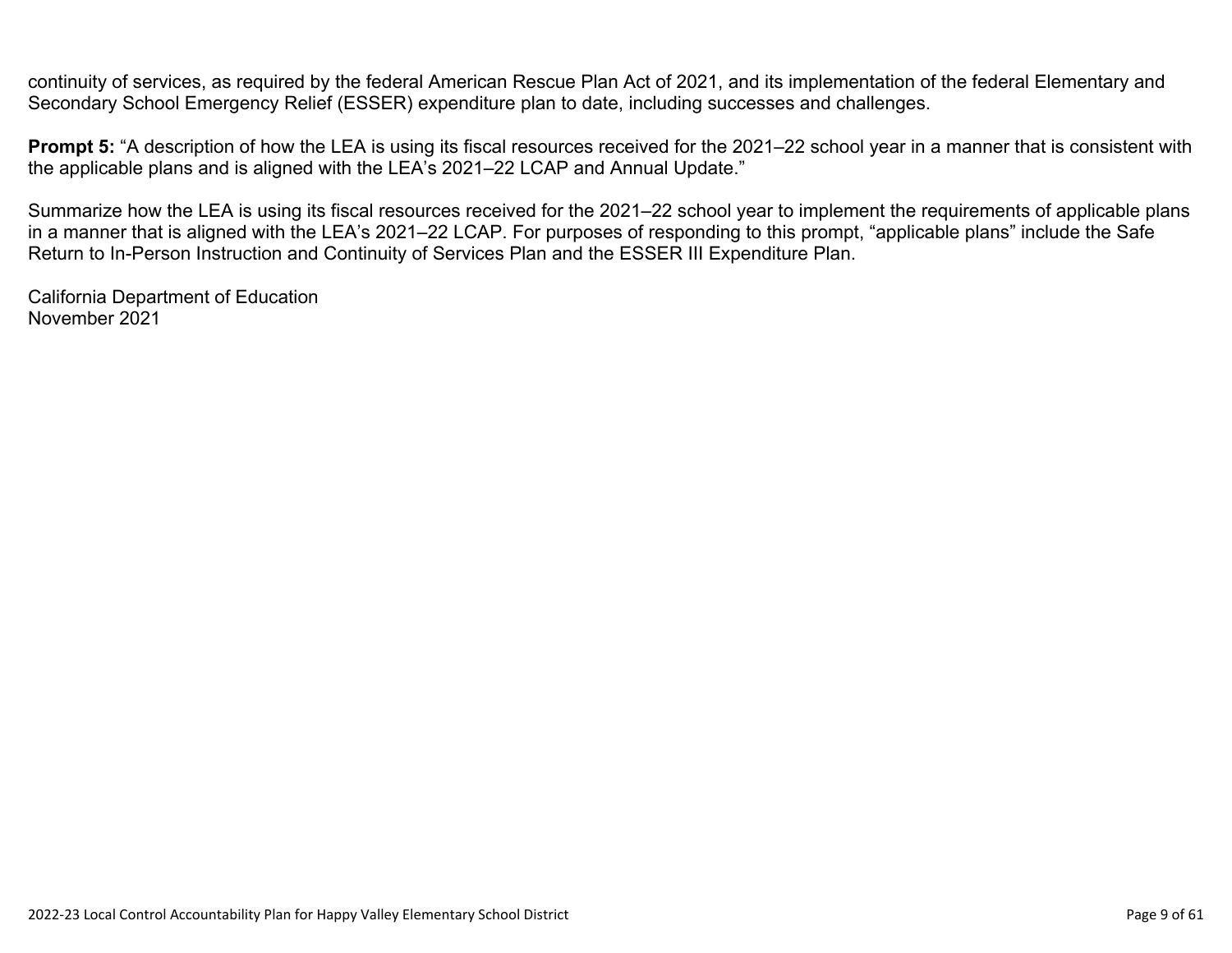# **Local Control Accountability Plan**

**The instructions for completing the Local Control and Accountability Plan (LCAP) follow the template.**

| Local Educational Agency (LEA) Name            | <b>Contact Name and Title</b>      | <b>Email and Phone</b>             |
|------------------------------------------------|------------------------------------|------------------------------------|
| <b>Happy Valley Elementary School District</b> | Michelle Stewart<br>Superintendent | mstewart@hvesd.com<br>831-429-1456 |

# **[Plan Summary \[2022-23\]](http://www.doc-tracking.com/screenshots/22LCAP/Instructions/22LCAPInstructions.htm#PlanSummary)**

## **[General Information](http://www.doc-tracking.com/screenshots/22LCAP/Instructions/22LCAPInstructions.htm#generalinformation)**

A description of the LEA, its schools, and its students in grades transitional kindergarten–12, as applicable to the LEA.

The Happy Valley School District, established in 1864, is a single school, Basic Aid district with a well established history of community and parent involvement. The Local Control and Accountability Plan (LCAP) fits into this small school culture as stakeholder input is both valued and appreciated. The Board, LCAP Parent Advisory Committee, Parent Club, and Staff routinely have open meeting discussions regarding student achievement, Common core standards aligned implementation, and alignment of spending priorities. Happy Valley School District serves the students and community with a mission and vision of continuous improvement, dedication to the arts and music, developing the whole child, and providing students with an academic setting that will ensure success both in secondary and college settings. Happy Valley has a long standing reputation for excellence and has traditionally been one of the top ranked schools in Santa Cruz County, and in the top 10% of schools in the state for over the past 10 years.

With a current enrollment of 115, Happy Valley School District has been awarded the Ocean Guardian grant and is in the process of becoming a Green School. The District is K-6 and is comprised of inter-district and in district students. A wait list of over 100 students is maintained. Because of an increase of properties for sale in the Happy Valley School district boundaries, the demographics have changed and the school district rarely accepts new inter-district transfer students, thus changing a long tradition. Parents fundraise to maintain art, music, garden, and library. The goal of the Parent Club is to raise \$100,000 a year with the ability to put a percentage of the money into the Happy Valley Endowment Fund that is held at the Community Foundation. Started in 1990, the Endowment Fund currently has a balance of over \$1.8 million, thanks to a \$571,000 gift from a community member who left HVS as a beneficiary. This funds the instructional aides each year. The short term goal was to raise the fund to a \$1 million and that has been reached, with a long term goal of \$3 million, thus lessening the burden on the parents to fundraise at the current level. In June of 2018, a parcel tax was passed to "support academic excellence, maintain quality art and music programs, integrate technology into the classrooms, retain high quality teachers and provide local funding that cannot be taken away by the state." In the 2021-22 school year, HVS utilized the parcel tax for teacher stipends, a Tech Design and Science teacher, Tech Support and materials, curriculum support resources.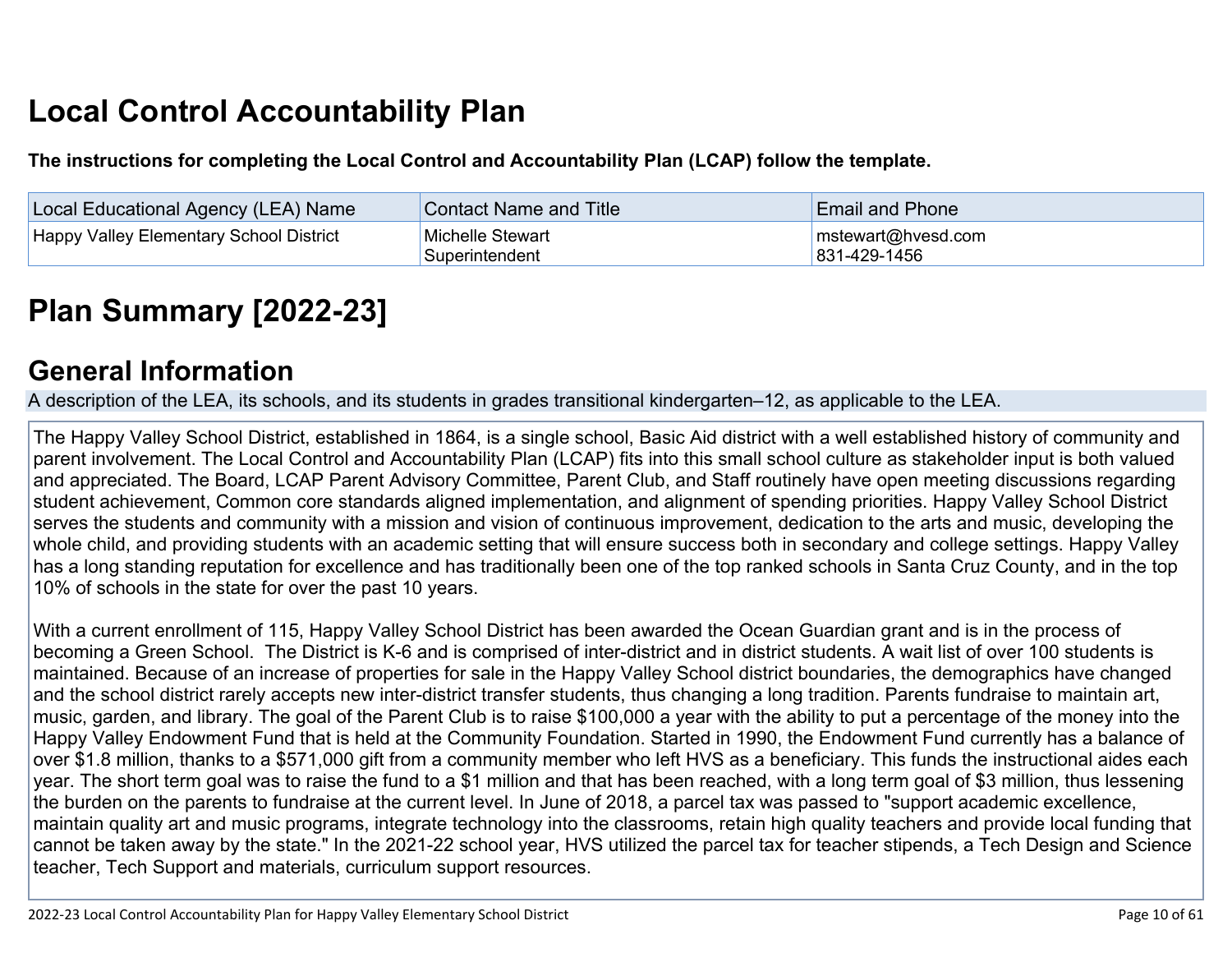All required metrics outlined by the CDE have been included with the exception of those listed that do not apply to our K-6 District: Advanced Placement scores, Career and Technical Ed (CTE) preparation, Early Assessment Program (EAP) scores, Middle or High School dropout rates, and High School graduation rates. In addition, there are no statistically significant Racial/Ethnic subgroups, or Foster Youth attending school in our District. In 2015-2016, 10 goals were implemented to meet the needs of all students including Special Education students with identified learning targets on their Individualized Educational Plans (IEP) and unduplicated students. In 2016-2017, the goals were consolidated from 10 to 3: Engagement, Access and Opportunity, and Pupil Achievement. Since Happy Valley School is a small school district, and because HVS is an LEA that doesn't have significant subgroups , we principally direct the use of the supplemental funds to have instructional aides in each and every class. Although all students benefit from a classroom aide, this model was put in place to intentionally meet the needs of our unduplicated students as well as at risk students.

# **[Reflections: Successes](http://www.doc-tracking.com/screenshots/22LCAP/Instructions/22LCAPInstructions.htm#ReflectionsSuccesses)**

A description of successes and/or progress based on a review of the California School Dashboard (Dashboard) and local data.

Happy Valley is committed to support the safety, academic, and social-emotional needs of students and staff. This was especially important when the school returned to in-person learning following the pandemic. Although there is a small number of students who are socioeconomically disadvantaged, English Learners and Foster Youth, Happy Valley ensures that the students in these groups are considered first when planning resources and actions. Because of the Pandemic, the California School Dashboard does not have data regarding student performance. However, local benchmarks are given throughout the year, and it is clear that students are making progress in both English Language Arts (ELA) and Math. Staff, Parent and Student surveys have been given throughout the year, and it is apparent that the community is happy with the current focus areas and support that are outlined in the LCAP.

# **[Reflections: Identified Need](http://www.doc-tracking.com/screenshots/22LCAP/Instructions/22LCAPInstructions.htm#ReflectionsIdentifiedNeed)**

A description of any areas that need significant improvement based on a review of Dashboard and local data, including any areas of low performance and significant performance gaps among student groups on Dashboard indicators, and any steps taken to address those areas.

The greatest need for Happy Valley still is the aging facility and the need for Modernization. At this time, the school district has a restroom approval plan submitted to DSA. The Modernization of the Administrative office will follow with added scope to maximize funding opportunities. Two portable replacements have been added to the plan. In response to parent and staff surveys, the District determined that training for Tiered intervention, equity training, and a focus on SEL for families and children to build community have been top priorities for the 2021-2022 school year. Although students showed sufficient progress throughout the year, the scores appear lower than the baseline benchmarks. However, with distance learning, it was difficult to find a true assessment of all students. We feel that by collecting data throughout the year, we have a clearer picture of student progress. For 2022-23, continued support will be given in both academics and Social Emotional Learning.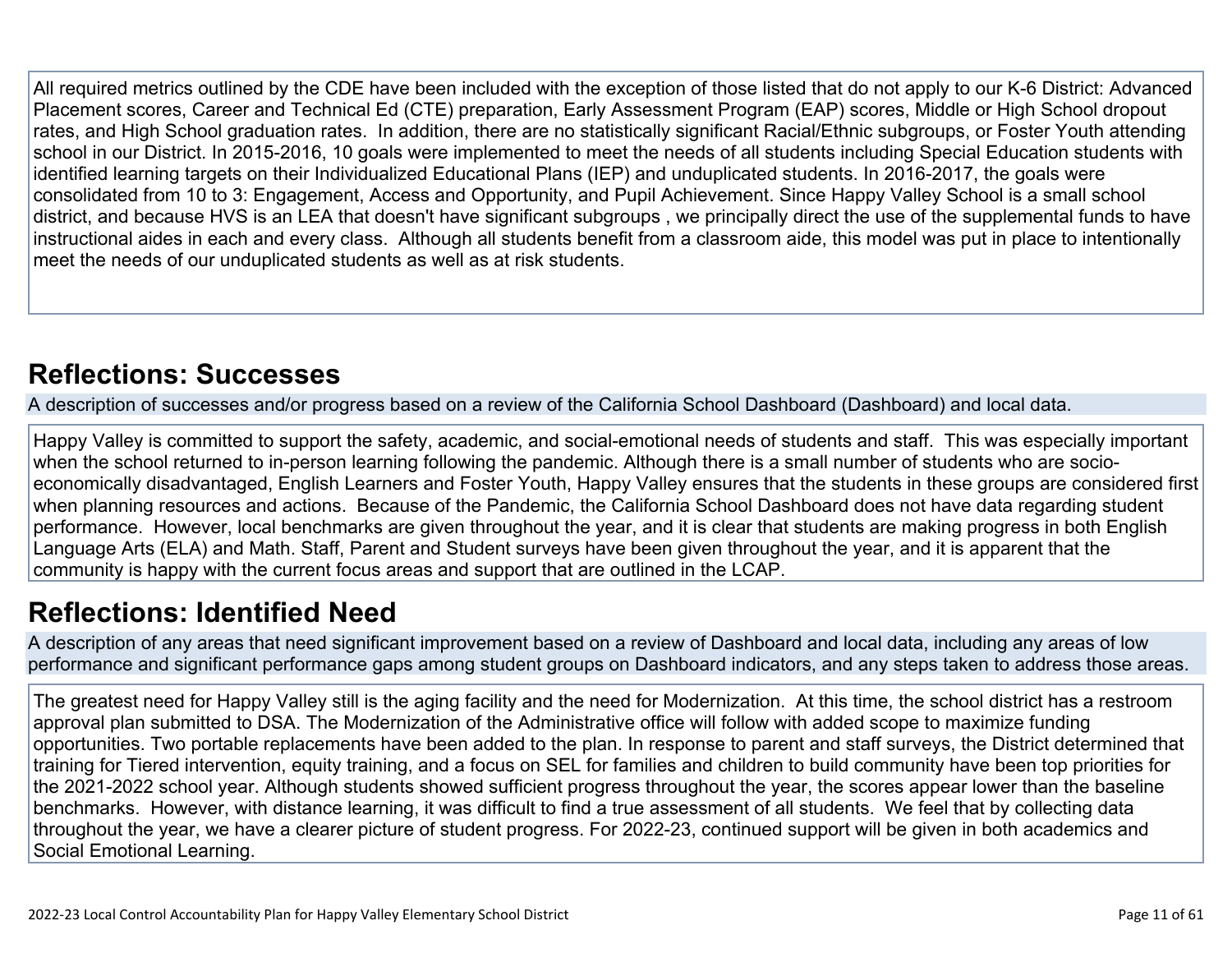# **[LCAP Highlights](http://www.doc-tracking.com/screenshots/22LCAP/Instructions/22LCAPInstructions.htm#LCAPHighlights)**

A brief overview of the LCAP, including any key features that should be emphasized.

Because of the small size of Happy Valley School, and the lack of significant subgroups, the LCAP is written to meet the needs of all students, with supplemental funds principally directed towards unduplicated students. All strategies and staffing decisions made are designed to support those students, including staffing for small class sizes and instructional aides. In 2021-2022, a 1.0 FTE Academic Coach and Intervention Specialist were hired to assist teachers with assessments, intervention, SST's, 504's and Tiered Support. Another focus has been on community wide SEL (Social Emotional Learning), equity training and continued in class Peacebuilder programs.. All programs that were shut down due to the pandemic fully reopened.

### LCAP Goals are:

Goal 1: ENGAGEMENT: Happy Valley School District will provide a safe and engaging environment for students and families will be actively involved in the educational process.

Goal 2: PUPIL ACHIEVEMENT: Happy Valley School District will fully implement Common Core Standards. The teachers will be fully trained and provided with appropriate, aligned materials and technology integration to ensure all students are college and career ready. Social and emotional well being of the students will be a priority.

Goal 3: ACCESS AND OPPORTUNITY Happy Valley School District will ensure facilities, communication, and course access are responsive to the needs of all of our students.

## **Comprehensive Support and Improvement**

An LEA with a school or schools eligible for comprehensive support and improvement must respond to the following prompts.

### *[Schools Identified](http://www.doc-tracking.com/screenshots/22LCAP/Instructions/22LCAPInstructions.htm#SchoolsIdentified)*

A list of the schools in the LEA that are eligible for comprehensive support and improvement.

Happy Valley ESD is not identified for CSI

### *[Support for Identified Schools](http://www.doc-tracking.com/screenshots/22LCAP/Instructions/22LCAPInstructions.htm#SupportforIdentifiedSchools)*

A description of how the LEA has or will support its eligible schools in developing comprehensive support and improvement plans.

Happy Valley ESD is not identified for CSI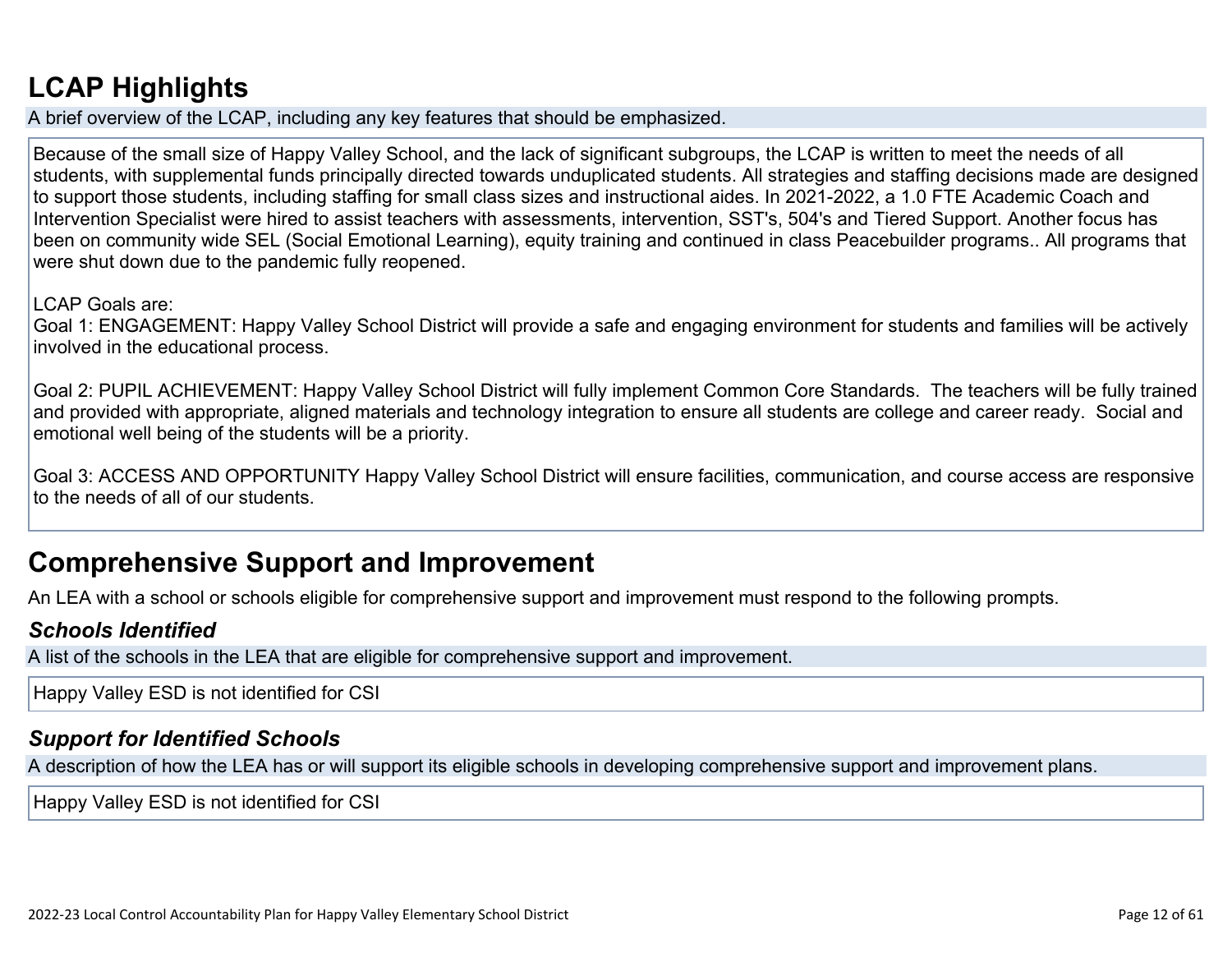### *[Monitoring and Evaluating Effectiveness](http://www.doc-tracking.com/screenshots/22LCAP/Instructions/22LCAPInstructions.htm#MonitoringandEvaluatingEffectiveness)*

A description of how the LEA will monitor and evaluate the plan to support student and school improvement.

N/A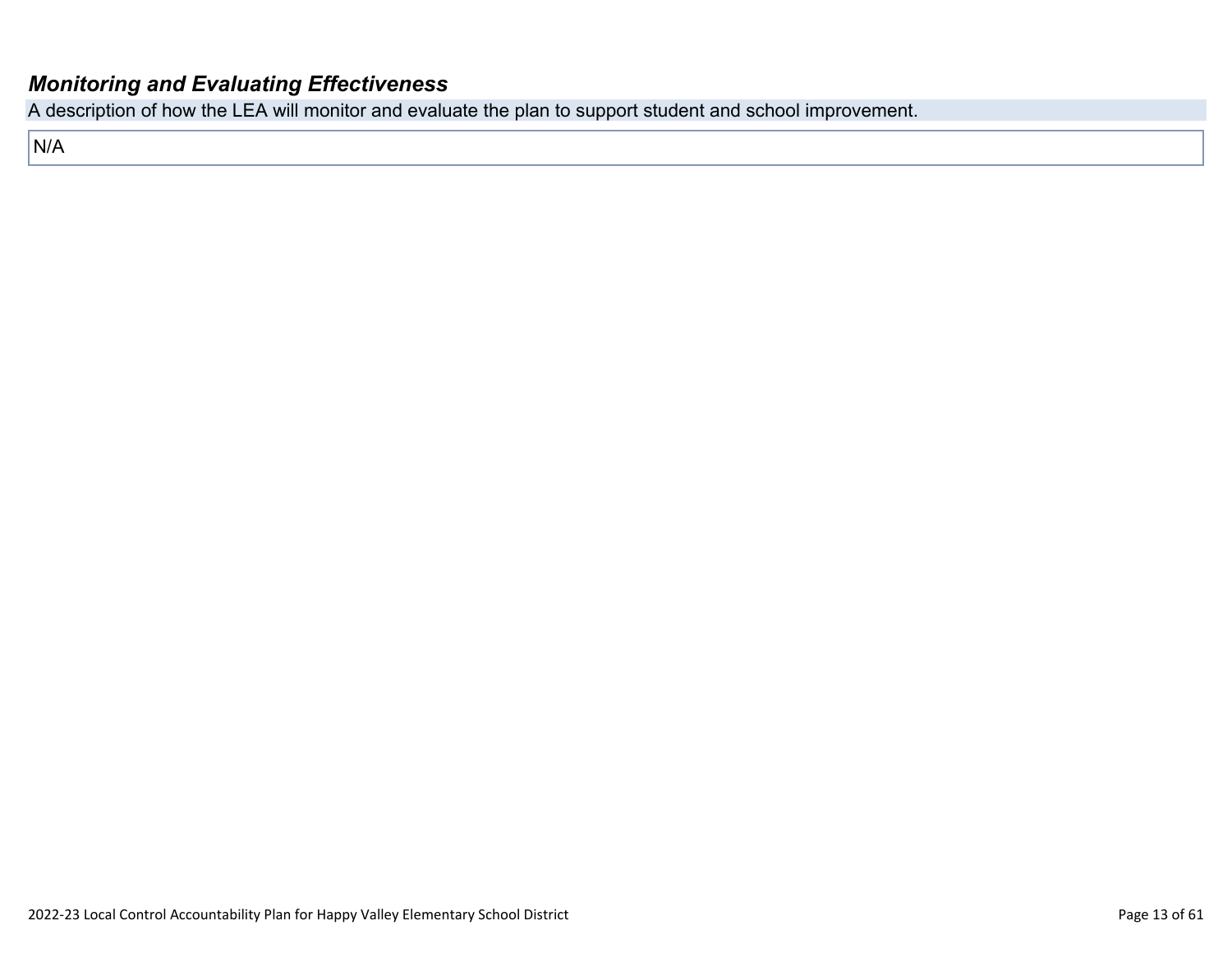# **Engaging Educational Partners**

A summary of the process used to engage educational partners and how this engagement was considered before finalizing the LCAP.

Happy Valley School District works hard to keep our community informed, up-to-date, and engaged in the educational process. Multiple Stakeholders have been engaged with both remote and face to face meetings. Surveys to parents, staff, and students were given to receive input regarding programs, identified needs, areas of growth, success and needs going forward. The Santa Cruz County SELPA is a direct partner with HVS. The SELPA director works hand in hand with the HVS Superintendent and on a continuous basis to collaborate with regards to Special Education placements, and best practices. This plan was reviewed by the SELPA in late May of 2022.

STAFF: 8/13/2021, 4/15/2022, 4/20/2022 BOARD: 9/8/2021, 4/20/2022 SCHOOL SITE COUNCIL:10/20/21, 3/10/2022 PARENT SURVEY: 11/2021, 5/2022 PARENT CLUB: 11/17/2021, 3/16/2022 STUDENTS: March, 2022

### A summary of the feedback provided by specific educational partners.

Previous feedback was information obtained through the parents survey, 2020-21. Areas of strength: Student access to reading, writing, and math, respect, awareness of fundraising needs, and school responsiveness. Most notably, almost all parents feel that the school helps students to be their best selves during the day.. Areas of focus: Communication regarding social emotional curriculum and discipline policies and procedures.

### 2021-22:

The Staff and Parent Club both expressed appreciation for the current focused goals and services.

The Board of Trustees had questions regarding funding and suggestions for action steps. School Site Council (SSC) gave input to the parent survey.

Two parents surveys were given, one in the fall and one in the spring. Participation in fall was over 59%, while in the spring it was 52%. Areas of strength continue to be communication and school responsiveness, and that parents feel their children's academic and social needs are met. One of the highest responses was that OVER 95% of parents responded, "My student feels safe at school." The main focus area is allowing volunteers, which was severely impacted by COVID restrictions. Parents asked that the school consider after school activities, provide school lunches, offer Spanish, upgrade the field, and offer challenge to students who are currently at or above grade level. Numerous ideas were given to facilitate parent engagement.

All students were surveyed. Most students feel adults care for them and they feel safe in the classroom. Some students do not feel as safe on the playground, due mostly to balls that might hit them or lots of students on the equipment. Most feel the work is "just right". More students said that some students respect each other, rather than most of them. Many said that what they love best about the school is how caring, fun and close the community is.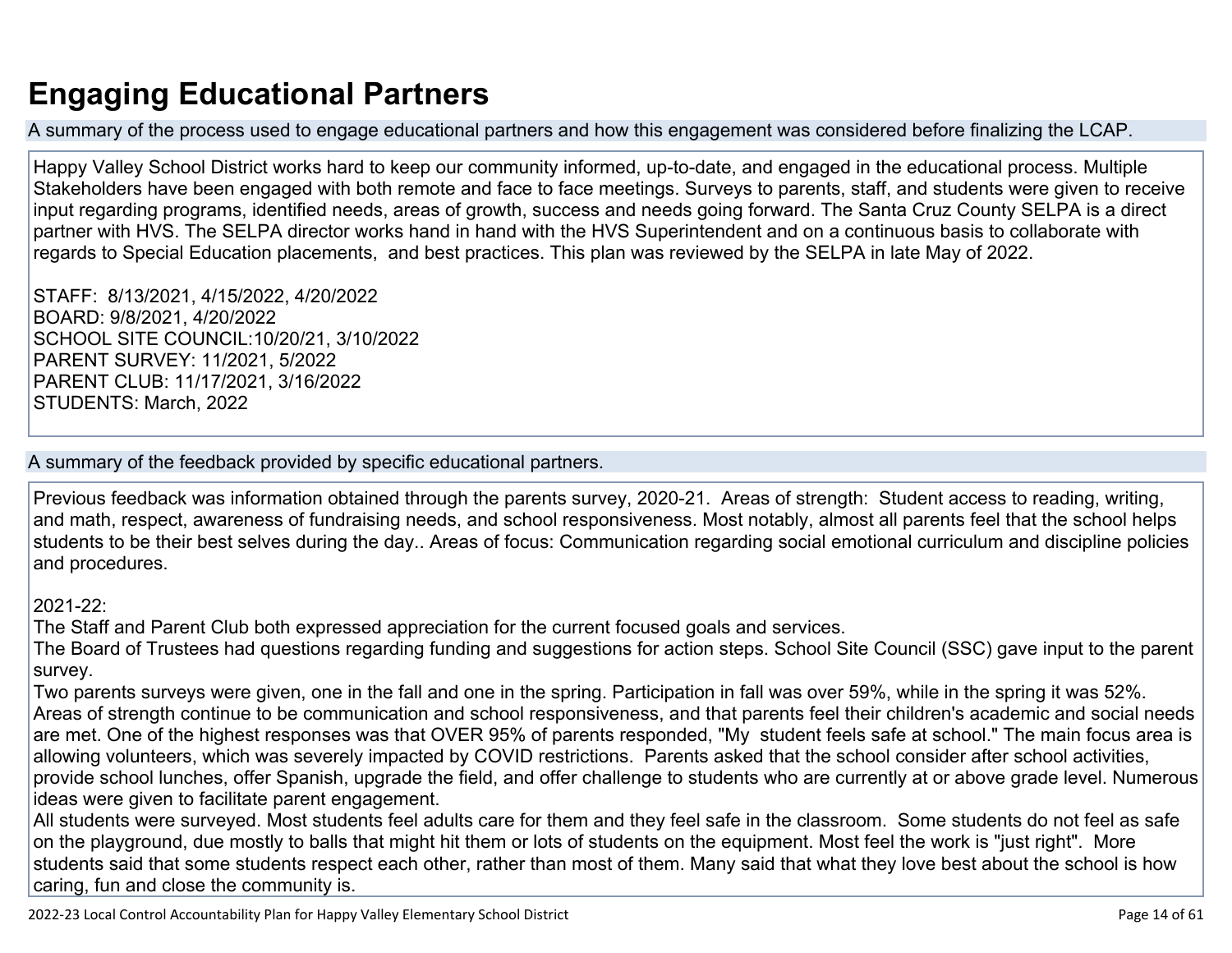Input on Goals and Services:

Goal 1 ENGAGEMENT: Because attendance was greatly impacted by the pandemic, consider moving the money set aside for attendance initiative to the SEL program. (Board); Continue offering extra counseling support. (Staff) Goal 2 PUPIL ACHIEVEMENT: Add an action step for the planned dedicated library space, more library books (Board, Parents, Students); Add an action step about the Garden and becoming a Green Business (Board); Consider adding a dedicated science room (Staff) Goal 3 ACCESS AND OPPORTUNITY: Consider adding additional supports, such as a PE coach or PE equipment (Staff, Students); Consider adding a Spanish teacher (Parents, Board); Provide after school activities (Parents)

A description of the aspects of the LCAP that were influenced by specific input from educational partners.

In 2022-23, there will be a continued focus on Social-Emotional Learning. With the adoption of a new Social Studies Curriculum, teachers will be trained in implementing diverse lessons into their curriculum. There will be a new library and the adoption of Reader's Workshop,, and new books will be purchased that are specifically focused on inclusion, diversity and kindness. The District will investigate hiring a Spanish teacher, as well as creating a dedicated science room. Happy Valley will serve hot lunch next year. Most of the actions in the LCAP will continue.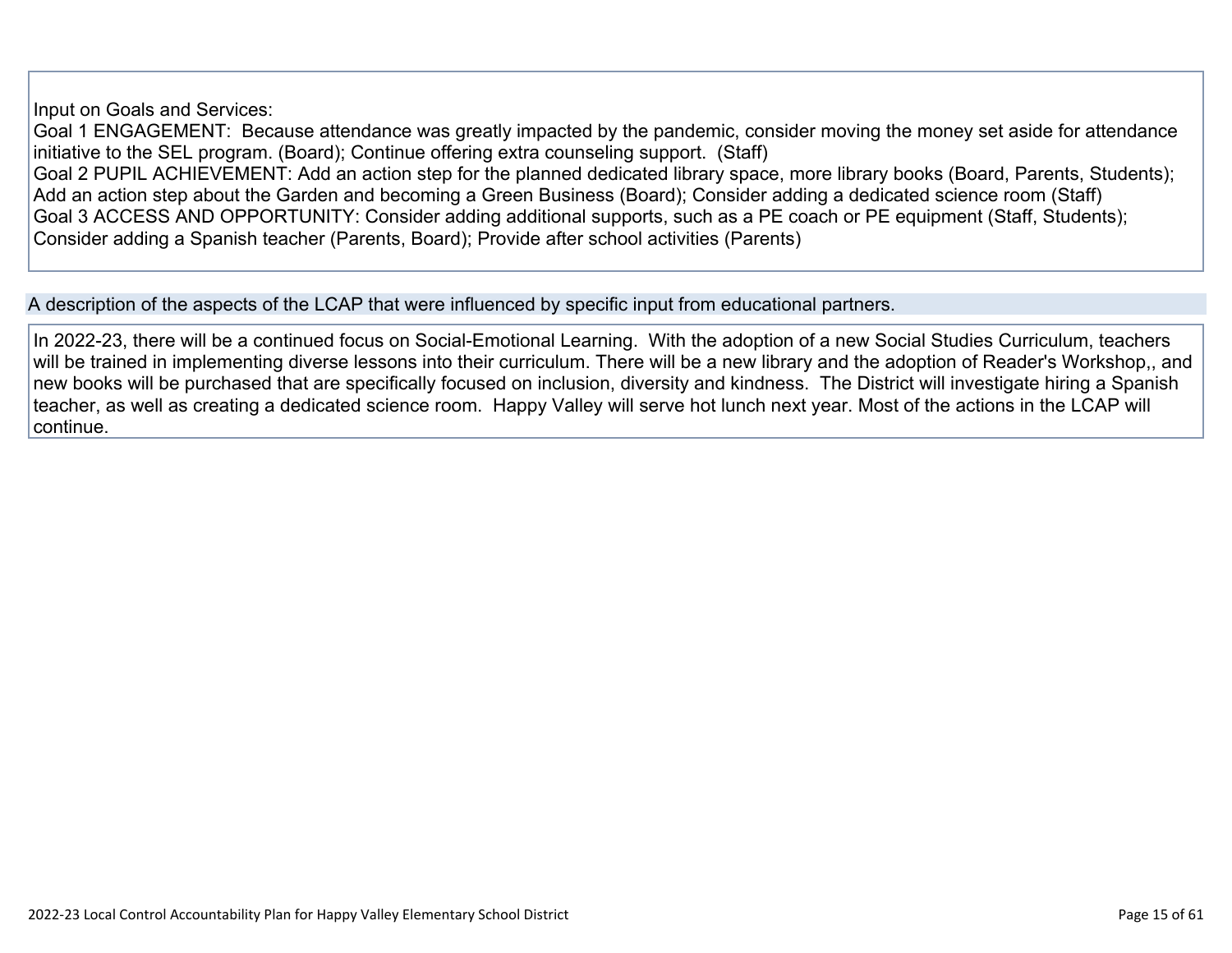# **[Goals and Actions](http://www.doc-tracking.com/screenshots/22LCAP/Instructions/22LCAPInstructions.htm#GoalsandActions)**

# **[Goal](http://www.doc-tracking.com/screenshots/22LCAP/Instructions/22LCAPInstructions.htm#goalDescription)**

| Goal # | <b>Description</b>                                                                                                                                                       |
|--------|--------------------------------------------------------------------------------------------------------------------------------------------------------------------------|
|        | ENGAGEMENT: Happy Valley School District will provide a safe and engaging environment for students and families will<br>be actively involved in the educational process. |

An explanation of why the LEA has developed this goal.

HVESD recognizes that a supportive and safe, engaging environment is necessary for active learning.

## **[Measuring and Reporting Results](http://www.doc-tracking.com/screenshots/22LCAP/Instructions/22LCAPInstructions.htm#MeasuringandReportingResults)**

| <b>Metric</b>                                                             | <b>Baseline</b>                                                                                                    | Year 1 Outcome                                                                                                     | Year 2 Outcome | Year 3 Outcome | Desired Outcome for<br>$2023 - 24$                                                                                                                          |
|---------------------------------------------------------------------------|--------------------------------------------------------------------------------------------------------------------|--------------------------------------------------------------------------------------------------------------------|----------------|----------------|-------------------------------------------------------------------------------------------------------------------------------------------------------------|
| Classified and<br>Certificated support<br>for the arts and<br>classrooms. | All classes have<br>access to art and<br>music library and<br>garden. Aides are<br>provided in every<br>classroom. | All classes have<br>access to art and<br>music library and<br>garden. Aides are<br>provided in every<br>classroom. |                |                | Maintain access to the<br>arts for all students.<br>Maintain aides in<br>classrooms.                                                                        |
| Attendance rates<br>Tardies and late rates                                | 95.6% attendance<br>rate in 2018-2019<br>7.5% tardy rate in<br>2018-19                                             | 2021-22<br>Absences 92%<br>Tardy rate 1%                                                                           |                |                | Maintain or increase<br>high attendance rate<br>as compared with rate<br>established in the<br>2018-19 baseline.<br>Maintain or decrease<br>low tardy rate. |
| Suspension rates                                                          | 0% in 2020-2021.                                                                                                   | 0% in 2021-22.                                                                                                     |                |                | Maintain suspension<br>rate of less than 1%.                                                                                                                |
| Volunteer Sign in                                                         | 2018-19 750 volunteer We could not have<br>hours                                                                   | volunteers for most of<br>the year due to the<br>Pandemic.                                                         |                |                | At least 500 volunteer<br>hours will be logged.<br>(Lower than baseline,<br>as volunteers will                                                              |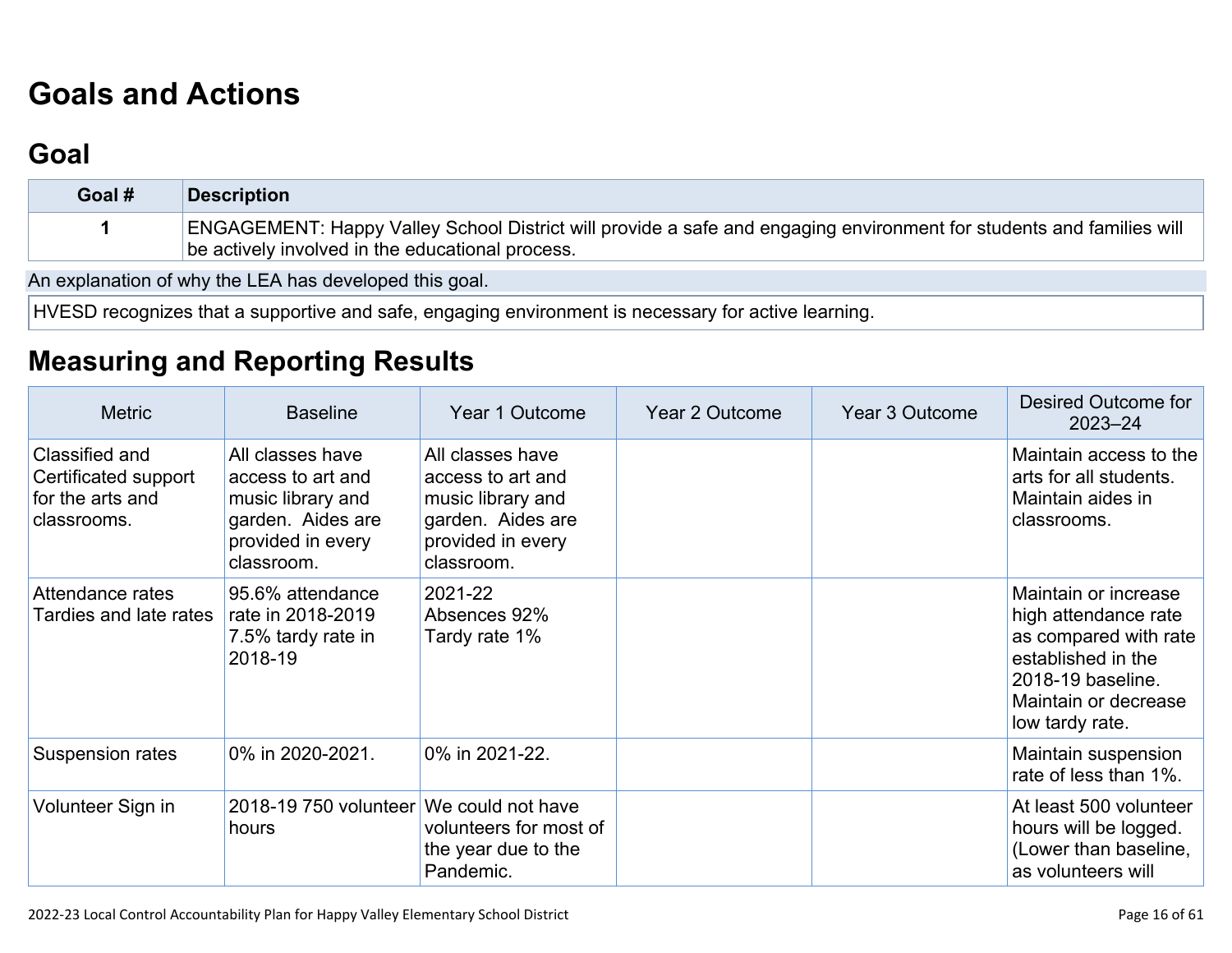| <b>Metric</b>                                                   | <b>Baseline</b>                                                                                          | Year 1 Outcome                                                                                                                                                                                          | Year 2 Outcome | Year 3 Outcome | Desired Outcome for<br>$2023 - 24$                                                                                                                                                                                                                                                                                                                                 |
|-----------------------------------------------------------------|----------------------------------------------------------------------------------------------------------|---------------------------------------------------------------------------------------------------------------------------------------------------------------------------------------------------------|----------------|----------------|--------------------------------------------------------------------------------------------------------------------------------------------------------------------------------------------------------------------------------------------------------------------------------------------------------------------------------------------------------------------|
|                                                                 |                                                                                                          |                                                                                                                                                                                                         |                |                | need to adhere to<br>unknown future<br>COVID restrictions.)                                                                                                                                                                                                                                                                                                        |
| Training for staff in<br>social justice and<br>equity awareness | No training has been<br>given in the areas of<br>social justice or equity<br>awareness.                  | All staff received<br>social justice training<br>in October and<br>purchased kits for<br>every classroom of<br>curriculum.                                                                              |                |                | All staff will be trained<br>in social justice and<br>equity awareness.                                                                                                                                                                                                                                                                                            |
| Social-Emotional<br>Learning (SEL)<br>program                   | Peacebuilders<br>Program given to all<br>staff, mental health<br>counselor available 10<br>hours a week. | The mental health<br>counseling hours were<br>increased. The parent<br>and staff handbooks<br>were updated, and<br>every teacher used<br>the PeaceBuilder<br>program. A student<br>council was elected. |                |                | Parent and staff<br>handbook will outline<br>Discipline, SEL and<br>Peacebuilders<br>Program, including<br>student leadership. All<br>classes will regularly<br>implement the<br><b>PeaceBuilders</b><br>program and students<br>will support the<br>program on the<br>playground. A mental<br>health counselor will<br>be available to all<br>students as needed. |

# **[Actions](http://www.doc-tracking.com/screenshots/22LCAP/Instructions/22LCAPInstructions.htm#actions)**

| Action # | <b>Title</b>                                               | Description                                                                                                                                                                                                                                                                                              | Total Funds  | Contributing |
|----------|------------------------------------------------------------|----------------------------------------------------------------------------------------------------------------------------------------------------------------------------------------------------------------------------------------------------------------------------------------------------------|--------------|--------------|
| 1.1      | All classes have<br>access to art and<br>music library and | Instructional aides will be integrated into the instructional program to<br>provide small group support, a VAPA arts and music program to<br>provide teachers with valuable time to prepare and collaborate,<br>garden, and there are Garden so the students can learn about native plants and implement | \$175,000.00 | <b>No</b>    |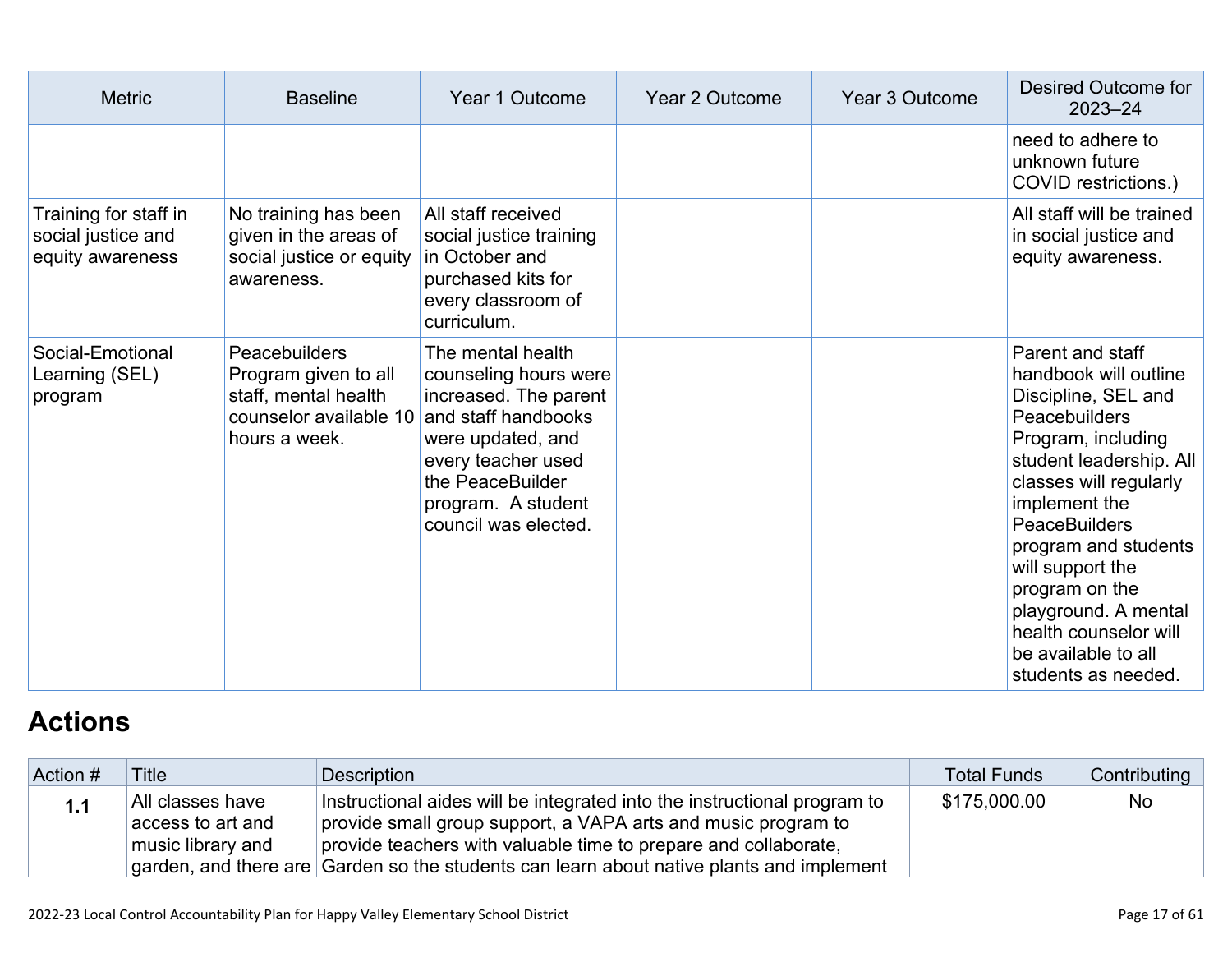| Action # | <b>Title</b>                                 | <b>Description</b>                                                                                                                                                                                                                                                                                                                                                                               | <b>Total Funds</b> | Contributing |
|----------|----------------------------------------------|--------------------------------------------------------------------------------------------------------------------------------------------------------------------------------------------------------------------------------------------------------------------------------------------------------------------------------------------------------------------------------------------------|--------------------|--------------|
|          | aides provided in<br>every classroom.        | the Ocean Guardian Grant, and the Library to accessed each week<br>with a credentialed librarian.                                                                                                                                                                                                                                                                                                |                    |              |
| 1.3      | Attendance initiative<br>program             | Maintain current attendance. Continue letters home to maintain<br>awareness of tardies and lates. Communicate the importance of good<br>attendance through emails, phone calls and newsletters. Send out<br>letters to parents regarding chronic absences and the importance of<br>seat time at the beginning of school.                                                                         | \$0.00             | <b>No</b>    |
| $1.4$    | <b>Social Emotional</b><br>Learning          | A Social Emotional counselor will be available for students who are<br>identified needing support. The identification process will be through<br>SST, or parent or staff referral. In addition, the staff will re-engage in<br>the existing Peacebuilder SEL program as well as to investigate a<br>more robust program. Unduplicated students will be considered first<br>for counseling hours. | \$9,000.00         | Yes          |
| 1.5      | <b>School Positive</b><br>Discipline Program | Maintain a less than 1% suspension rate by maintaining awareness of<br>school rules, how to resolve conflict, safe play, and provide a place for<br>in school consequences instead of sending a student home for<br>disciplinary action.                                                                                                                                                         |                    | <b>No</b>    |
| 1.6      | <b>Volunteer Activity Log</b>                | Teachers will actively involve parents as volunteers as evidenced by<br>parent volunteer logs which track numbers of parents at events and<br>classroom participation.                                                                                                                                                                                                                           |                    | <b>No</b>    |
| 1.7      | Social Justice and<br><b>Equity Training</b> | The staff will work with social justice and equity trainers to provide<br>professional development and to implement this curriculum into their<br>classrooms.                                                                                                                                                                                                                                    | \$2,000.00         | <b>No</b>    |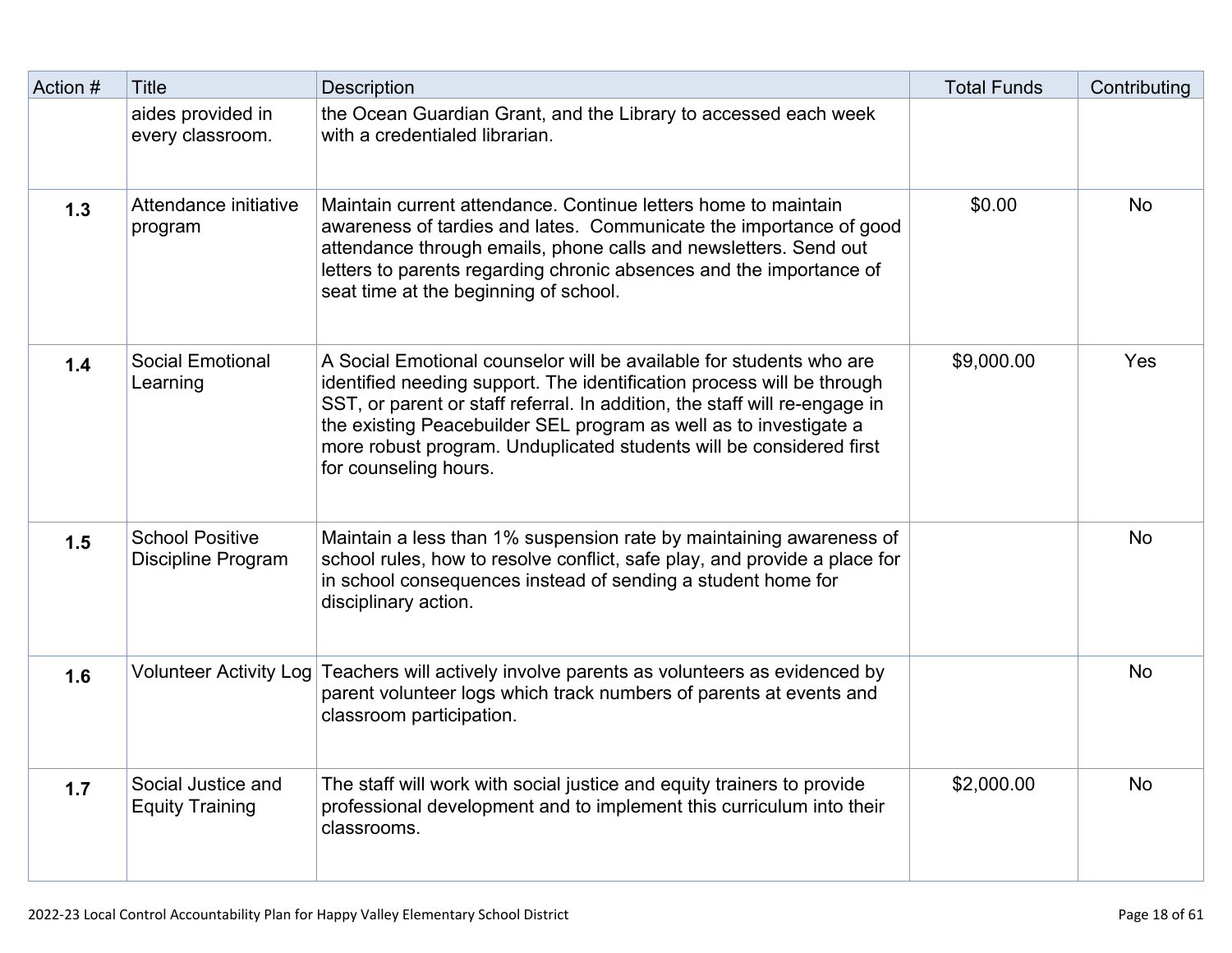| Action # | Title          | Description                                                                                                                                                                                                                                                                                                         | <b>Total Funds</b> | Contributing |
|----------|----------------|---------------------------------------------------------------------------------------------------------------------------------------------------------------------------------------------------------------------------------------------------------------------------------------------------------------------|--------------------|--------------|
| 1.8      | School Website | The school website has a page for resources that parents can access<br>for programs in math, science, ELA, history, coding and more. The<br>parents can access this and use it as a tool for enrichment and/or<br>remediation at home. In 2021-22, the website will be upgraded and<br>become more parent friendly. | \$2,200.00         | <b>No</b>    |

# **[Goal Analysis \[2021-22\]](http://www.doc-tracking.com/screenshots/22LCAP/Instructions/22LCAPInstructions.htm#GoalAnalysis)**

An analysis of how this goal was carried out in the previous year.

A description of any substantive differences in planned actions and actual implementation of these actions.

Happy Valley is very proud of the actions that were implemented in this year as we returned to school after the shut downs in 2020 and 2021. The mental health counseling hours were increased, parent and staff handbooks were updated, and every teacher used the PeaceBuilder program. A student council was elected with representatives in each class, and there were monthly PeaceBuiilder assemblies The staff received social justice training in October and the District purchased kits for every classroom with diversity curriculum and lessons. We could not have volunteers for most of the year due to the Pandemic. Letters were sent to parents regarding chronic absences, although an attendance initiative program was not recommended because of the spread of COVID-19.

An explanation of material differences between Budgeted Expenditures and Estimated Actual Expenditures and/or Planned Percentages of Improved Services and Estimated Actual Percentages of Improved Services.

The money set aside for attendance will be used to support social-emotional learning.

\$100,000 was a general estimate toward the cost of library, music, art, garden and teaching assistants. Some of the expenditures were paid from one time money.

Because money was not needed for Social Justice training, the expenditures were charged to counseling.

An explanation of how effective the specific actions were in making progress toward the goal.

Every family who requested counseling was able to have their student served. There were small groups offered, and the mental health counselors presented lessons in every classroom. With one-time funding, an occupational therapist visited every classroom and supported students and families with activities to support students. In addition to monthly PeaceBuilder assembly, there was a weekly flag raising ceremony that all students participated, and the classes took turns presenting. The school voted on a new mascot, Harriet the Hawk, named by the 6th grade class. Parents, staff and students have all expressed that there is a positive culture at Happy Valley. Of the 14 students who qualify as unduplicated, all were considered for counseling, and 3 of them received regular support.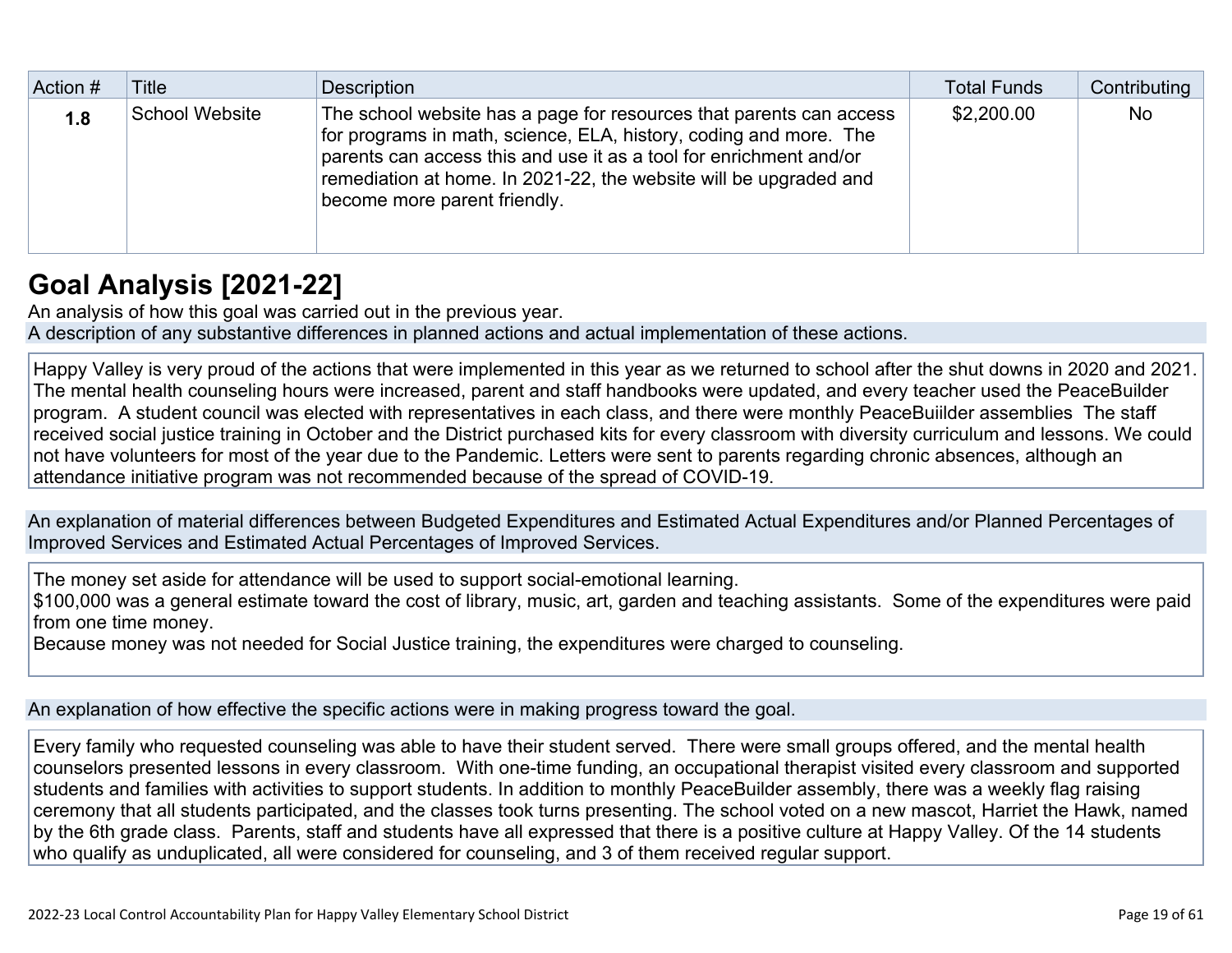A description of any changes made to the planned goal, metrics, desired outcomes, or actions for the coming year that resulted from reflections on prior practice.

Although attendance is important, incentivizing attendance is not recommended at this time,.

In 2022-23, the District will invest in a company to support the school website, with an increased cost of \$2200. Feedback from stakeholders has informed the decision, as communication will be increased.

**A report of the Total Estimated Actual Expenditures for last year's actions may be found in the Annual Update Table. A report of the Estimated Actual Percentages of Improved Services for last year's actions may be found in the Contributing Actions Annual Update Table.**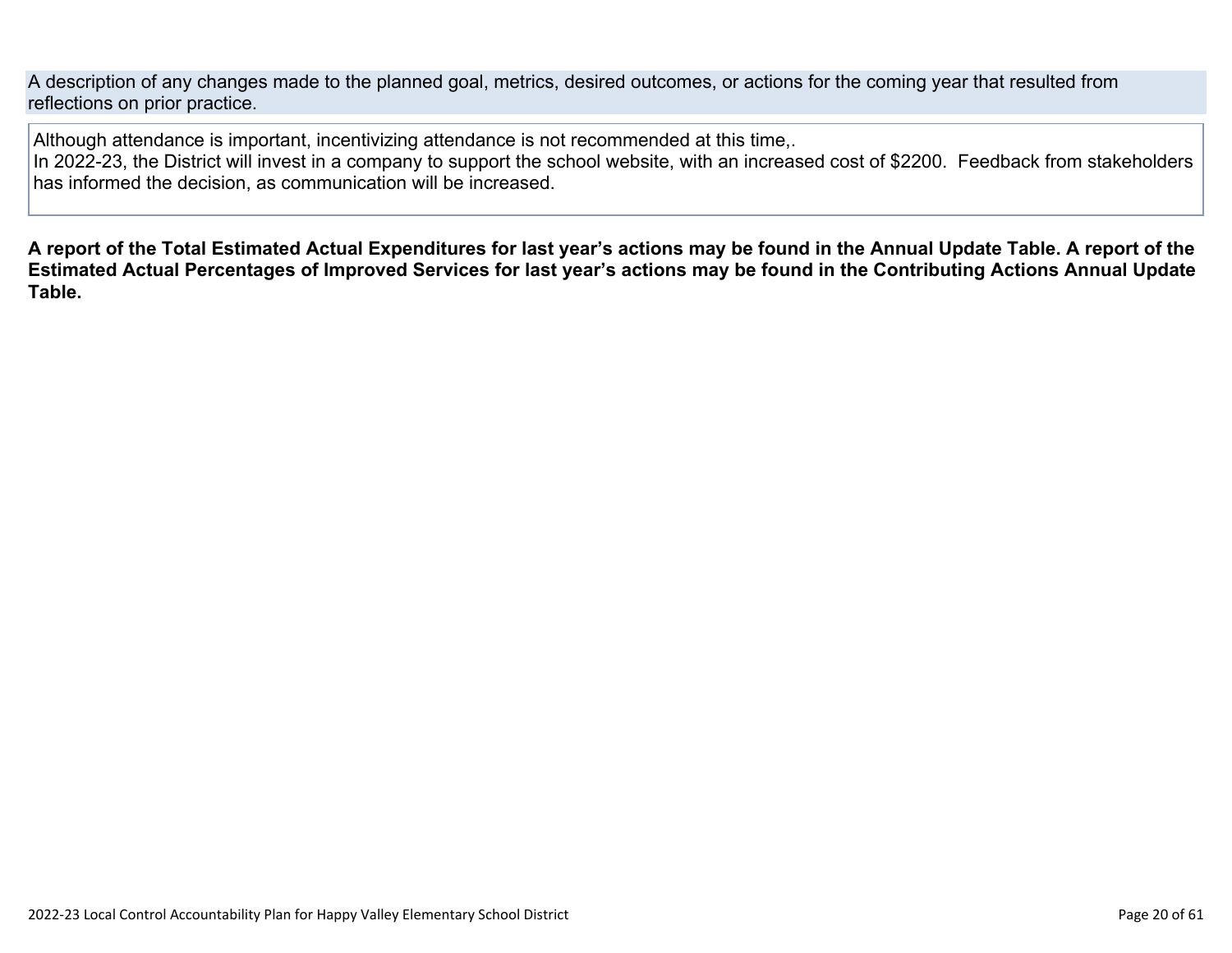# **[Goals and Actions](http://www.doc-tracking.com/screenshots/22LCAP/Instructions/22LCAPInstructions.htm#GoalsandActions)**

# **[Goal](http://www.doc-tracking.com/screenshots/22LCAP/Instructions/22LCAPInstructions.htm#goalDescription)**

| Goal # | Description                                                                                                                                                                                                                                                           |
|--------|-----------------------------------------------------------------------------------------------------------------------------------------------------------------------------------------------------------------------------------------------------------------------|
|        | PUPIL ACHIEVEMENT: Happy Valley School District will fully implement Common Core Standards. The teachers will be<br>fully trained and provided with appropriate, aligned materials and technology integration to ensure all students are college<br>and career ready. |

An explanation of why the LEA has developed this goal.

HVS developed this goal to maintain academic status and to ensure continuous growth.

## **[Measuring and Reporting Results](http://www.doc-tracking.com/screenshots/22LCAP/Instructions/22LCAPInstructions.htm#MeasuringandReportingResults)**

| <b>Metric</b>                                     | <b>Baseline</b>                                                                                                                                 | Year 1 Outcome                                                                                                                                                                                                   | Year 2 Outcome | Year 3 Outcome | Desired Outcome for<br>$2023 - 24$                                                                                       |
|---------------------------------------------------|-------------------------------------------------------------------------------------------------------------------------------------------------|------------------------------------------------------------------------------------------------------------------------------------------------------------------------------------------------------------------|----------------|----------------|--------------------------------------------------------------------------------------------------------------------------|
| <b>Results of CAASPP</b><br>tests.                | 2019 SBAC results<br>3rd-6th<br>ELA: 87%<br>Math: 79%                                                                                           | SBAC results will be<br>available in summer of<br>2022.                                                                                                                                                          |                |                | Students will achieve<br>at least 80% on the<br><b>SBAC results 3rd-6th</b><br>grade in Math and at<br>least 87% in ELA. |
| Technology<br>restructure and<br>replacement plan |                                                                                                                                                 | Tech plan in the<br>process                                                                                                                                                                                      |                |                | By 2023-24, a<br>technology plan will<br>be in place, including<br>a replacement plan.                                   |
| <b>Benchmark results</b>                          | <b>Benchmark Results</b><br>2020-21<br><b>School Wide Primary</b><br>Proficient<br>Writing 89%<br>Reading 84%<br>Math 96%<br><b>School Wide</b> | <b>Benchmark Results</b><br>2021-22<br><b>School Wide Primary</b><br><b>Proficient</b><br>Writing 77%<br>Reading 88%<br><b>Math 88%</b><br><b>School Wide</b><br>Intermediate Proficient Intermediate Proficient |                |                | Benchmarks results in<br>primary and<br>intermediate grades<br>will maintain or<br>improve from the<br>baseline.         |

2022-23 Local Control Accountability Plan for Happy Valley Elementary School District Page 21 of 61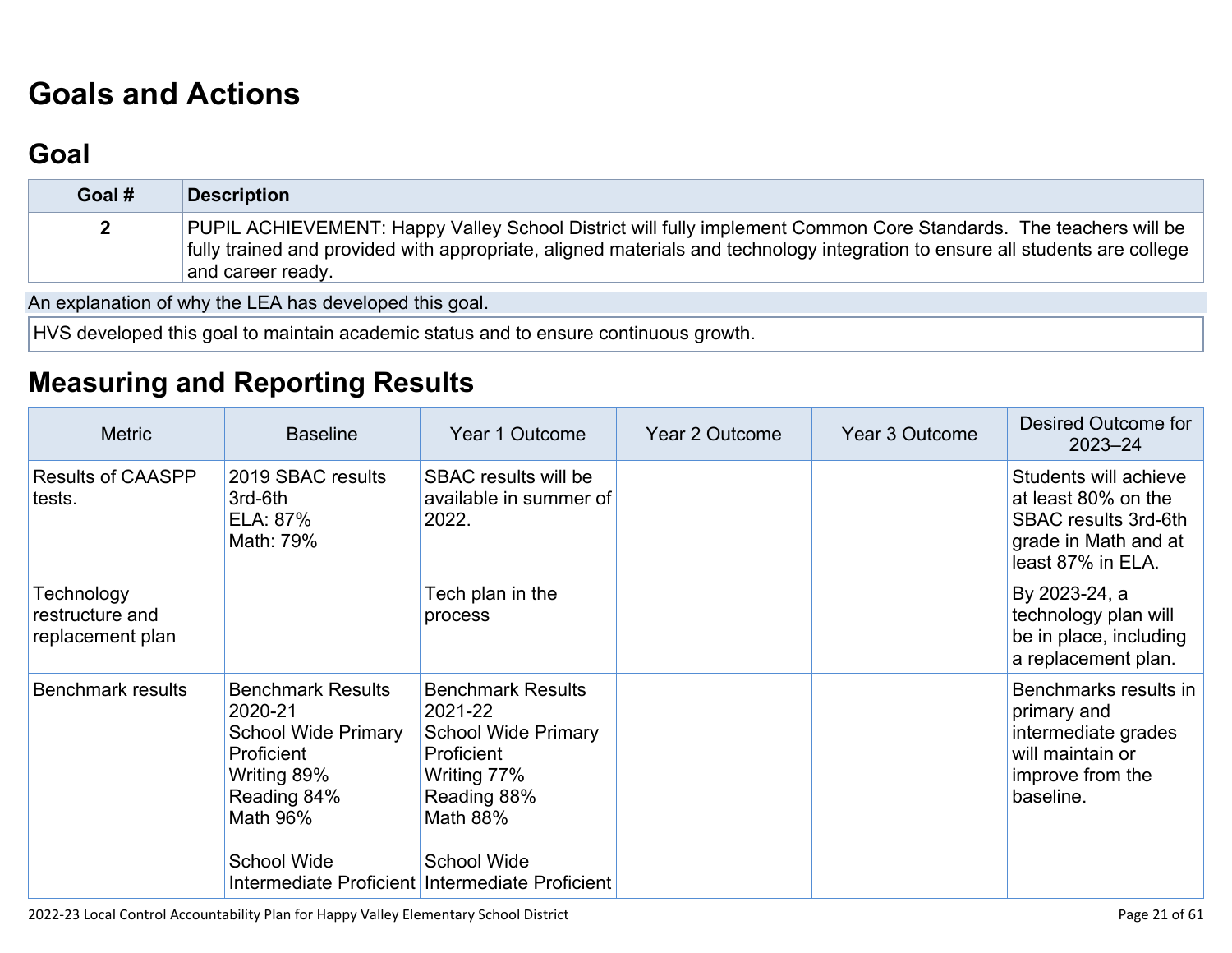| <b>Metric</b> | <b>Baseline</b>                                                           | Year 1 Outcome                                                            | Year 2 Outcome | Year 3 Outcome | Desired Outcome for<br>$2023 - 24$ |
|---------------|---------------------------------------------------------------------------|---------------------------------------------------------------------------|----------------|----------------|------------------------------------|
|               | (Meeting or Above<br>Standards)<br>Writing 73%<br>Reading 89%<br>Math 68% | (Meeting or Above<br>Standards)<br>Writing 65%<br>Reading 89%<br>Math 57% |                |                |                                    |

# **[Actions](http://www.doc-tracking.com/screenshots/22LCAP/Instructions/22LCAPInstructions.htm#actions)**

| Action # | Title                                                        | Description                                                                                                                                                                                                                                                                                                                                              | <b>Total Funds</b> | Contributing |
|----------|--------------------------------------------------------------|----------------------------------------------------------------------------------------------------------------------------------------------------------------------------------------------------------------------------------------------------------------------------------------------------------------------------------------------------------|--------------------|--------------|
| 2.1      | <b>FOSS Science</b><br>Curriculum purchase<br>and training   | Staff and the HVS board will adopt and purchase the new science<br>curriculum for grades K-6 and have vertical articulation and training<br>around that adoption. Two of the three sets have been purchased.                                                                                                                                             | \$11,000.00        | No           |
| 2.2      | TTP (Teaching<br>Through Problem<br>Solving) Lesson<br>Study | Teachers will continue the work with TTP to develop benchmarks.                                                                                                                                                                                                                                                                                          | \$0.00             | <b>No</b>    |
| 2.3      | <b>Lucy Calkins Writers</b><br>Workshop                      | Staff will continue to use the Lucy Calkins Writers workshop curriculum<br>and work as a team on conferencing skills with students.                                                                                                                                                                                                                      | \$0.00             | <b>No</b>    |
| 2.6      | <b>Benchmark</b><br>Assessments                              | Benchmarks in math, reading and writing will continue to be used<br>three times per year to create flexible group settings, reteach areas of<br>need or give enrichment to students who have scored 95% or more on<br>the benchmark assessment. The instructional aides will be available to<br>work with students who need extra help with these areas. | \$3,000.00         | <b>No</b>    |
| 2.8      | Lucy Calkins<br><b>Readers Workshop</b>                      | By 2022-23, the school will implement Readers Workshop Curriculum.                                                                                                                                                                                                                                                                                       | \$25,000.00        | <b>No</b>    |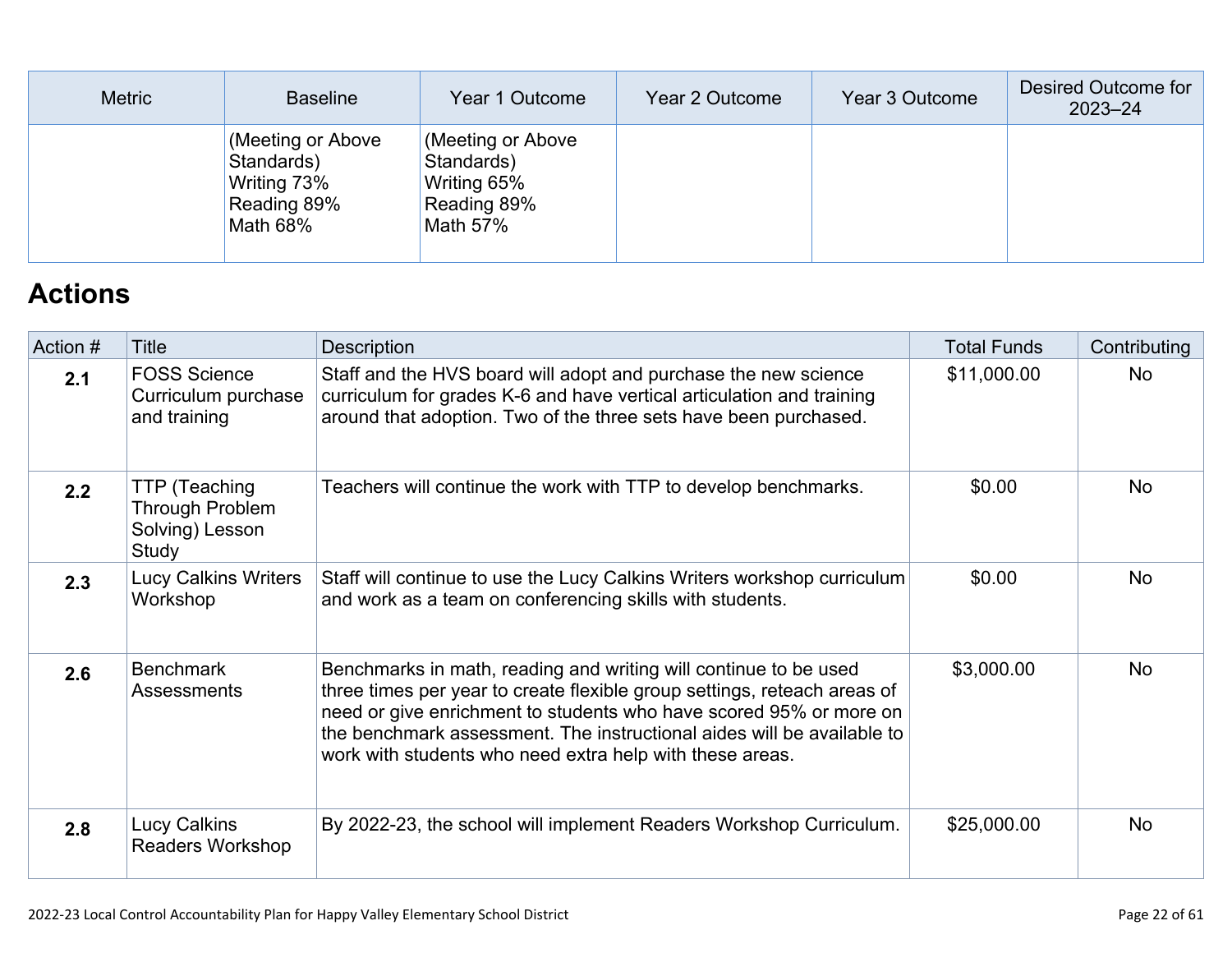| Action # | Title                                                              | <b>Description</b>                                                                                                                                                                                                   | <b>Total Funds</b> | Contributing |
|----------|--------------------------------------------------------------------|----------------------------------------------------------------------------------------------------------------------------------------------------------------------------------------------------------------------|--------------------|--------------|
| 2.9      | Intervention Teacher                                               | During the 2021-2022 school year, an intervention teacher will provide<br>support with assessments, individual, and small group intervention.<br>Students who are unduplicated will first be considered for support. | \$31,000.00        | Yes          |
| 2.10     | An instructional aide<br>will be added to<br>support intervention. | Aide schedule will show that all students who need assistance will<br>receive academic support. Students who are unduplicated will first be<br>considered for support.                                               | \$16,300.00        | <b>Yes</b>   |

## **[Goal Analysis \[2021-22\]](http://www.doc-tracking.com/screenshots/22LCAP/Instructions/22LCAPInstructions.htm#GoalAnalysis)**

An analysis of how this goal was carried out in the previous year.

A description of any substantive differences in planned actions and actual implementation of these actions.

There were no substantive differences in planned actions and actual implementation of these actions.

An explanation of material differences between Budgeted Expenditures and Estimated Actual Expenditures and/or Planned Percentages of Improved Services and Estimated Actual Percentages of Improved Services.

Due to the fact that the pandemic prevented teachers from fully implementing FOSS over the last few years, Happy Valley has not yet purchased the 3rd unit of FOSS. There was not a need to participate in extensive TTP development. Although Staff continued to use the Lucy Calkins Writers workshop curriculum and work as a team on conferencing skills with students, there was not a cost to the work. The cost of the additional instructional assistant was more than was originally allocated.

An explanation of how effective the specific actions were in making progress toward the goal.

All staff were trained in Writer's and Reader's workshop, with planned ongoing training and support in 2022-23. The teachers participated in a schoolwide writing calibration. Benchmark assessment results were analyzed three times a year as a staff, and information was used individually, classwide, and schoolwide. Intervention was provided as appropriate. Of the 14 unduplicated students, 10 needed and received intervention services. The other 4 students were at grade level, and regularly assessed. Two of other students were English Learners and received additional support. Of the 10 students who received support, they all either maintained or improved their scores on the benchmarks in ELA and Math.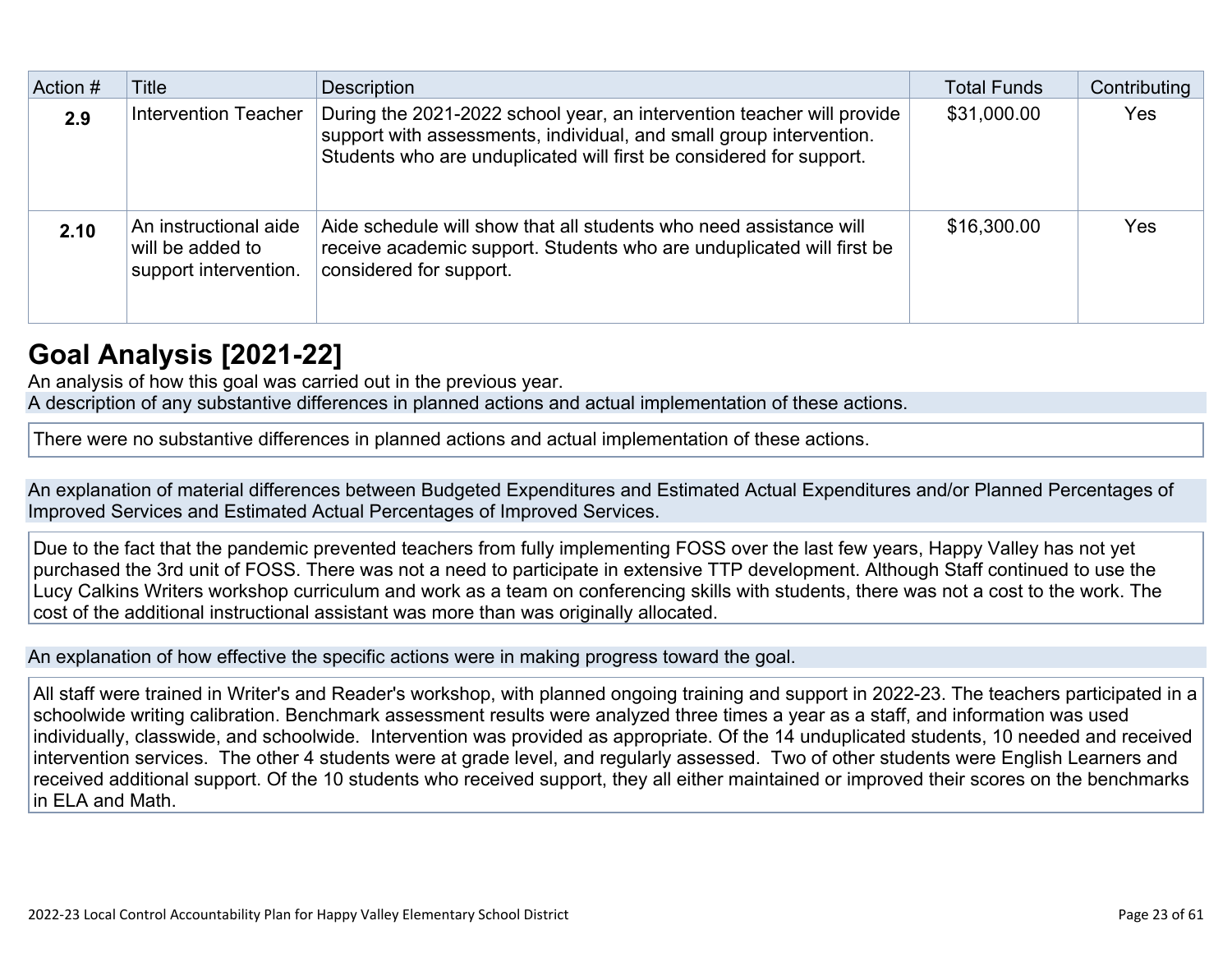A description of any changes made to the planned goal, metrics, desired outcomes, or actions for the coming year that resulted from reflections on prior practice.

The metric for 6th grade was removed because it is not required by the state. Intervention will focus on Reading and Math.

**A report of the Total Estimated Actual Expenditures for last year's actions may be found in the Annual Update Table. A report of the Estimated Actual Percentages of Improved Services for last year's actions may be found in the Contributing Actions Annual Update Table.**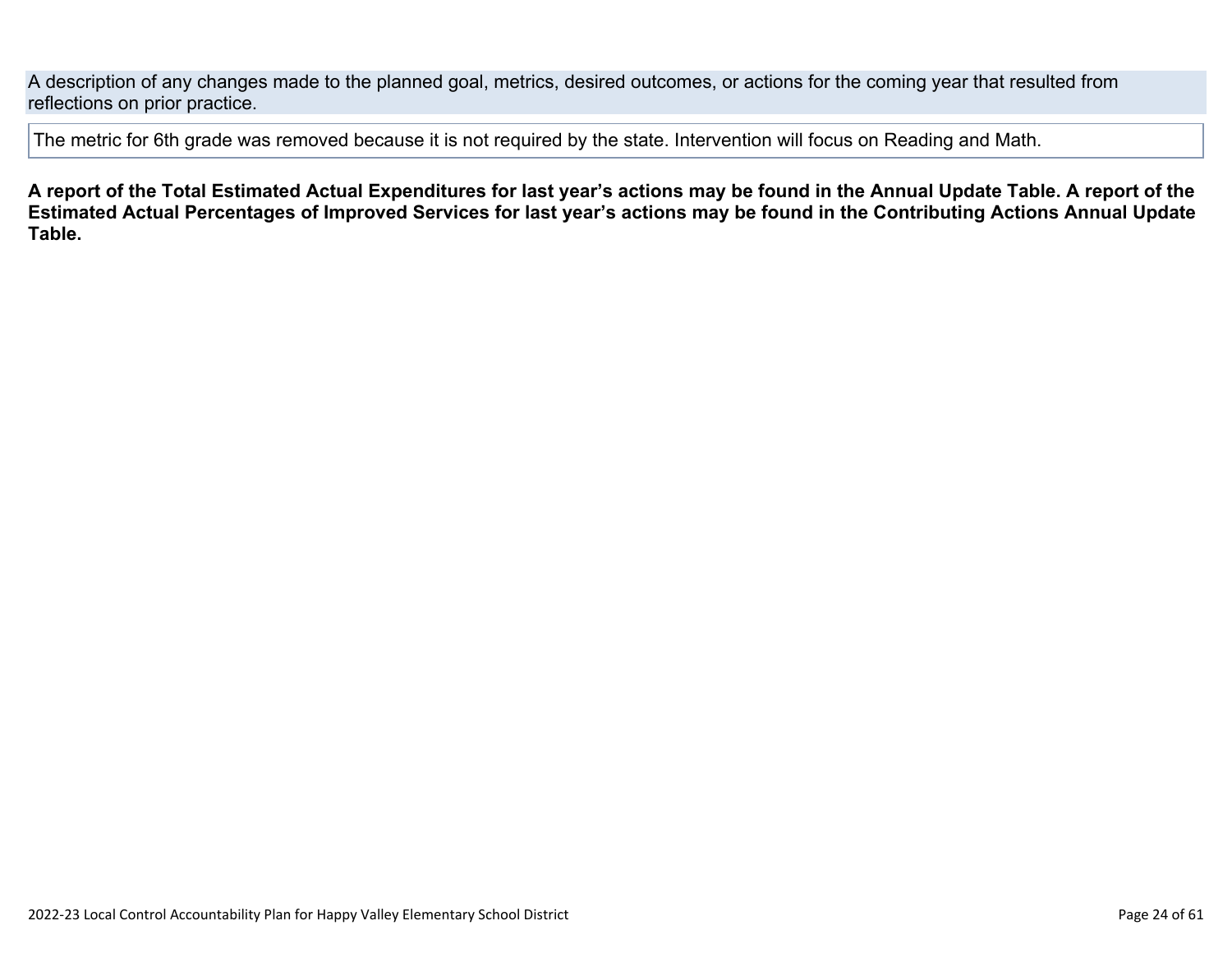# **[Goals and Actions](http://www.doc-tracking.com/screenshots/22LCAP/Instructions/22LCAPInstructions.htm#GoalsandActions)**

## **[Goal](http://www.doc-tracking.com/screenshots/22LCAP/Instructions/22LCAPInstructions.htm#goalDescription)**

| Goal # | <b>Description</b>                                                                                                                                                  |
|--------|---------------------------------------------------------------------------------------------------------------------------------------------------------------------|
|        | ACCESS AND OPPORTUNITY Happy Valley School District will ensure facilities, communication, and course access are<br>responsive to the needs of all of our students. |

An explanation of why the LEA has developed this goal.

Happy Valley developed this goal to ensure 100% of families and students at HVS have equal access and opportunities for all programs and services.

## **[Measuring and Reporting Results](http://www.doc-tracking.com/screenshots/22LCAP/Instructions/22LCAPInstructions.htm#MeasuringandReportingResults)**

| <b>Metric</b>                                          | <b>Baseline</b>                                                                                      | Year 1 Outcome                                                                                                                                                                                                                                                               | Year 2 Outcome | Year 3 Outcome | Desired Outcome for<br>$2023 - 24$                                                                                                                               |
|--------------------------------------------------------|------------------------------------------------------------------------------------------------------|------------------------------------------------------------------------------------------------------------------------------------------------------------------------------------------------------------------------------------------------------------------------------|----------------|----------------|------------------------------------------------------------------------------------------------------------------------------------------------------------------|
| Academic Coach,<br><b>SST &amp; 504</b><br>coordinator | A teacher has been<br>hired to support all<br>student academics,<br>and coordinate SSTs<br>and 504s. | A teacher has been<br>hired to support all<br>student academics,<br>and coordinate SSTs<br>and 504s.<br>Trimester 1 - 25<br>students K-6<br>Trimester 2 - 30<br>students K-6<br>Trimester 3 - 27<br>students K-6<br>25% of our students<br>received intervention<br>support! |                |                | Regular schedule of<br>support, SST logs,<br>and 504<br>documentation will<br>show that all students<br>who need assistance<br>will receive academic<br>support. |
| Art and Music for<br>100% of students                  | 100% of students are<br>provided art and<br>music twice a week<br>for 100 minutes.                   | 100% of students are<br>provided art and<br>music twice a week<br>for approximately 100<br>minutes.                                                                                                                                                                          |                |                | Continue to provide<br>art and music to all<br>students, for 100<br>minutes a week.                                                                              |

2022-23 Local Control Accountability Plan for Happy Valley Elementary School District Page 25 of 61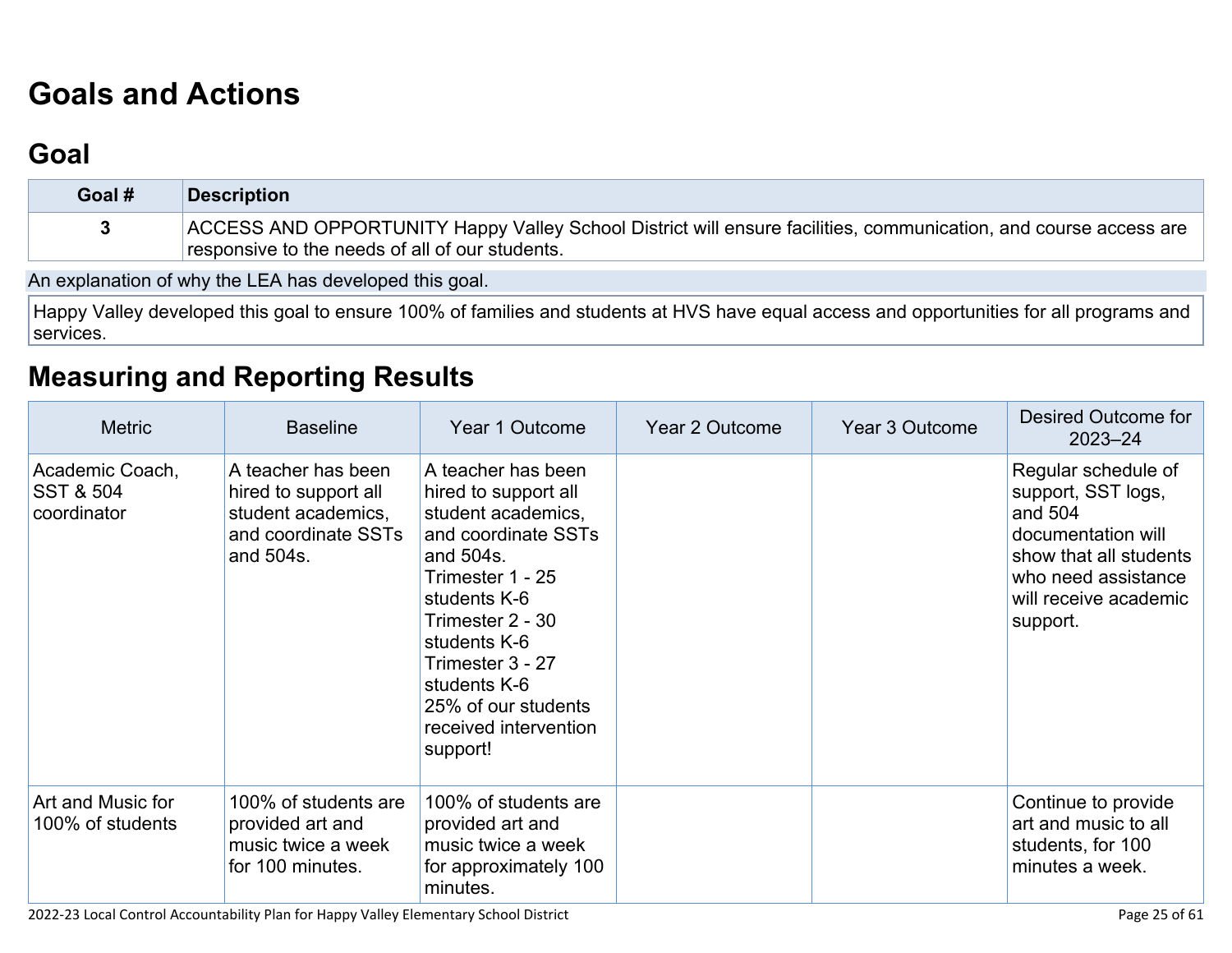| <b>Metric</b>                               | <b>Baseline</b>                                                                                                                                                               | Year 1 Outcome                                                                                                                                                                | Year 2 Outcome | Year 3 Outcome | Desired Outcome for<br>$2023 - 24$                                                                            |
|---------------------------------------------|-------------------------------------------------------------------------------------------------------------------------------------------------------------------------------|-------------------------------------------------------------------------------------------------------------------------------------------------------------------------------|----------------|----------------|---------------------------------------------------------------------------------------------------------------|
| Technology                                  | Chrome books or<br>IPads are available to<br>all students who need<br>a home device. HV<br>had 1:1 devices in4<br>th-6th grade. Primary<br>grades have 10 iPads<br>per class. | Chrome books or<br>IPads are available to<br>all students who need<br>a home device. HV<br>had 1:1 devices in<br>4th-6th grade.<br>Primary grades have<br>10 iPads per class. |                |                | Continue to maintain<br>or replace<br>Chromebooks and/or<br>iPads for student use<br>at school and home.      |
| <b>Mental Health</b><br>Counseling          | A mental health<br>counselor is available<br>to students on an as-<br>needed basis.                                                                                           | A mental health<br>counselor is available<br>to students on an as-<br>needed basis.                                                                                           |                |                | Additional hours will<br>be set aside for<br>unduplicated students<br>to access a mental<br>health counselor. |
| Phone calls returned<br>in 48 hours or less | Return phone call<br>satisfaction 96%                                                                                                                                         |                                                                                                                                                                               |                |                | On the parent survey,<br>maintain at least a<br>96% satisfaction rate<br>of returned phone<br>calls.          |

# **[Actions](http://www.doc-tracking.com/screenshots/22LCAP/Instructions/22LCAPInstructions.htm#actions)**

| Action # | Title                                                                    | Description                                                                                                                                                                                     | <b>Total Funds</b> | Contributing |
|----------|--------------------------------------------------------------------------|-------------------------------------------------------------------------------------------------------------------------------------------------------------------------------------------------|--------------------|--------------|
| 3.1      | Academic Coach                                                           | An academic coach and TOSA was hired to give all students who<br>need assistance academically will receive it, provide teachers with<br>professional development, and coordinate SSTs and 504s. | \$100,000.00       | <b>No</b>    |
| 3.2      | Fund art, music,<br>technology, and<br>retain highly qualified<br>staff. | Parcel Tax passed by 78%. maintenance and retention of highly<br>qualified staff.                                                                                                               | \$52,272.00        | <b>No</b>    |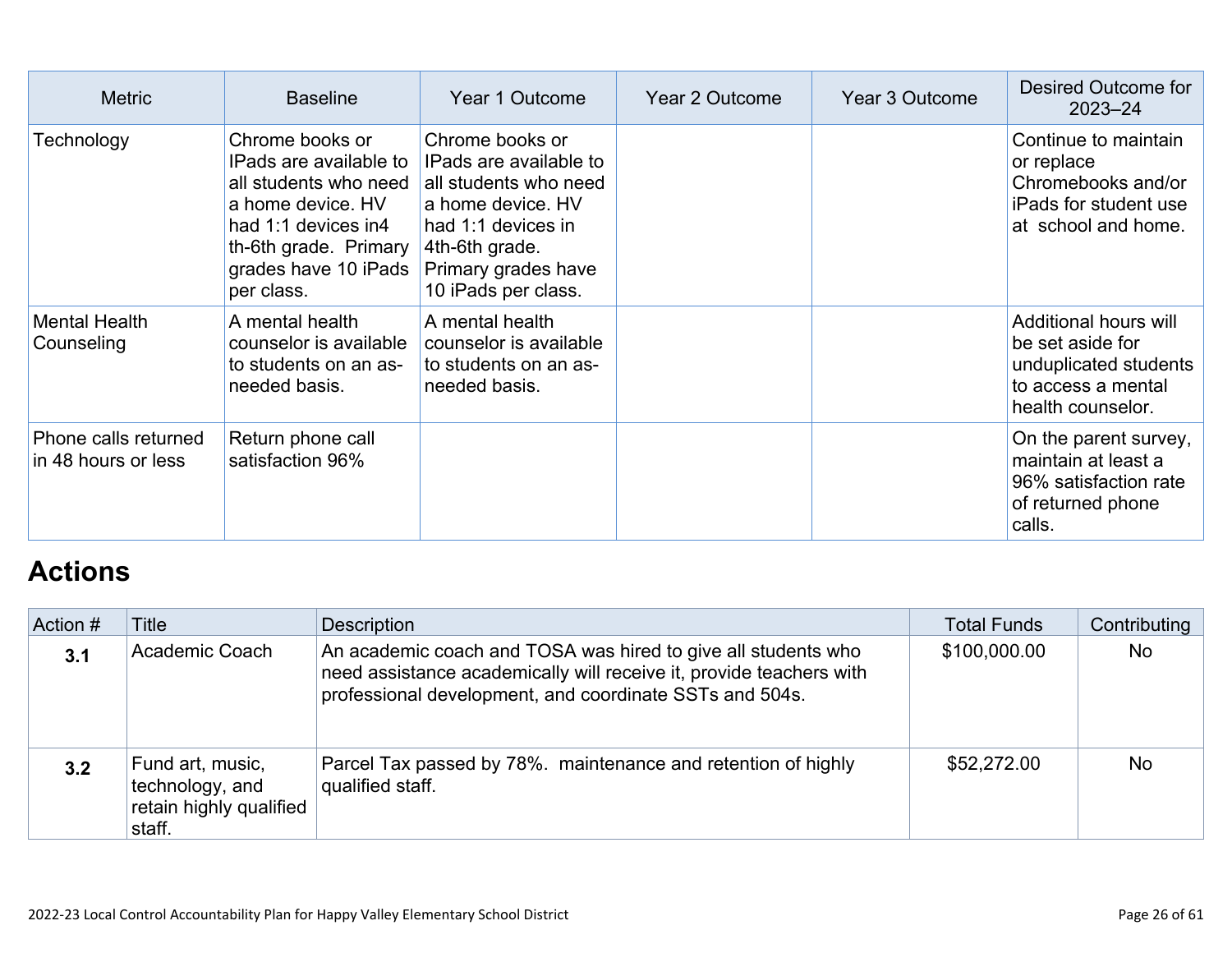| Action # | <b>Title</b>                              | <b>Description</b>                                                                                                                                                                                                                                             | <b>Total Funds</b> | Contributing |
|----------|-------------------------------------------|----------------------------------------------------------------------------------------------------------------------------------------------------------------------------------------------------------------------------------------------------------------|--------------------|--------------|
| 3.3      | <b>Accessible Master</b><br>Schedule      | The Master Schedule will be designed so 100% students will have<br>equal access to art and music. In addition, the schedule will give<br>priority to the upper grade classes.                                                                                  |                    | <b>No</b>    |
| 3.4      | <b>Mental Health</b><br>Counselor         | A mental health counselor will continue to provide services to students<br>who are either identified by teacher or parent. Unduplicated Students<br>will be considered first for counseling.                                                                   | \$1,500.00         | Yes          |
| 3.5      | Fund extracurricular<br>activities        | Support and resources will be available to provide access for all<br>students with any extra curricular activities which includes field trips,<br>science camp, arts alive. The school will follow up with unduplicated<br>students when services are offered. | \$1,000.00         | Yes          |
| 3.6      | Communication with<br><b>Stakeholders</b> | Teachers and staff will return phone calls and emails within the 48<br>hour window. 96% of the parents will be satisfied with this<br>communication as evidenced by the parent survey.                                                                         |                    | <b>No</b>    |
| 3.7      | Technology                                | Replace iPads or Chromebooks as needed for student use both at<br>school and home.                                                                                                                                                                             | \$5,000.00         | <b>No</b>    |
| 3.8      | <b>English Learners</b>                   | Specific time is set aside for students who are English Learners to<br>ensure they have access and are meeting standards.                                                                                                                                      | \$1,000.00         | Yes          |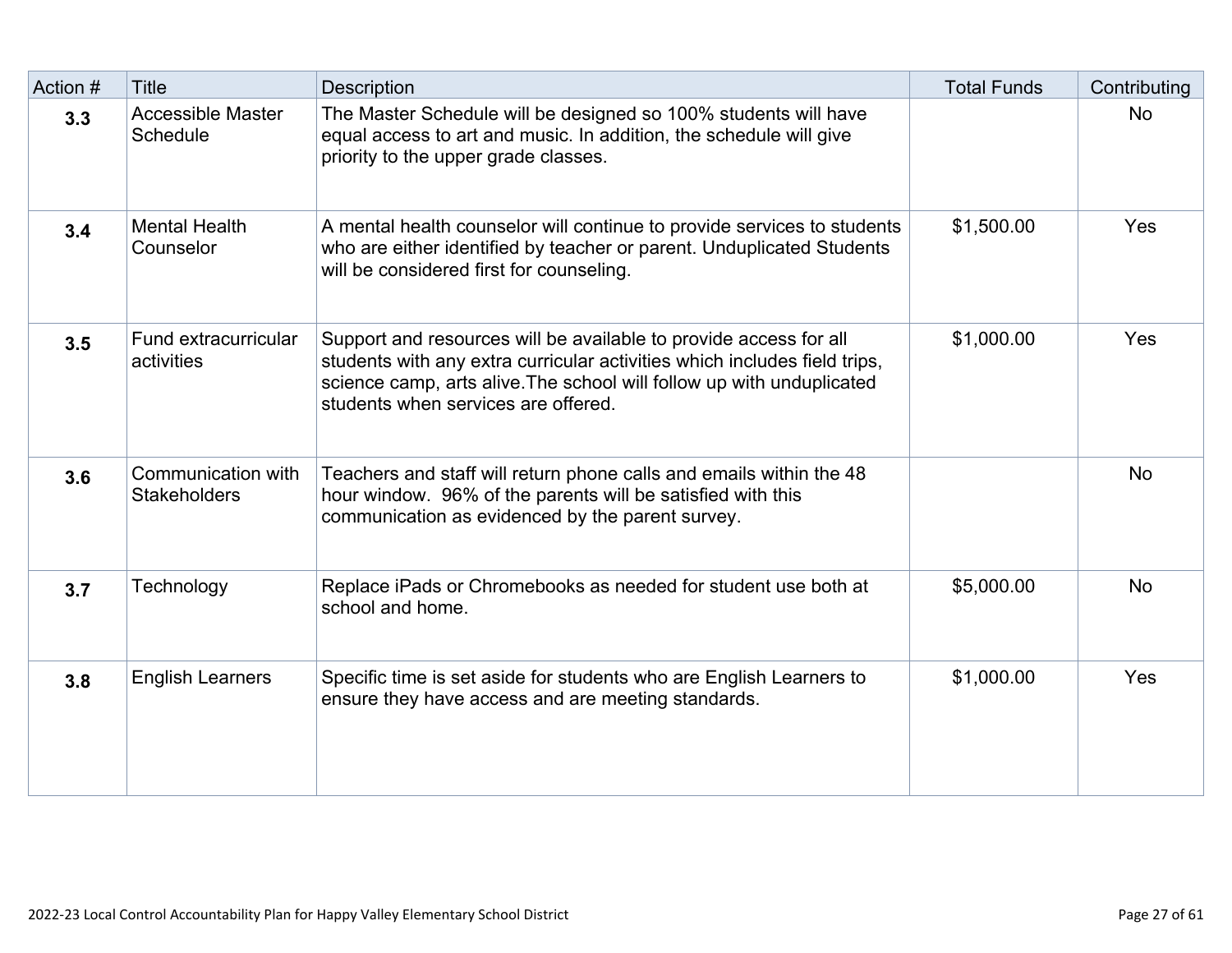# **[Goal Analysis \[2021-22\]](http://www.doc-tracking.com/screenshots/22LCAP/Instructions/22LCAPInstructions.htm#GoalAnalysis)**

An analysis of how this goal was carried out in the previous year. A description of any substantive differences in planned actions and actual implementation of these actions.

There were not any substantive differences in planned actions and expenditures.

An explanation of material differences between Budgeted Expenditures and Estimated Actual Expenditures and/or Planned Percentages of Improved Services and Estimated Actual Percentages of Improved Services.

Students who requested financial support or extra curricular activities were provided funding. The cost of the academic coach was more than originally budgeted. No iPads or Chromebooks were purchased.

An explanation of how effective the specific actions were in making progress toward the goal.

Staff and student surveys reflected that the Intervention program and work of the academic coach were very successful. The analysis of benchmarks showed that students who participated made academic growth. Students who saw the counselor were able to receive ongoing support.

A description of any changes made to the planned goal, metrics, desired outcomes, or actions for the coming year that resulted from reflections on prior practice.

Although English Learners have been given the support needed in the class, specific time was spent with the kindergarten and intervention teachers to ensure extra support. A specific action step has been added to address this support.

**A report of the Total Estimated Actual Expenditures for last year's actions may be found in the Annual Update Table. A report of the Estimated Actual Percentages of Improved Services for last year's actions may be found in the Contributing Actions Annual Update Table.**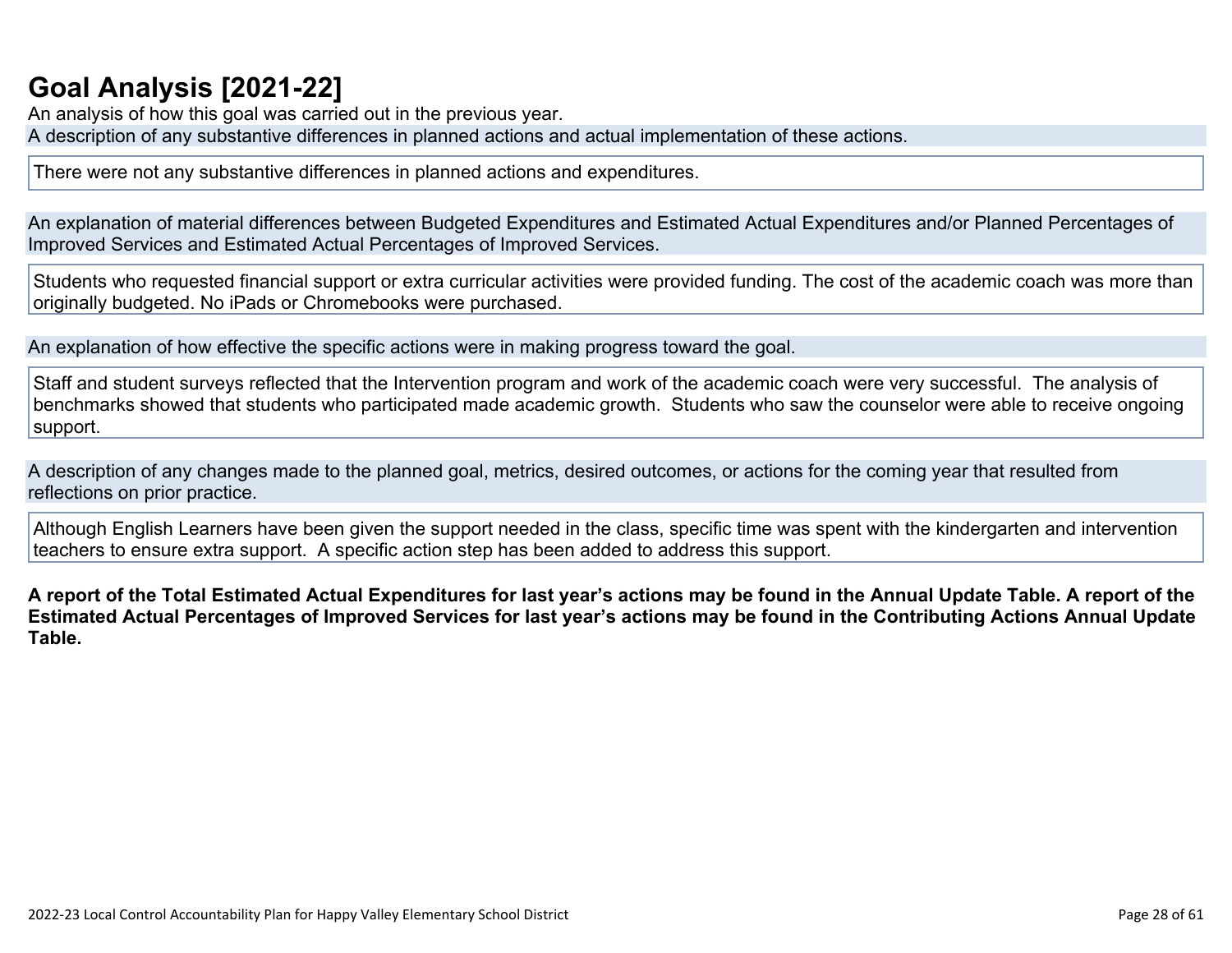# **[Increased or Improved Services for Foster Youth, English Learners, and Low-](http://www.doc-tracking.com/screenshots/22LCAP/Instructions/22LCAPInstructions.htm#IncreasedImprovedServices)[Income Students \[2022-23\]](http://www.doc-tracking.com/screenshots/22LCAP/Instructions/22LCAPInstructions.htm#IncreasedImprovedServices)**

| Projected LCFF Supplemental and/or Concentration Grants | Projected Additional LCFF Concentration Grant (15 percent) |
|---------------------------------------------------------|------------------------------------------------------------|
| \$22,764                                                |                                                            |

#### **Required Percentage to Increase or Improve Services for the LCAP Year**

| Projected Percentage to Increase<br>or Improve Services for the<br>Coming School Year | <b>LCFF Carryover — Percentage</b> | <b>ILCFF Carryover — Dollar</b> | Total Percentage to Increase or<br>Improve Services for the Coming<br>School Year |
|---------------------------------------------------------------------------------------|------------------------------------|---------------------------------|-----------------------------------------------------------------------------------|
| 1.82%                                                                                 | $0.00\%$                           | \$0.00                          | 1.82%                                                                             |

**The Budgeted Expenditures for Actions identified as Contributing may be found in the Contributing Actions Table.**

### **[Required Descriptions](http://www.doc-tracking.com/screenshots/22LCAP/Instructions/22LCAPInstructions.htm#RequiredDescriptions)**

For each action being provided to an entire school, or across the entire school district or county office of education (COE), an explanation of (1) how the needs of foster youth, English learners, and low-income students were considered first, and (2) how these actions are effective in meeting the goals for these students.

HVESD is anticipating 10% unduplicated pupil percentage (UPP) in 2022-2023 and principally directs the supplemental funding to its disadvantaged population on a school wide basis. The staff meets regularly to review classroom and school wide data to consider what is working and what needs we still have. During these date discussions, we review observational data, student work samples, local formative assessments results, and IEP progress. Additional funds from the base are allocated towards services provided to small groups that include disadvantaged and individual students in those designated subgroups. As the district is a small, one school TK-6 district of approximately 120 students ( projected for 2022-2023), these methods ensure that the services can be delivered in a grade-appropriate manner to our students in designated subgroups.

Low income students perform slightly lower than all students in benchmarks. However, all students in this category showed gains over the course of the year in ELA and math, either on benchmarks or on their IEP goals. Additionally, all were considered for intervention support and the majority received intervention services. 3 students required and received counseling services throughout the year. 5 of the students will not be at Happy Valley next year, but we will be sure to assess the remaining students early and provide intervention as quickly and as often as possible. We expected that services provided by the intervention teacher and assistant will increase or improve outcomes for all of our low income students..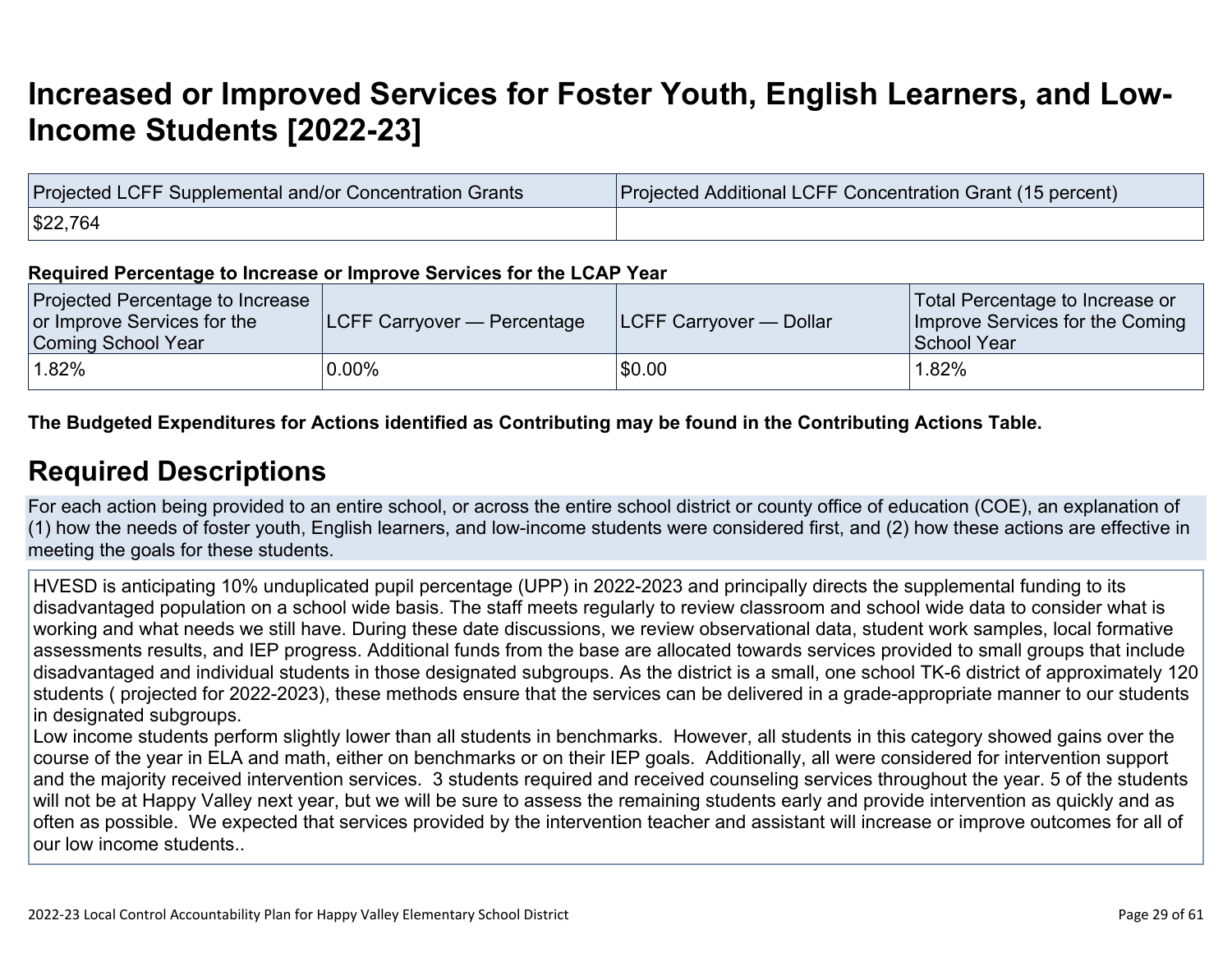The district is delivering increased and improved services for unduplicated students beyond the basic program for its unduplicated population, well in excess of the 1.84% required. Because the district is so small and because the students in the subgroups are so few, most supplemental funds are used on a school wide basis and are principally directed to meet the needs of those unduplicated students. While we acknowledge that other students will benefit from services provided by those principally directed actions delivered on a school wide basis, these actions were intentionally developed to meet the needs of our unduplicated student groups.\$37,500.00 is budgeted to increase or improve services, \$22,764 of which are supplemental LCFF funds. The district provides direct ELD services in the classroom for its English Language Learners and additional support through one on one instruction if needed. The district also hired a 1.0 FTE intervention teacher with COVID funds as well as a .3875 FTE invention instructional aide to assist with students which will also allow for more focus on unduplicated students.

A description of how services for foster youth, English learners, and low-income students are being increased or improved by the percentage required.

The staff at Happy Valley School District recognize the importance of support for our foster, low income, and English language learners. Our intervention staff and instructional aides prioritize additional support and supplemental supports for this special population of students on our campus.

A description of the plan for how the additional concentration grant add-on funding identified above will be used to increase the number of staff providing direct services to students at schools that have a high concentration (above 55 percent) of foster youth, English learners, and lowincome students, as applicable.

| Staff-to-student ratios by<br>type of school and<br>concentration of<br>unduplicated students | Schools with a student concentration of 55 percent or<br>less | Schools with a student concentration of greater than 55<br>percent |
|-----------------------------------------------------------------------------------------------|---------------------------------------------------------------|--------------------------------------------------------------------|
| Staff-to-student ratio of<br>classified staff providing<br>direct services to students        |                                                               |                                                                    |
| Staff-to-student ratio of<br>certificated staff providing<br>direct services to students      |                                                               |                                                                    |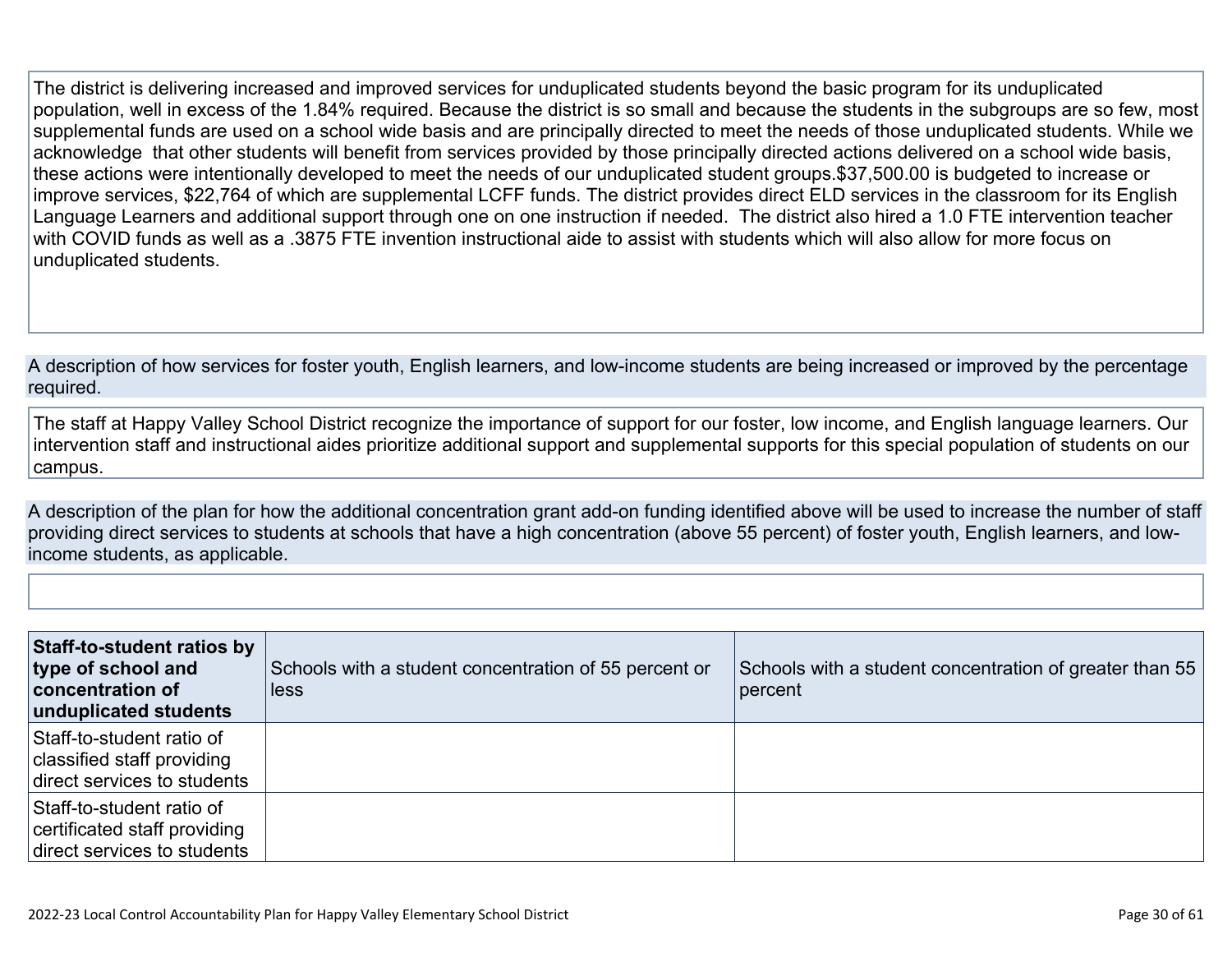### **2022-23 Total Expenditures Table**

| <b>Totals</b>  |                | <b>Other State</b><br><b>LCFF Funds</b><br><b>Local Funds</b><br><b>Federal Funds</b><br><b>Funds</b>                        |  | <b>Total Funds</b>                | <b>Total Personnel</b>  | <b>Total Non-</b><br>personnel |                          |                    |                      |                    |
|----------------|----------------|------------------------------------------------------------------------------------------------------------------------------|--|-----------------------------------|-------------------------|--------------------------------|--------------------------|--------------------|----------------------|--------------------|
| <b>Totals</b>  |                | \$23,750.00                                                                                                                  |  | \$135,550.00                      | \$257,472.00            | \$18,500.00                    | \$435,272.00             | \$356,300.00       | \$78,972.00          |                    |
| Goal           | <b>Action#</b> | <b>Action Title</b>                                                                                                          |  |                                   | <b>Student Group(s)</b> | <b>LCFF Funds</b>              | <b>Other State Funds</b> | <b>Local Funds</b> | <b>Federal Funds</b> | <b>Total Funds</b> |
| $\mathbf{1}$   | 1.1            | All classes have<br>access to art and<br>music library and<br>garden, and there are<br>aides provided in<br>every classroom. |  | All                               |                         |                                |                          | \$175,000.00       |                      | \$175,000.00       |
| $\overline{1}$ | $1.3$          | Attendance initiative<br>program                                                                                             |  | All                               |                         |                                |                          |                    |                      | \$0.00             |
| $\mathbf 1$    | $1.4$          | Social Emotional<br>Learning                                                                                                 |  | <b>Foster Youth</b><br>Low Income | <b>English Learners</b> | \$5,250.00                     | \$1,250.00               |                    | \$2,500.00           | \$9,000.00         |
| $\mathbf 1$    | 1.5            | <b>School Positive</b><br>Discipline Program                                                                                 |  | All                               |                         |                                |                          |                    |                      |                    |
| $\mathbf 1$    | 1.6            | <b>Volunteer Activity Log</b>                                                                                                |  | All                               |                         |                                |                          |                    |                      |                    |
| $\mathbf{1}$   | $1.7$          | Social Justice and<br><b>Equity Training</b>                                                                                 |  | All                               |                         |                                | \$2,000.00               |                    |                      | \$2,000.00         |
| $\mathbf 1$    | 1.8            | <b>School Website</b>                                                                                                        |  | All                               |                         |                                |                          | \$2,200.00         |                      | \$2,200.00         |
| $\overline{2}$ | 2.1            | <b>FOSS Science</b><br>Curriculum purchase<br>and training                                                                   |  | All                               |                         |                                | \$11,000.00              |                    |                      | \$11,000.00        |
| $\overline{2}$ | 2.2            | TTP (Teaching<br><b>Through Problem</b><br>Solving) Lesson<br>Study                                                          |  | All                               |                         |                                |                          |                    |                      | \$0.00             |
| 2 <sub>2</sub> | 2.3            | <b>Lucy Calkins Writers</b><br>Workshop                                                                                      |  | All                               |                         |                                |                          |                    |                      | \$0.00             |
| $\overline{2}$ | 2.6            | <b>Benchmark</b><br>Assessments                                                                                              |  | All                               |                         |                                |                          | \$3,000.00         |                      | \$3,000.00         |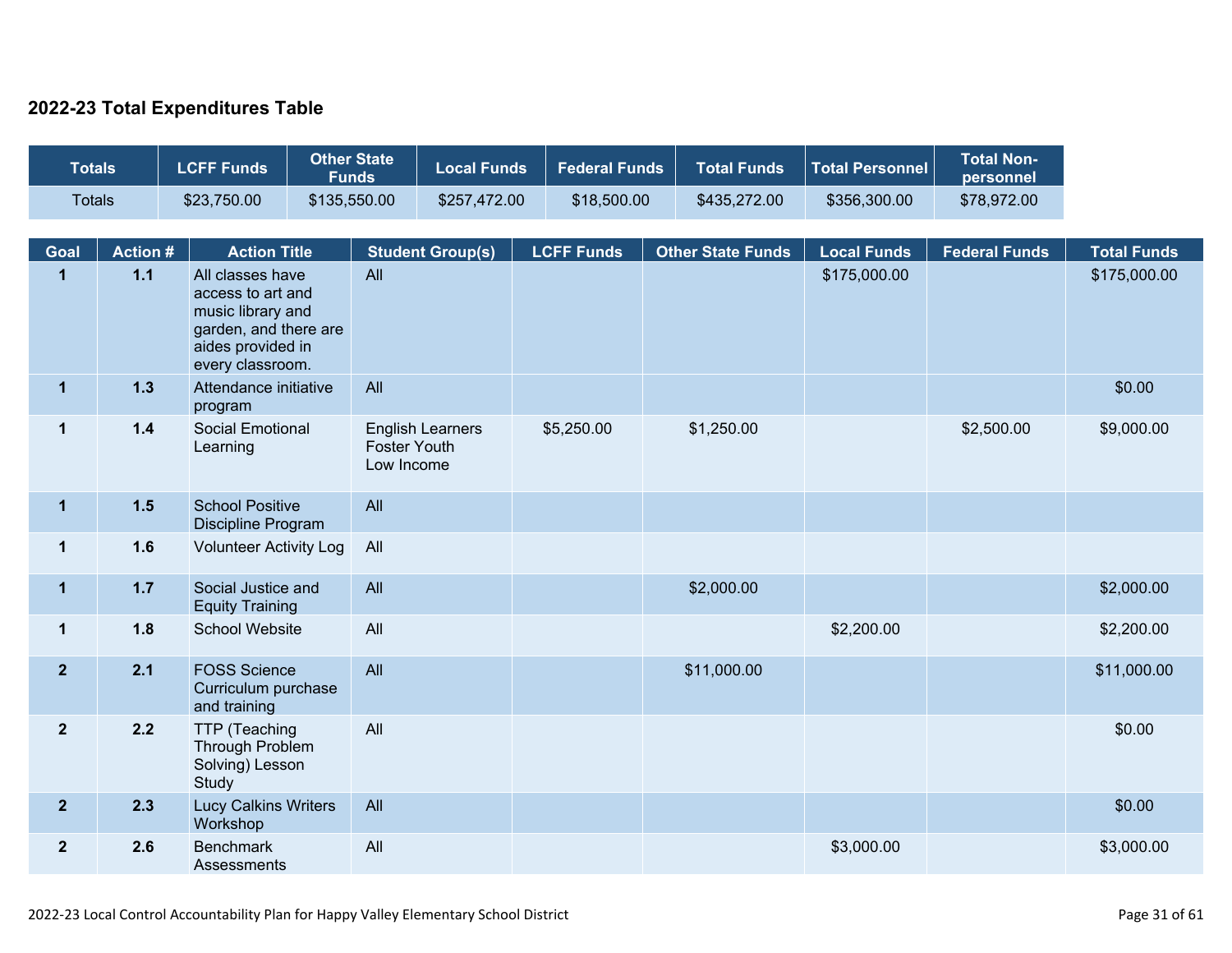| <b>Goal</b>             | <b>Action #</b>                                                            | <b>Action Title</b>                                                      | <b>Student Group(s)</b>                                      | <b>LCFF Funds</b> | <b>Other State Funds</b> | <b>Local Funds</b> | <b>Federal Funds</b> | <b>Total Funds</b> |
|-------------------------|----------------------------------------------------------------------------|--------------------------------------------------------------------------|--------------------------------------------------------------|-------------------|--------------------------|--------------------|----------------------|--------------------|
| $\mathbf{2}$            | 2.8                                                                        | Lucy Calkins Readers<br>Workshop                                         | All                                                          |                   | \$5,000.00               | \$20,000.00        |                      | \$25,000.00        |
| 2 <sup>1</sup>          | 2.9<br><b>Intervention Teacher</b>                                         |                                                                          | <b>English Learners</b><br><b>Foster Youth</b><br>Low Income | \$15,000.00       |                          |                    | \$16,000.00          | \$31,000.00        |
| 2 <sup>2</sup>          | 2.10<br>An instructional aide<br>will be added to<br>support intervention. |                                                                          | <b>English Learners</b><br><b>Foster Youth</b><br>Low Income |                   | \$16,300.00              |                    |                      | \$16,300.00        |
| $3\phantom{a}$          | 3.1                                                                        | Academic Coach                                                           | All                                                          |                   | \$100,000.00             |                    |                      | \$100,000.00       |
| 3                       | 3.2                                                                        | Fund art, music,<br>technology, and<br>retain highly qualified<br>staff. | All                                                          |                   |                          | \$52,272.00        |                      | \$52,272.00        |
| $\overline{\mathbf{3}}$ | 3.3                                                                        | Accessible Master<br>Schedule                                            | All                                                          |                   |                          |                    |                      |                    |
| $\mathbf{3}$            | 3.4                                                                        | <b>Mental Health</b><br>Counselor                                        | <b>English Learners</b><br><b>Foster Youth</b><br>Low Income | \$1,500.00        |                          |                    |                      | \$1,500.00         |
| $\overline{\mathbf{3}}$ | 3.5                                                                        | Fund extracurricular<br>activities                                       | <b>English Learners</b><br><b>Foster Youth</b><br>Low Income | \$1,000.00        |                          |                    |                      | \$1,000.00         |
| 3                       | 3.6<br>Communication with<br>All<br><b>Stakeholders</b>                    |                                                                          |                                                              |                   |                          |                    |                      |                    |
| 3 <sup>5</sup>          | 3.7                                                                        | Technology                                                               | All                                                          |                   |                          | \$5,000.00         |                      | \$5,000.00         |
| 3                       | 3.8                                                                        | <b>English Learners</b>                                                  | <b>English Learners</b>                                      | \$1,000.00        |                          |                    |                      | \$1,000.00         |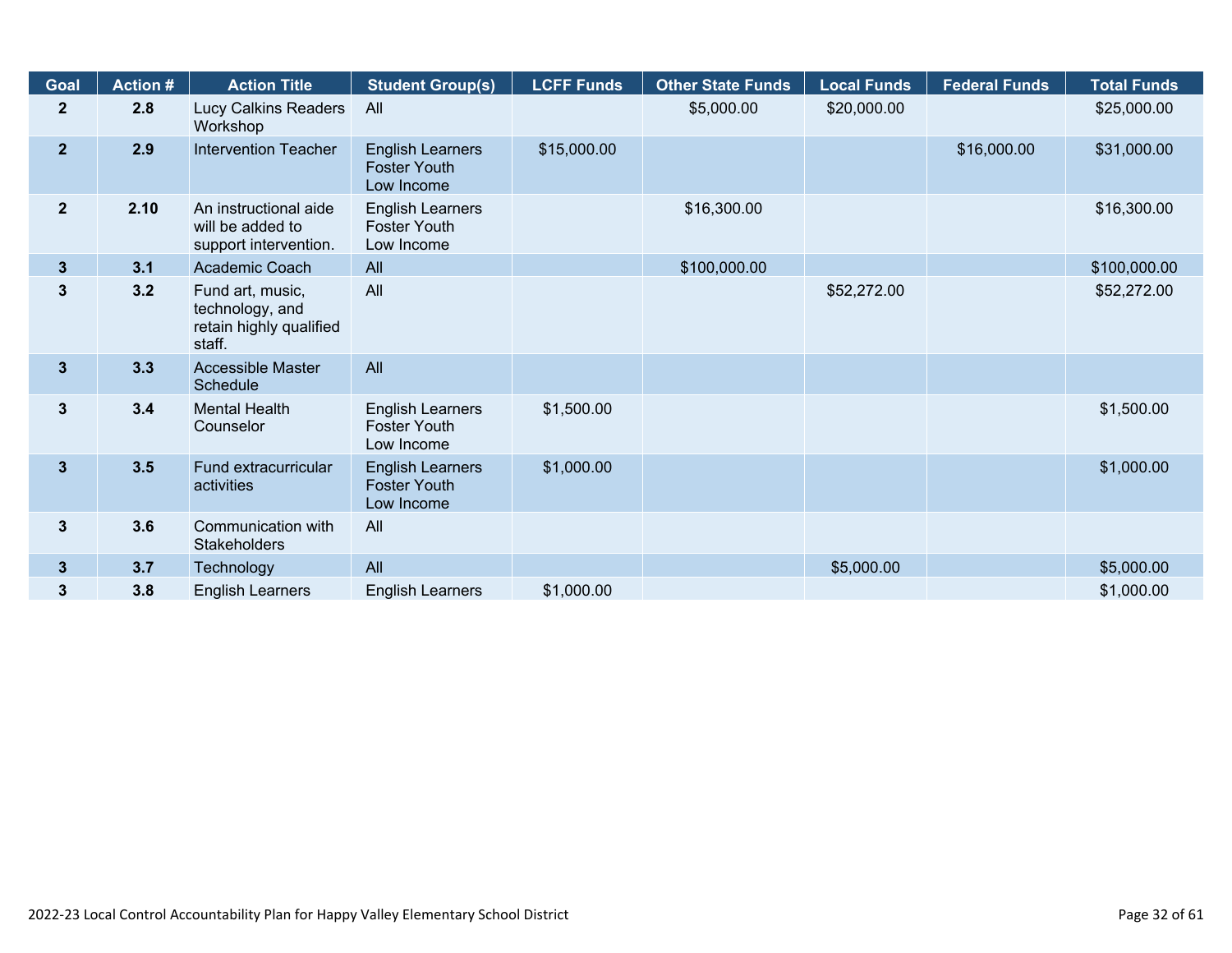### **2022-23 Contributing Actions Table**

| 1. Projected<br><b>LCFF Base</b><br>Grant | 2. Projected<br><b>LCFF</b><br>Supplemental<br>and/or<br><b>Concentration</b><br><b>Grants</b> | 3. Projected<br><b>Percentage to</b><br>Increase or<br><b>Improve</b><br><b>Services for</b><br>the Coming<br><b>School Year</b><br>(2 divided by | <b>LCFF</b><br><b>Carryover</b> —<br>Percentage<br>(Percentage<br>from Prior<br>Year) | <b>Total</b><br>Percentage to<br>Increase or<br><b>Improve</b><br><b>Services for</b><br>the Coming<br><b>School Year</b><br>$(3 +$ Carryover<br>%) | 4. Total<br><b>Planned</b><br><b>Contributing</b><br><b>Expenditures</b><br>(LCFF Funds) | 5. Total<br><b>Planned</b><br>Percentage of<br><b>Improved</b><br><b>Services</b><br>(%) | <b>Planned</b><br><b>Percentage to</b><br>Increase or<br><b>Improve</b><br><b>Services for</b><br>the Coming<br><b>School Year</b><br>(4 divided by<br>$1$ , plus $5$ ) | <b>Totals by</b><br><b>Type</b> | <b>Total LCFF</b><br><b>Funds</b> |
|-------------------------------------------|------------------------------------------------------------------------------------------------|---------------------------------------------------------------------------------------------------------------------------------------------------|---------------------------------------------------------------------------------------|-----------------------------------------------------------------------------------------------------------------------------------------------------|------------------------------------------------------------------------------------------|------------------------------------------------------------------------------------------|-------------------------------------------------------------------------------------------------------------------------------------------------------------------------|---------------------------------|-----------------------------------|
| \$1,248,155                               | \$22,764                                                                                       | 1.82%                                                                                                                                             | $0.00\%$                                                                              | 1.82%                                                                                                                                               | \$23,750.00                                                                              | $0.00\%$                                                                                 | 1.90%                                                                                                                                                                   | Total:                          | \$23,750.00                       |
|                                           |                                                                                                |                                                                                                                                                   |                                                                                       |                                                                                                                                                     |                                                                                          |                                                                                          |                                                                                                                                                                         | <b>LEA-wide</b><br>Total:       | \$0.00                            |
|                                           |                                                                                                |                                                                                                                                                   |                                                                                       |                                                                                                                                                     |                                                                                          |                                                                                          |                                                                                                                                                                         | <b>Limited Total:</b>           | \$1,000.00                        |
|                                           |                                                                                                |                                                                                                                                                   |                                                                                       |                                                                                                                                                     |                                                                                          |                                                                                          |                                                                                                                                                                         | <b>Schoolwide</b><br>Total:     | \$22,750.00                       |

| <b>Goal</b>    | <b>Action #</b> | <b>Action Title</b>                                                | <b>Contributing to</b><br>Increased or<br><b>Improved</b><br><b>Services?</b> | <b>Scope</b>                                   | <b>Unduplicated</b><br><b>Student Group(s)</b>               | <b>Location</b>                          | <b>Planned</b><br><b>Expenditures for</b><br><b>Contributing</b><br><b>Actions (LCFF</b><br>Funds) | <b>Planned</b><br>Percentage of<br><b>Improved</b><br>Services (%) |
|----------------|-----------------|--------------------------------------------------------------------|-------------------------------------------------------------------------------|------------------------------------------------|--------------------------------------------------------------|------------------------------------------|----------------------------------------------------------------------------------------------------|--------------------------------------------------------------------|
| 1              | 1.4             | Social Emotional Learning                                          | Yes                                                                           | Schoolwide                                     | <b>English Learners</b><br><b>Foster Youth</b><br>Low Income | All Schools                              | \$5,250.00                                                                                         |                                                                    |
| $\overline{2}$ | 2.9             | Intervention Teacher                                               | <b>Yes</b>                                                                    | Schoolwide                                     | <b>English Learners</b><br><b>Foster Youth</b><br>Low Income | <b>All Schools</b>                       | \$15,000.00                                                                                        |                                                                    |
| $\overline{2}$ | 2.10            | An instructional aide will be<br>added to support<br>intervention. | Yes                                                                           | Schoolwide                                     | <b>English Learners</b><br><b>Foster Youth</b><br>Low Income | All Schools                              |                                                                                                    |                                                                    |
| $\mathbf{3}$   | 3.4             | <b>Mental Health Counselor</b>                                     | Yes                                                                           | Schoolwide                                     | <b>English Learners</b><br><b>Foster Youth</b><br>Low Income | All Schools                              | \$1,500.00                                                                                         |                                                                    |
| $\mathbf{3}$   | 3.5             | Fund extracurricular<br>activities                                 | <b>Yes</b>                                                                    | Schoolwide                                     | <b>English Learners</b><br><b>Foster Youth</b><br>Low Income | All Schools                              | \$1,000.00                                                                                         |                                                                    |
| $\mathbf{3}$   | 3.8             | <b>English Learners</b>                                            | Yes                                                                           | Limited to<br>Unduplicated<br>Student Group(s) | <b>English Learners</b>                                      | Specific Schools:<br><b>Happy Valley</b> | \$1,000.00                                                                                         |                                                                    |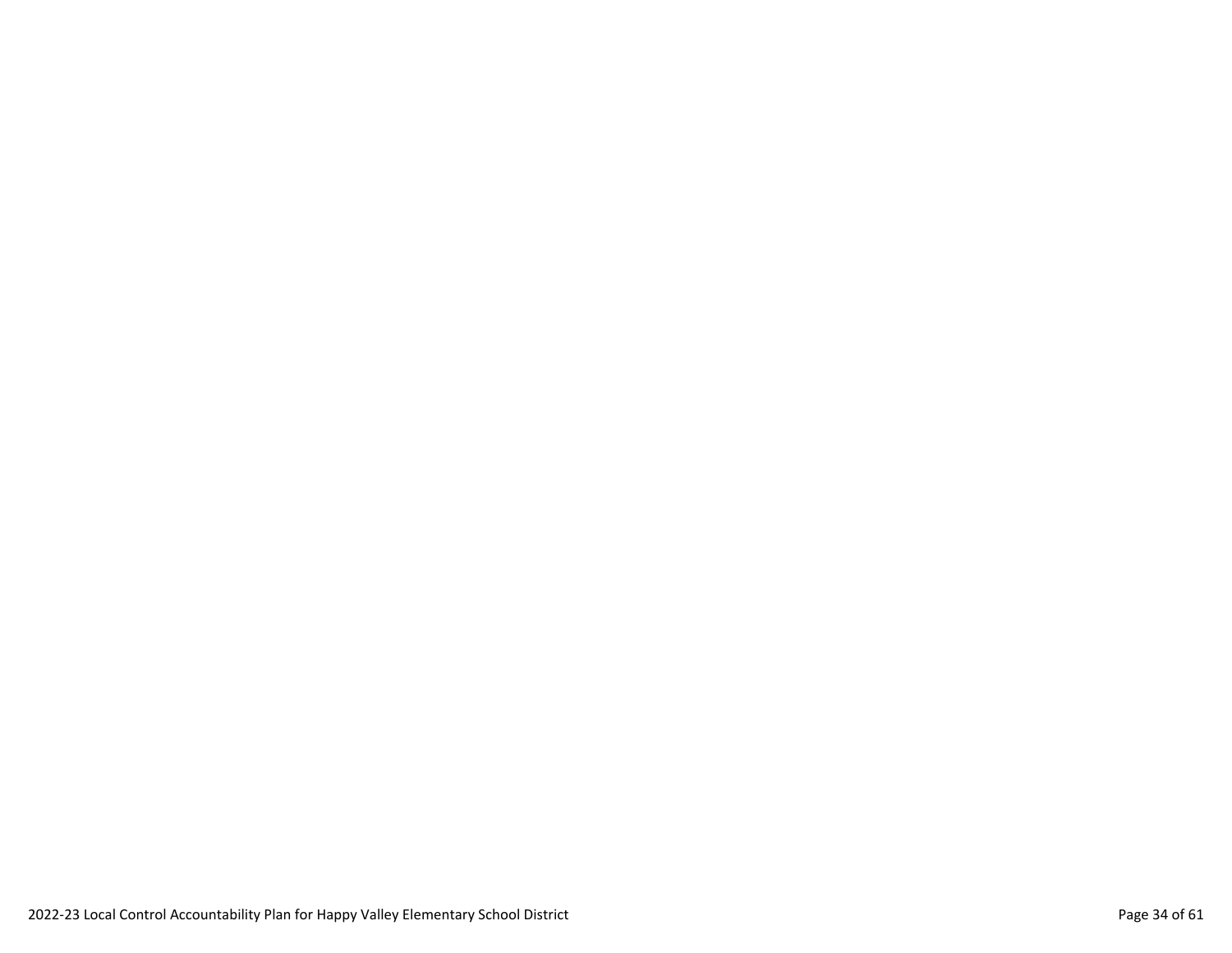### **2021-22 Annual Update Table**

| Totals        | <b>Last Year's</b><br><b>Total Planned</b><br><b>Expenditures</b><br>(Total Funds) | <b>Total Estimated</b><br><b>Expenditures</b><br>(Total Funds) |
|---------------|------------------------------------------------------------------------------------|----------------------------------------------------------------|
| <b>Totals</b> | \$333,258.15                                                                       | \$377,471.00                                                   |

| <b>Last Year's</b><br>Goal # | <b>Last Year's Action</b><br># | <b>Prior Action/Service Title</b>                                                                                      | <b>Contributed to Increased</b><br>or Improved Services? | <b>Last Year's Planned</b><br><b>Expenditures</b><br>(Total Funds) | <b>Estimated Actual</b><br><b>Expenditures</b><br>(Input Total Funds) |
|------------------------------|--------------------------------|------------------------------------------------------------------------------------------------------------------------|----------------------------------------------------------|--------------------------------------------------------------------|-----------------------------------------------------------------------|
| $\mathbf{1}$                 | $1.1$                          | All classes have access to art and<br>music library and garden, and there<br>are aides provided in every<br>classroom. | <b>No</b>                                                | \$100,000.00                                                       | \$169,888                                                             |
| $\mathbf 1$                  | $1.2$                          | Attendance initiative program                                                                                          | <b>No</b>                                                | \$200.00                                                           |                                                                       |
| $\overline{1}$               | $1.3$                          | <b>Social Emotional Learning</b>                                                                                       | Yes                                                      | \$6,600.00                                                         | $\mathbf 0$                                                           |
| $\mathbf{1}$                 | $1.4$                          | School Positive Discipline Program                                                                                     | <b>No</b>                                                |                                                                    | \$9645                                                                |
| $\blacktriangleleft$         | $1.5$                          | <b>Volunteer Activity Log</b>                                                                                          | <b>No</b>                                                |                                                                    | $\mathbf 0$                                                           |
| $\mathbf{1}$                 | 1.6                            | Social Justice and Equity Training                                                                                     | <b>No</b>                                                | \$5,000.00                                                         | $\mathbf 0$                                                           |
| $\mathbf{1}$                 | $1.7$                          | <b>School Website</b>                                                                                                  | <b>No</b>                                                |                                                                    | \$318.00                                                              |
| $\mathbf{1}$                 | 1.8                            |                                                                                                                        |                                                          |                                                                    | \$100                                                                 |
| $\overline{2}$               | 2.1                            | <b>FOSS Science Curriculum</b><br>purchase and training                                                                | <b>No</b>                                                | \$11,000.00                                                        | $\mathbf{0}$                                                          |
| $\overline{2}$               | 2.2                            | TTP (Teaching Through Problem<br>Solving) Lesson Study                                                                 | <b>No</b>                                                | \$5,000.00                                                         | \$175                                                                 |

2022-23 Local Control Accountability Plan for Happy Valley Elementary School District **Page 35** of 61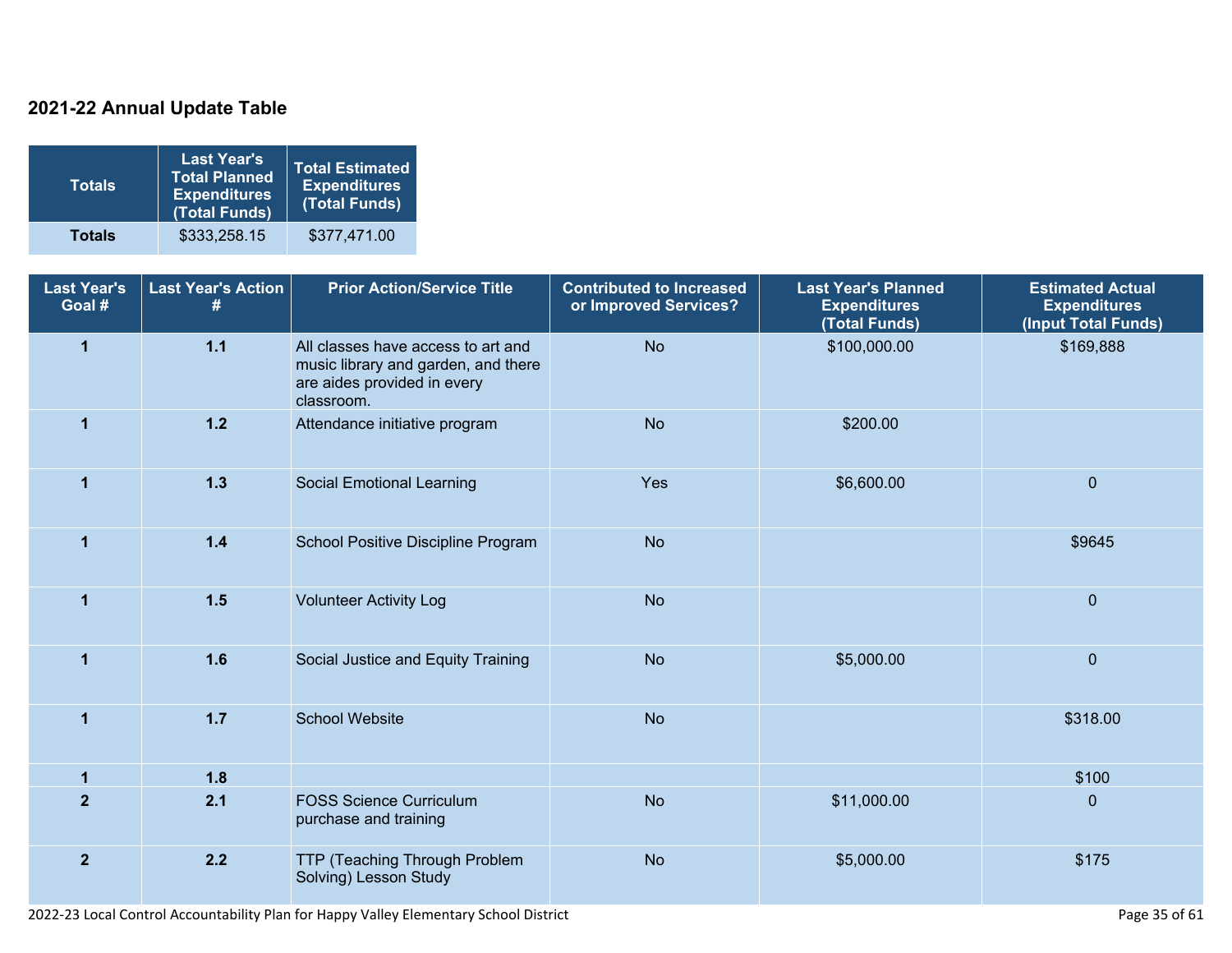| <b>Last Year's</b><br>Goal # | <b>Last Year's Action</b><br># | <b>Prior Action/Service Title</b>                                  | <b>Contributed to Increased</b><br>or Improved Services? | <b>Last Year's Planned</b><br><b>Expenditures</b><br>(Total Funds) | <b>Estimated Actual</b><br><b>Expenditures</b><br>(Input Total Funds) |
|------------------------------|--------------------------------|--------------------------------------------------------------------|----------------------------------------------------------|--------------------------------------------------------------------|-----------------------------------------------------------------------|
| $\overline{2}$               | 2.3                            | Lucy Calkins Writers Workshop                                      | <b>No</b>                                                | \$2,000.00                                                         | $\overline{0}$                                                        |
| $\mathbf{2}$                 | 2.4                            | <b>Benchmark Assessments</b>                                       | <b>No</b>                                                |                                                                    |                                                                       |
| $\mathbf{2}$                 | 2.5                            | 6th grade readiness for Middle<br>School                           | <b>No</b>                                                |                                                                    |                                                                       |
| $\overline{2}$               | 2.6                            | Lucy Calkins Readers Workshop                                      | <b>No</b>                                                | \$10,000.00                                                        | $\overline{0}$                                                        |
| $\overline{2}$               | 2.7                            | <b>Intervention Teacher</b>                                        | Yes                                                      | \$27,300.00                                                        | $\pmb{0}$                                                             |
| $\mathbf{2}$                 | 2.8                            | An instructional aide will be added<br>to support intervention.    | Yes                                                      | \$13,936.15                                                        | \$7,600.00                                                            |
| $\overline{2}$               | 2.9                            |                                                                    |                                                          |                                                                    | \$27,698.00                                                           |
| $\overline{\mathbf{2}}$      | 2.10                           |                                                                    |                                                          |                                                                    | \$16,300.00                                                           |
| $\mathbf{3}$                 | 3.1                            | Academic Coach                                                     | <b>No</b>                                                | \$92,600.00                                                        | \$92,600.00                                                           |
| $\mathbf{3}$                 | 3.2                            | Fund art, music, technology, and<br>retain highly qualified staff. | <b>No</b>                                                | \$52,272.00                                                        | \$52,272.00                                                           |
| $\overline{3}$               | 3.3                            | Accessible Master Schedule                                         | <b>No</b>                                                |                                                                    | $\overline{0}$                                                        |
| $\mathbf{3}$                 | 3.4                            | <b>Mental Health Counselor</b>                                     | Yes                                                      | \$500.00                                                           | \$500.00                                                              |
| $\mathbf{3}$                 | 3.5                            | Fund extracurricular activities                                    | Yes                                                      | \$1,850.00                                                         | \$375                                                                 |
| $\mathbf{3}$                 | 3.6                            | <b>Communication with Stakeholders</b>                             | <b>No</b>                                                |                                                                    | $\mathbf 0$                                                           |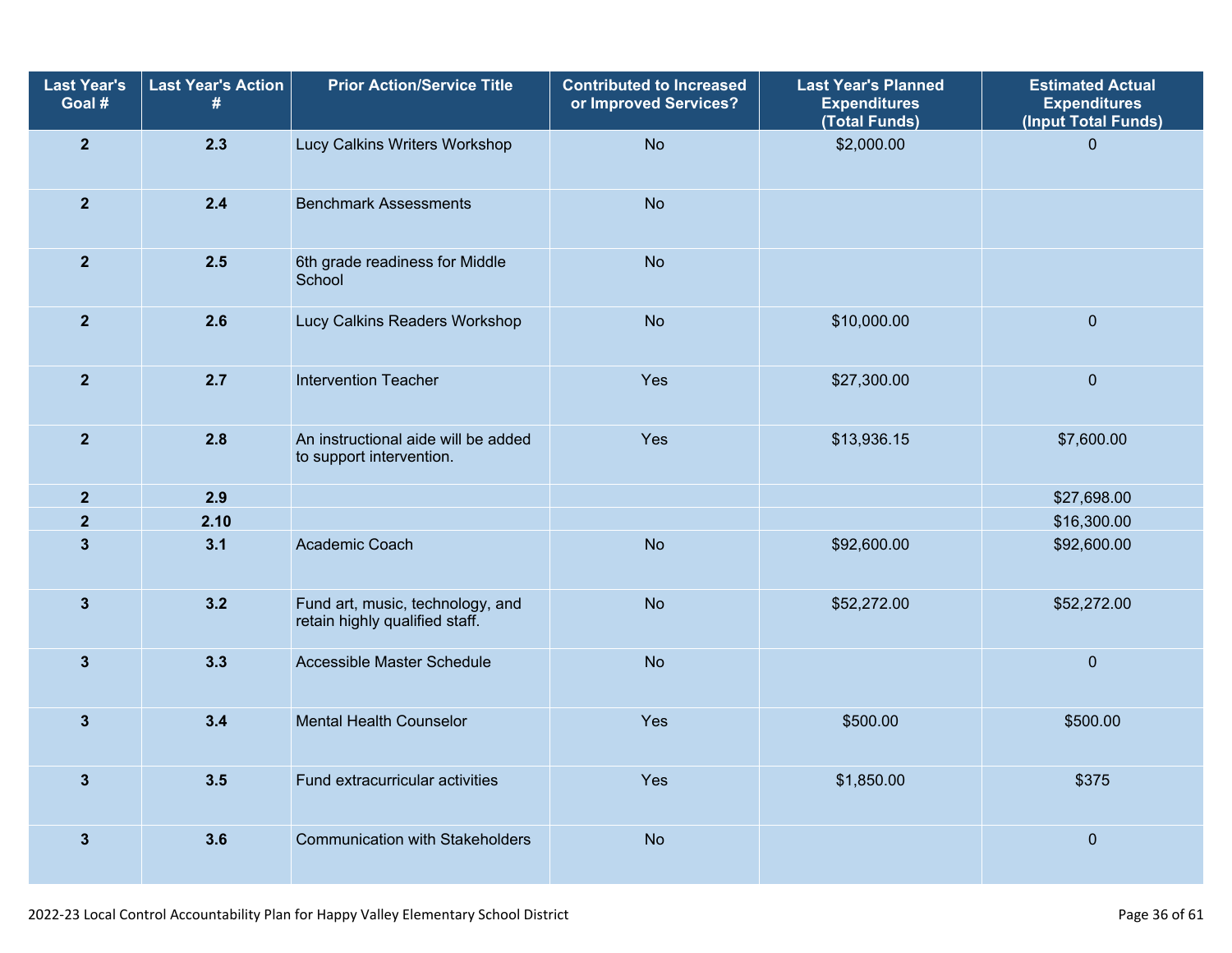| Goal # | ↓ Last Year's  Last Year's Action | Prior Action/Service Title ו | <b>Contributed to Increased</b><br>or Improved Services? | <b>Last Year's Planned</b><br><b>Expenditures</b><br><b>(Total Funds)</b> | <b>Estimated Actual</b><br><b>Expenditures</b><br>(Input Total Funds) |
|--------|-----------------------------------|------------------------------|----------------------------------------------------------|---------------------------------------------------------------------------|-----------------------------------------------------------------------|
|        |                                   | <b>Technology</b>            |                                                          | \$5,000.00                                                                |                                                                       |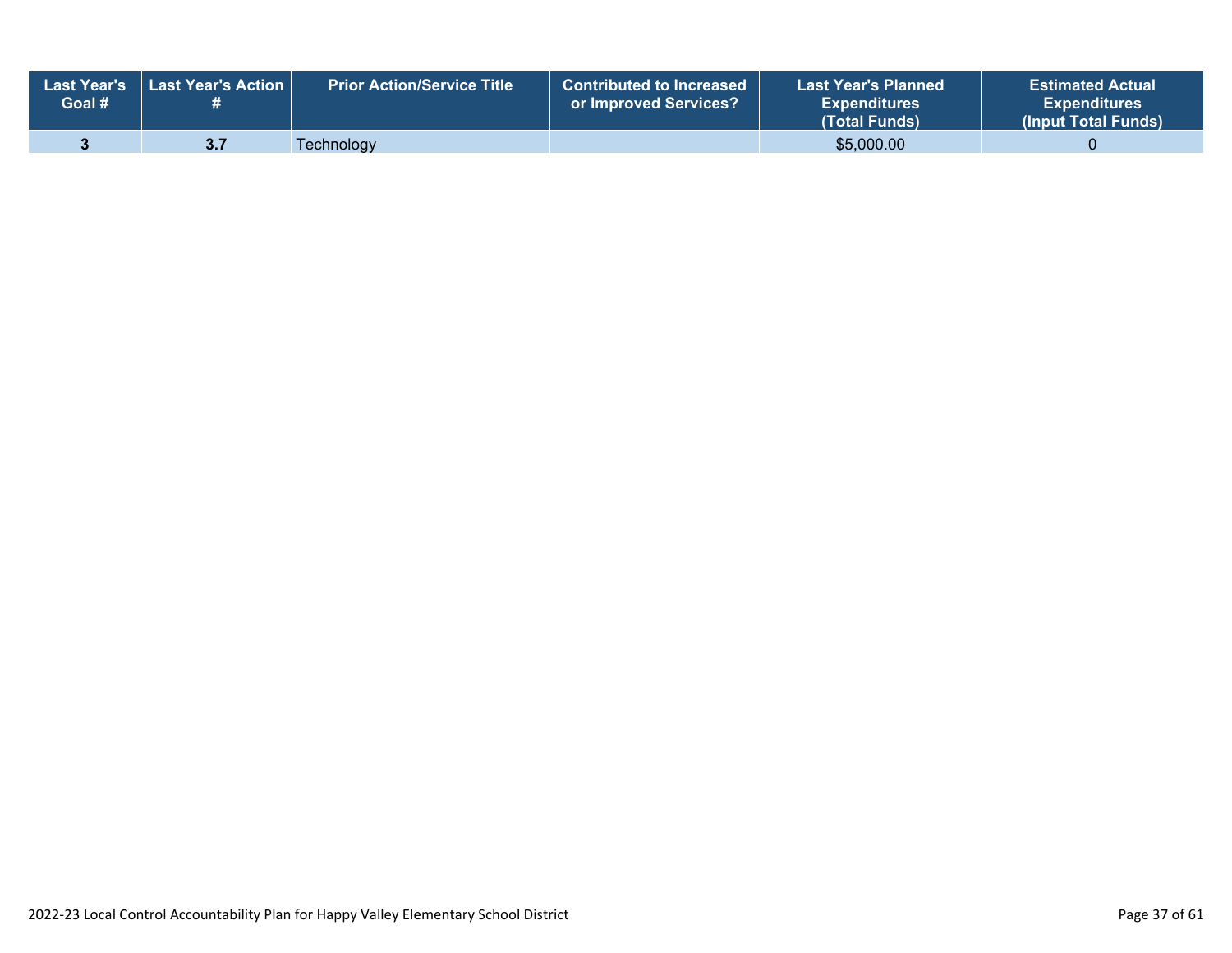### **2021-22 Contributing Actions Annual Update Table**

| 6. Estimated<br><b>LCFF</b><br><b>Supplemental</b><br>and/or<br><b>Concentration</b><br><b>Grants</b><br>(Input Dollar<br><b>Amount)</b><br>\$19,026 |                                   | 4. Total Planned<br><b>Contributing</b><br><b>Expenditures</b><br>(LCFF Funds)<br>\$16,950.00 | 7. Total Estimated<br><b>Expenditures for</b><br><b>Contributing</b><br><b>Actions</b><br>(LCFF Funds)<br>\$875.00 |            | <b>5. Total Planned</b><br><b>Difference</b><br><b>Between Planned</b><br>Percentage of<br>8. Total Estimated<br>and Estimated<br><b>Improved</b><br>Percentage of<br><b>Expenditures for</b><br>Services (%)<br><b>Improved</b><br><b>Contributing</b><br><b>Services</b><br><b>Actions</b><br>(%)<br>(Subtract 7 from<br>4)<br>\$16,075.00<br>3.98%<br>2.99% |             | <b>Difference</b><br><b>Between Planned</b><br>and Estimated<br>Percentage of<br><b>Improved</b><br><b>Services</b><br>(Subtract 5 from<br>8)<br>1.00% |                                                                                        |                                                             |                                                                 |
|------------------------------------------------------------------------------------------------------------------------------------------------------|-----------------------------------|-----------------------------------------------------------------------------------------------|--------------------------------------------------------------------------------------------------------------------|------------|----------------------------------------------------------------------------------------------------------------------------------------------------------------------------------------------------------------------------------------------------------------------------------------------------------------------------------------------------------------|-------------|--------------------------------------------------------------------------------------------------------------------------------------------------------|----------------------------------------------------------------------------------------|-------------------------------------------------------------|-----------------------------------------------------------------|
|                                                                                                                                                      |                                   |                                                                                               |                                                                                                                    |            |                                                                                                                                                                                                                                                                                                                                                                |             | <b>Last Year's Planned</b>                                                                                                                             | <b>Estimated Actual</b>                                                                |                                                             | <b>Estimated Actual</b>                                         |
| Last<br>Year's<br>Goal #                                                                                                                             | Last<br>Year's<br><b>Action #</b> | <b>Prior Action/Service Title</b>                                                             |                                                                                                                    |            | <b>Contributing to</b><br><b>Increased or</b><br><b>Improved Services?</b>                                                                                                                                                                                                                                                                                     |             | <b>Expenditures for</b><br><b>Contributing</b><br><b>Actions (LCFF</b><br>Funds)                                                                       | <b>Expenditures for</b><br><b>Contributing</b><br><b>Actions</b><br>(Input LCFF Funds) | <b>Planned Percentage</b><br>of Improved<br><b>Services</b> | Percentage of<br><b>Improved Services</b><br>(Input Percentage) |
| $\mathbf 1$                                                                                                                                          | 1.3                               | <b>Social Emotional Learning</b>                                                              |                                                                                                                    |            | <b>Yes</b>                                                                                                                                                                                                                                                                                                                                                     |             | \$1,600.00                                                                                                                                             |                                                                                        |                                                             |                                                                 |
| 2 <sup>1</sup>                                                                                                                                       | 2.7                               | Intervention Teacher                                                                          |                                                                                                                    | <b>Yes</b> |                                                                                                                                                                                                                                                                                                                                                                | \$13,000.00 |                                                                                                                                                        |                                                                                        |                                                             |                                                                 |
| 2 <sup>1</sup>                                                                                                                                       | 2.8                               | An instructional aide will be<br>added to support intervention.                               |                                                                                                                    |            | <b>Yes</b>                                                                                                                                                                                                                                                                                                                                                     |             |                                                                                                                                                        |                                                                                        |                                                             |                                                                 |
| 3                                                                                                                                                    | 3.4                               | <b>Mental Health Counselor</b>                                                                |                                                                                                                    |            | <b>Yes</b>                                                                                                                                                                                                                                                                                                                                                     |             | \$500.00                                                                                                                                               | \$500.00                                                                               | $.05\%$                                                     | $.05\%$                                                         |
| 3                                                                                                                                                    | 3.5                               | Fund extracurricular activities                                                               |                                                                                                                    |            | <b>Yes</b>                                                                                                                                                                                                                                                                                                                                                     |             | \$1,850.00                                                                                                                                             | \$375                                                                                  | .019%                                                       | .03%                                                            |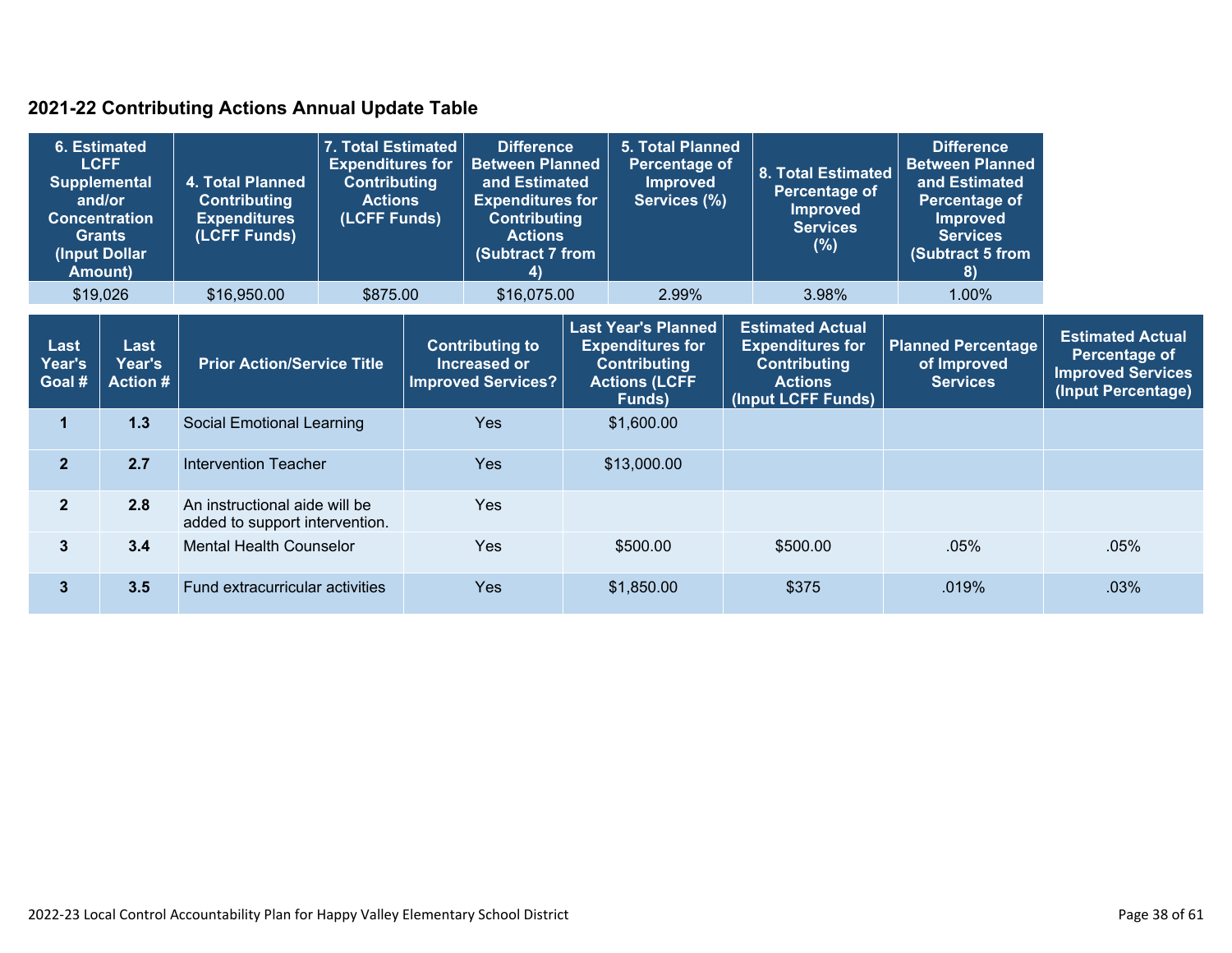### **2021-22 LCFF Carryover Table**

| 9. Estimated<br><b>Actual LCFF</b><br><b>Base Grant</b><br>(Input Dollar<br>Amount) | 6. Estimated<br><b>Actual LCFF</b><br><b>Supplemental</b><br>and/or<br><b>Concentration</b><br><b>Grants</b> | <b>LCFF</b><br>Carryover —<br>Percentage<br>(Percentage<br>from Prior<br>Year) | 10. Total<br><b>Percentage to</b><br>Increase or<br><b>Improve</b><br><b>Services for</b><br>the Current<br><b>School Year</b><br>(6 divided by $9$ $ $<br>+ Carryover<br>% | 7. Total<br><b>Estimated</b><br><b>Actual</b><br><b>Expenditures</b><br>for<br><b>Contributing</b><br><b>Actions</b><br>(LCFF Funds) | 8. Total<br><b>Estimated</b><br><b>Actual</b><br>Percentage of<br><b>Improved</b><br><b>Services</b><br>$(\%)$ | 11. Estimated<br><b>Actual</b><br>Percentage of<br>Increased or<br><b>Improved</b><br><b>Services</b><br>(7 divided by<br><b>9, plus 8)</b> | <b>12. LCFF</b><br>Carryover -<br>Dollar Amount<br>(Subtract 11<br>from 10 and<br>multiply by 9) | <b>13. LCFF</b><br>Carryover -<br><b>Percentage</b><br>(12 divided by<br>9) |
|-------------------------------------------------------------------------------------|--------------------------------------------------------------------------------------------------------------|--------------------------------------------------------------------------------|-----------------------------------------------------------------------------------------------------------------------------------------------------------------------------|--------------------------------------------------------------------------------------------------------------------------------------|----------------------------------------------------------------------------------------------------------------|---------------------------------------------------------------------------------------------------------------------------------------------|--------------------------------------------------------------------------------------------------|-----------------------------------------------------------------------------|
| \$952,614                                                                           | \$19,026                                                                                                     | 1.9%                                                                           | 3.90%                                                                                                                                                                       | \$875.00                                                                                                                             | 3.98%                                                                                                          | 4.07%                                                                                                                                       | \$0.00                                                                                           | $0.00\%$                                                                    |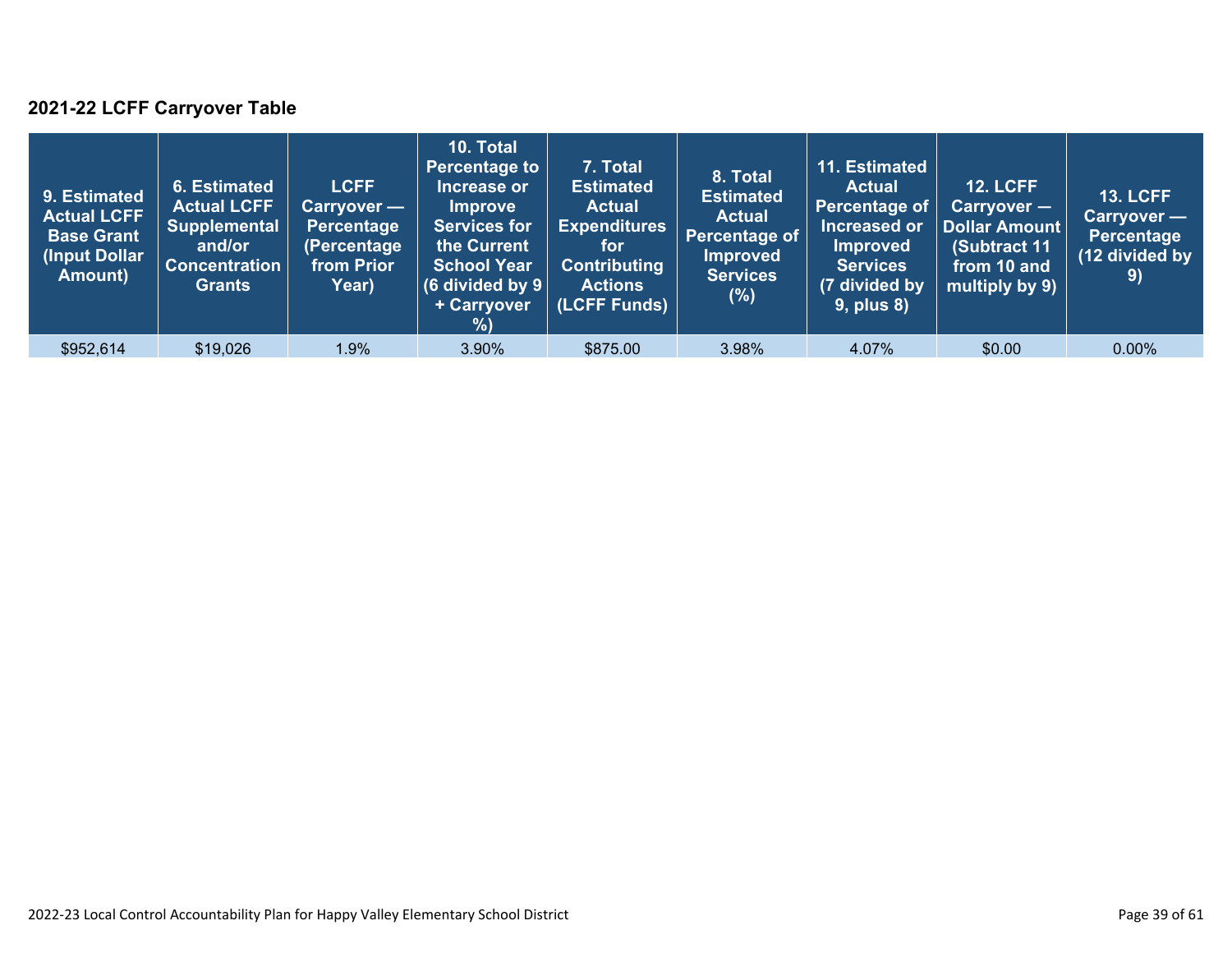# **Instructions**

Plan Summary

Engaging Educational Partners

Goals and Actions

Increased or Improved Services for Foster Youth, English Learners, and Low-Income Students

*For additional questions or technical assistance related to the completion of the Local Control and Accountability Plan (LCAP) template, please contact the local county office of education (COE), or the California Department of Education's (CDE's) Local Agency Systems Support Office, by phone at 916-319-0809 or by email at [lcff@cde.ca.gov](mailto:lcff@cde.ca.gov).*

# **Introduction and Instructions**

The Local Control Funding Formula (LCFF) requires local educational agencies (LEAs) to engage their local educational partners in an annual planning process to evaluate their progress within eight state priority areas encompassing all statutory metrics (COEs have 10 state priorities). LEAs document the results of this planning process in the LCAP using the template adopted by the State Board of Education.

The LCAP development process serves three distinct, but related functions:

- **Comprehensive Strategic Planning:** The process of developing and annually updating the LCAP supports comprehensive strategic planning (California *Education Code* [*EC*] Section 52064[e][1]). Strategic planning that is comprehensive connects budgetary decisions to teaching and learning performance data. LEAs should continually evaluate the hard choices they make about the use of limited resources to meet student and community needs to ensure opportunities and outcomes are improved for all students.
- **Meaningful Engagement of Educational Partners:** The LCAP development process should result in an LCAP that reflects decisions made through meaningful engagement (*EC* Section 52064[e][1]). Local educational partners possess valuable perspectives and insights about an LEA's programs and services. Effective strategic planning will incorporate these perspectives and insights in order to identify potential goals and actions to be included in the LCAP.
- **Accountability and Compliance:** The LCAP serves an important accountability function because aspects of the LCAP template require LEAs to show that they have complied with various requirements specified in the LCFF statutes and regulations, most notably:
	- o Demonstrating that LEAs are increasing or improving services for foster youth, English learners, and low-income students in proportion to the amount of additional funding those students generate under LCFF (*EC* Section 52064[b][4-6]).
	- o Establishing goals, supported by actions and related expenditures, that address the statutory priority areas and statutory metrics (*EC* sections 52064[b][1] and [2]).
	- o Annually reviewing and updating the LCAP to reflect progress toward the goals (*EC* Section 52064[b][7]).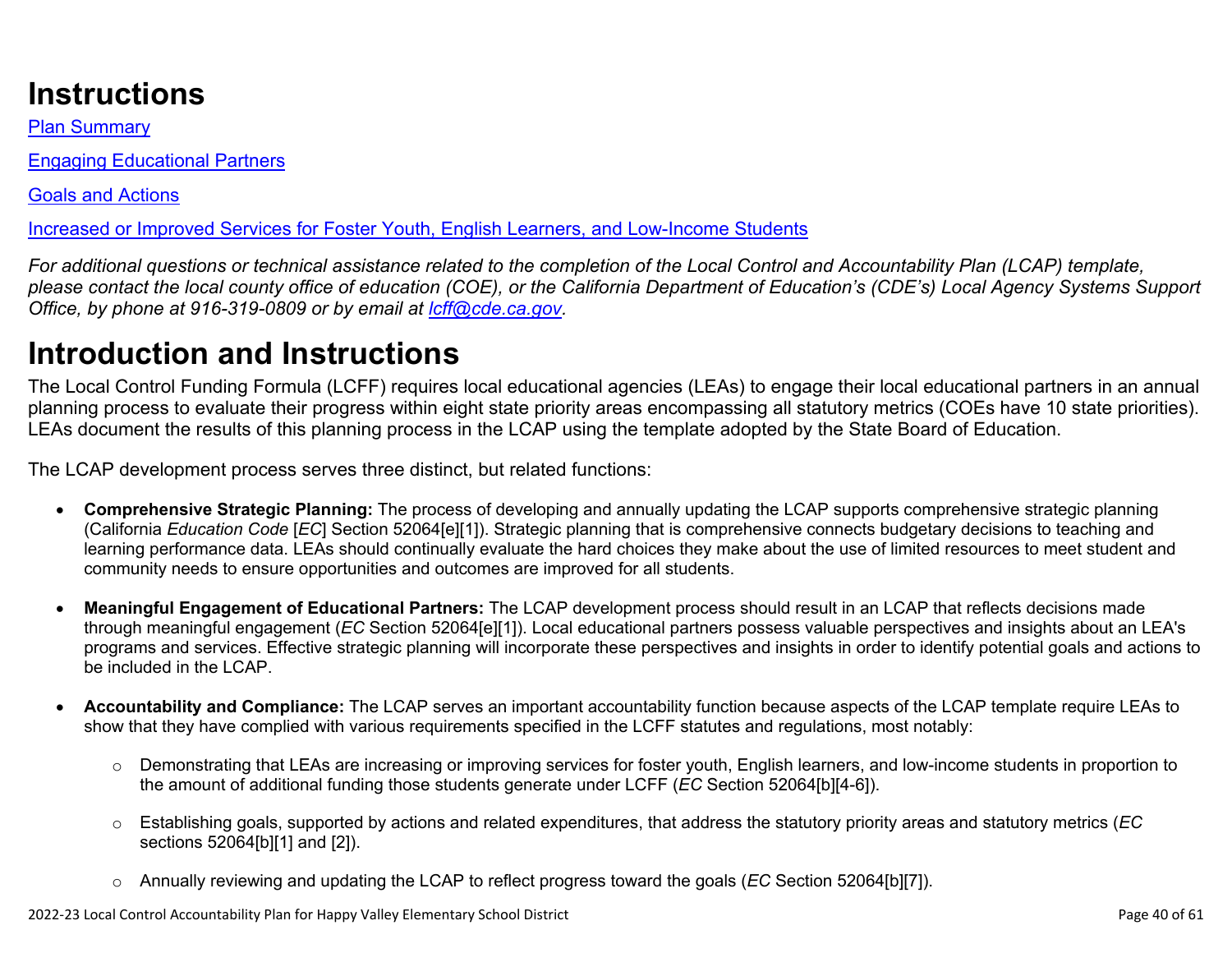The LCAP template, like each LEA's final adopted LCAP, is a document, not a process. LEAs must use the template to memorialize the outcome of their LCAP development process, which should: (a) reflect comprehensive strategic planning (b) through meaningful engagement with educational partners that (c) meets legal requirements, as reflected in the final adopted LCAP. The sections included within the LCAP template do not and cannot reflect the full development process, just as the LCAP template itself is not intended as a tool for engaging educational partners.

If a county superintendent of schools has jurisdiction over a single school district, the county board of education and the governing board of the school district may adopt and file for review and approval a single LCAP consistent with the requirements in *EC* sections 52060, 52062, 52066, 52068, and 52070. The LCAP must clearly articulate to which entity's budget (school district or county superintendent of schools) all budgeted and actual expenditures are aligned.

The revised LCAP template for the 2021–22, 2022–23, and 2023–24 school years reflects statutory changes made through Assembly Bill 1840 (Committee on Budget), Chapter 243, Statutes of 2018. These statutory changes enhance transparency regarding expenditures on actions included in the LCAP, including actions that contribute to meeting the requirement to increase or improve services for foster youth, English learners, and low-income students, and to streamline the information presented within the LCAP to make adopted LCAPs more accessible for educational partners and the public.

At its most basic, the adopted LCAP should attempt to distill not just what the LEA is doing for students in transitional kindergarten through grade twelve (TK–12), but also allow educational partners to understand why, and whether those strategies are leading to improved opportunities and outcomes for students. LEAs are strongly encouraged to use language and a level of detail in their adopted LCAPs intended to be meaningful and accessible for the LEA's diverse educational partners and the broader public.

In developing and finalizing the LCAP for adoption, LEAs are encouraged to keep the following overarching frame at the forefront of the strategic planning and educational partner engagement functions:

Given present performance across the state priorities and on indicators in the California School Dashboard (Dashboard), how is the LEA using its budgetary resources to respond to TK–12 student and community needs, and address any performance gaps, including by meeting its obligation to increase or improve services for foster youth, English learners, and low-income students?

LEAs are encouraged to focus on a set of metrics and actions that the LEA believes, based on input gathered from educational partners, research, and experience, will have the biggest impact on behalf of its TK–12 students.

These instructions address the requirements for each section of the LCAP, but may include information about effective practices when developing the LCAP and completing the LCAP itself. Additionally, information is included at the beginning of each section emphasizing the purpose that each section serves.

# **Plan Summary Purpose**

2022-23 Local Control Accountability Plan for Happy Valley Elementary School District **Page 41** of 61 and the state of 61 and the state Page 41 of 61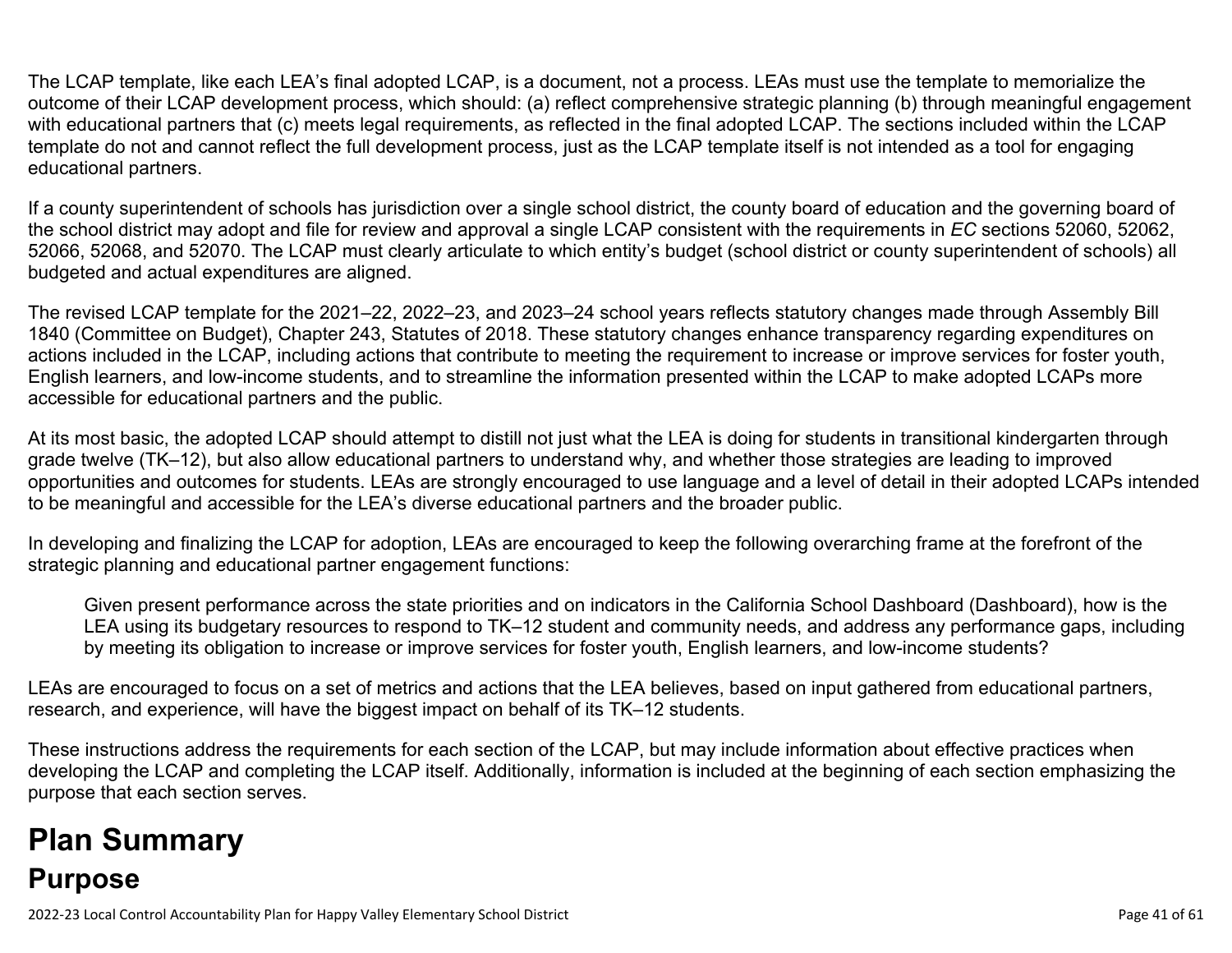A well-developed Plan Summary section provides a meaningful context for the LCAP. This section provides information about an LEA's community as well as relevant information about student needs and performance. In order to provide a meaningful context for the rest of the LCAP, the content of this section should be clearly and meaningfully related to the content included in the subsequent sections of the LCAP.

## **Requirements and Instructions**

*General Information* – Briefly describe the LEA, its schools, and its students in grades TK–12, as applicable to the LEA. For example, information about an LEA in terms of geography, enrollment, or employment, the number and size of specific schools, recent community challenges, and other such information as an LEA wishes to include can enable a reader to more fully understand an LEA's LCAP.

*Reflections: Successes* – Based on a review of performance on the state indicators and local performance indicators included in the Dashboard, progress toward LCAP goals, local self-assessment tools, input from educational partners, and any other information, what progress is the LEA most proud of and how does the LEA plan to maintain or build upon that success? This may include identifying specific examples of how past increases or improvements in services for foster youth, English learners, and low-income students have led to improved performance for these students.

*Reflections: Identified Need* – Referring to the Dashboard, identify: (a) any state indicator for which overall performance was in the "Red" or "Orange" performance category or any local indicator where the LEA received a "Not Met" or "Not Met for Two or More Years" rating AND (b) any state indicator for which performance for any student group was two or more performance levels below the "all student*"* performance. What steps is the LEA planning to take to address these areas of low performance and performance gaps? An LEA that is required to include a goal to address one or more consistently low-performing student groups or low-performing schools must identify that it is required to include this goal and must also identify the applicable student group(s) and/or school(s). Other needs may be identified using locally collected data including data collected to inform the self-reflection tools and reporting local indicators on the Dashboard.

*LCAP Highlights* – Identify and briefly summarize the key features of this year's LCAP.

*Comprehensive Support and Improvement* – An LEA with a school or schools identified for comprehensive support and improvement (CSI) under the Every Student Succeeds Act must respond to the following prompts:

- **Schools Identified**: Identify the schools within the LEA that have been identified for CSI.
- **Support for Identified Schools**: Describe how the LEA has or will support the identified schools in developing CSI plans that included a school-level needs assessment, evidence-based interventions, and the identification of any resource inequities to be addressed through the implementation of the CSI plan.
- **Monitoring and Evaluating Effectiveness**: Describe how the LEA will monitor and evaluate the implementation and effectiveness of the CSI plan to support student and school improvement.

# **Engaging Educational Partners**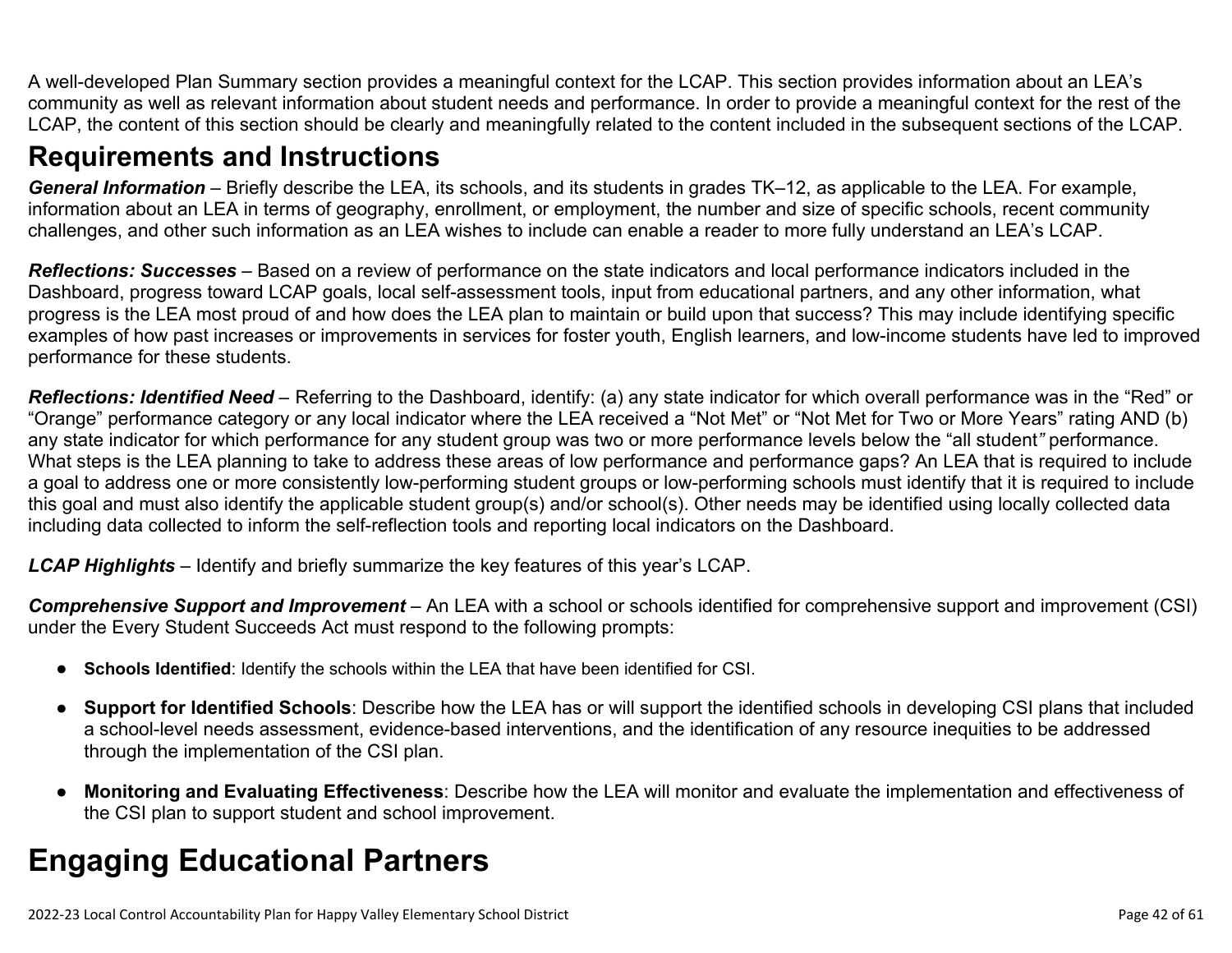## **Purpose**

Significant and purposeful engagement of parents, students, educators, and other educational partners, including those representing the student groups identified by LCFF, is critical to the development of the LCAP and the budget process. Consistent with statute, such engagement should support comprehensive strategic planning, accountability, and improvement across the state priorities and locally identified priorities (*EC* Section 52064[e][1]). Engagement of educational partners is an ongoing, annual process.

This section is designed to reflect how the engagement of educational partners influenced the decisions reflected in the adopted LCAP. The goal is to allow educational partners that participated in the LCAP development process and the broader public understand how the LEA engaged educational partners and the impact of that engagement. LEAs are encouraged to keep this goal in the forefront when completing this section.

Statute and regulations specify the educational partners that school districts and COEs must consult when developing the LCAP: teachers, principals, administrators, other school personnel, local bargaining units of the LEA, parents, and students. Before adopting the LCAP, school districts and COEs must share it with the Parent Advisory Committee and, if applicable, to its English Learner Parent Advisory Committee. The superintendent is required by statute to respond in writing to the comments received from these committees. School districts and COEs must also consult with the special education local plan area administrator(s) when developing the LCAP.

Statute requires charter schools to consult with teachers, principals, administrators, other school personnel, parents, and students in developing the LCAP. The LCAP should also be shared with, and LEAs should request input from, schoolsite-level advisory groups, as applicable (e.g., schoolsite councils, English Learner Advisory Councils, student advisory groups, etc.), to facilitate alignment between schoolsite and district-level goals and actions.

Information and resources that support effective engagement, define student consultation, and provide the requirements for advisory group composition, can be found under Resources on the following web page of the CDE's website: <https://www.cde.ca.gov/re/lc/>.

## **Requirements and Instructions**

Below is an excerpt from the 2018–19 *Guide for Annual Audits of K–12 Local Education Agencies and State Compliance Reporting*, which is provided to highlight the legal requirements for engagement of educational partners in the LCAP development process:

### **Local Control and Accountability Plan:**

For county offices of education and school districts only, verify the LEA:

- a) Presented the local control and accountability plan to the parent advisory committee in accordance with Education Code section 52062(a)(1) or 52068(a)(1), as appropriate.
- b) If applicable, presented the local control and accountability plan to the English learner parent advisory committee, in accordance with Education Code section 52062(a)(2) or 52068(a)(2), as appropriate.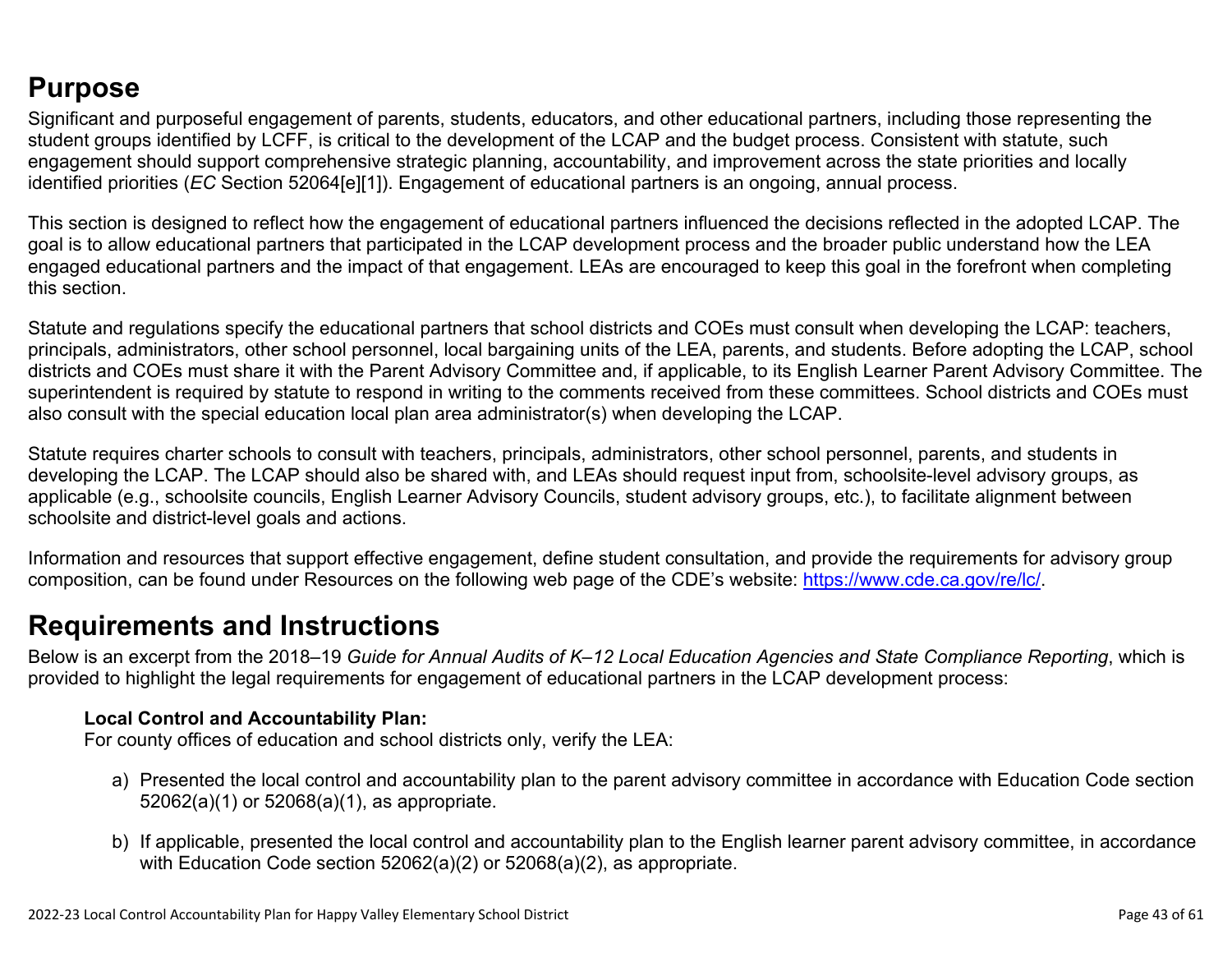- c) Notified members of the public of the opportunity to submit comments regarding specific actions and expenditures proposed to be included in the local control and accountability plan in accordance with Education Code section 52062(a)(3) or 52068(a)(3), as appropriate.
- d) Held at least one public hearing in accordance with Education Code section 52062(b)(1) or 52068(b)(1), as appropriate.
- e) Adopted the local control and accountability plan in a public meeting in accordance with Education Code section 52062(b)(2) or 52068(b)(2), as appropriate.

**Prompt 1**: "A summary of the process used to engage educational partners and how this engagement was considered before finalizing the LCAP."

Describe the engagement process used by the LEA to involve educational partners in the development of the LCAP, including, at a minimum, describing how the LEA met its obligation to consult with all statutorily required educational partners as applicable to the type of LEA. A sufficient response to this prompt must include general information about the timeline of the process and meetings or other engagement strategies with educational partners. A response may also include information about an LEA's philosophical approach to engaging its educational partners.

**Prompt 2:** "A summary of the feedback provided by specific educational partners."

Describe and summarize the feedback provided by specific educational partners. A sufficient response to this prompt will indicate ideas, trends, or inputs that emerged from an analysis of the feedback received from educational partners.

**Prompt 3**: "A description of the aspects of the LCAP that were influenced by specific input from educational partners."

A sufficient response to this prompt will provide educational partners and the public with clear, specific information about how the engagement process influenced the development of the LCAP. The response must describe aspects of the LCAP that were influenced by or developed in response to the educational partner feedback described in response to Prompt 2. This may include a description of how the LEA prioritized requests of educational partners within the context of the budgetary resources available or otherwise prioritized areas of focus within the LCAP. For the purposes of this prompt, "aspects" of an LCAP that may have been influenced by educational partner input can include, but are not necessarily limited to:

- Inclusion of a goal or decision to pursue a Focus Goal (as described below)
- Inclusion of metrics other than the statutorily required metrics
- Determination of the desired outcome on one or more metrics
- Inclusion of performance by one or more student groups in the Measuring and Reporting Results subsection
- Inclusion of action(s) or a group of actions
- Elimination of action(s) or group of actions
- Changes to the level of proposed expenditures for one or more actions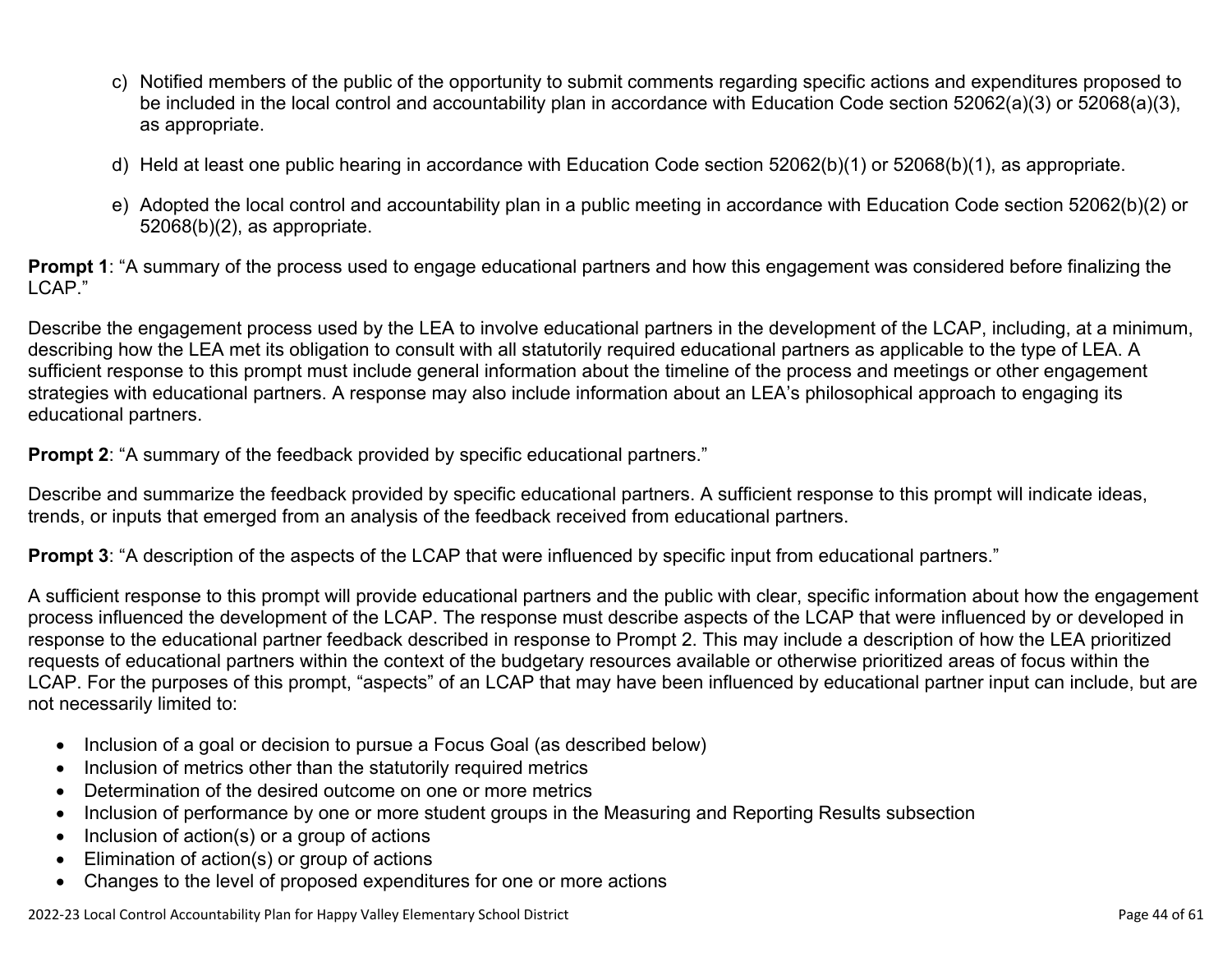- Inclusion of action(s) as contributing to increased or improved services for unduplicated services
- Determination of effectiveness of the specific actions to achieve the goal
- Determination of material differences in expenditures
- Determination of changes made to a goal for the ensuing LCAP year based on the annual update process
- Determination of challenges or successes in the implementation of actions

# **Goals and Actions**

## **Purpose**

Well-developed goals will clearly communicate to educational partners what the LEA plans to accomplish, what the LEA plans to do in order to accomplish the goal, and how the LEA will know when it has accomplished the goal. A goal statement, associated metrics and expected outcomes, and the actions included in the goal should be in alignment. The explanation for why the LEA included a goal is an opportunity for LEAs to clearly communicate to educational partners and the public why, among the various strengths and areas for improvement highlighted by performance data and strategies and actions that could be pursued, the LEA decided to pursue this goal, and the related metrics, expected outcomes, actions, and expenditures.

A well-developed goal can be focused on the performance relative to a metric or metrics for all students, a specific student group(s), narrowing performance gaps, or implementing programs or strategies expected to impact outcomes. LEAs should assess the performance of their student groups when developing goals and the related actions to achieve such goals.

## **Requirements and Instructions**

LEAs should prioritize the goals, specific actions, and related expenditures included within the LCAP within one or more state priorities. LEAs should consider performance on the state and local indicators, including their locally collected and reported data for the local indicators that are included in the Dashboard in determining whether and how to prioritize its goals within the LCAP.

In order to support prioritization of goals, the LCAP template provides LEAs with the option of developing three different kinds of goals:

- Focus Goal: A Focus Goal is relatively more concentrated in scope and may focus on a fewer number of metrics to measure improvement. A Focus Goal statement will be time bound and make clear how the goal is to be measured.
- Broad Goal: A Broad Goal is relatively less concentrated in its scope and may focus on improving performance across a wide range of metrics.
- Maintenance of Progress Goal: A Maintenance of Progress Goal includes actions that may be ongoing without significant changes and allows an LEA to track performance on any metrics not addressed in the other goals of the LCAP.

At a minimum, the LCAP must address all LCFF priorities and associated metrics.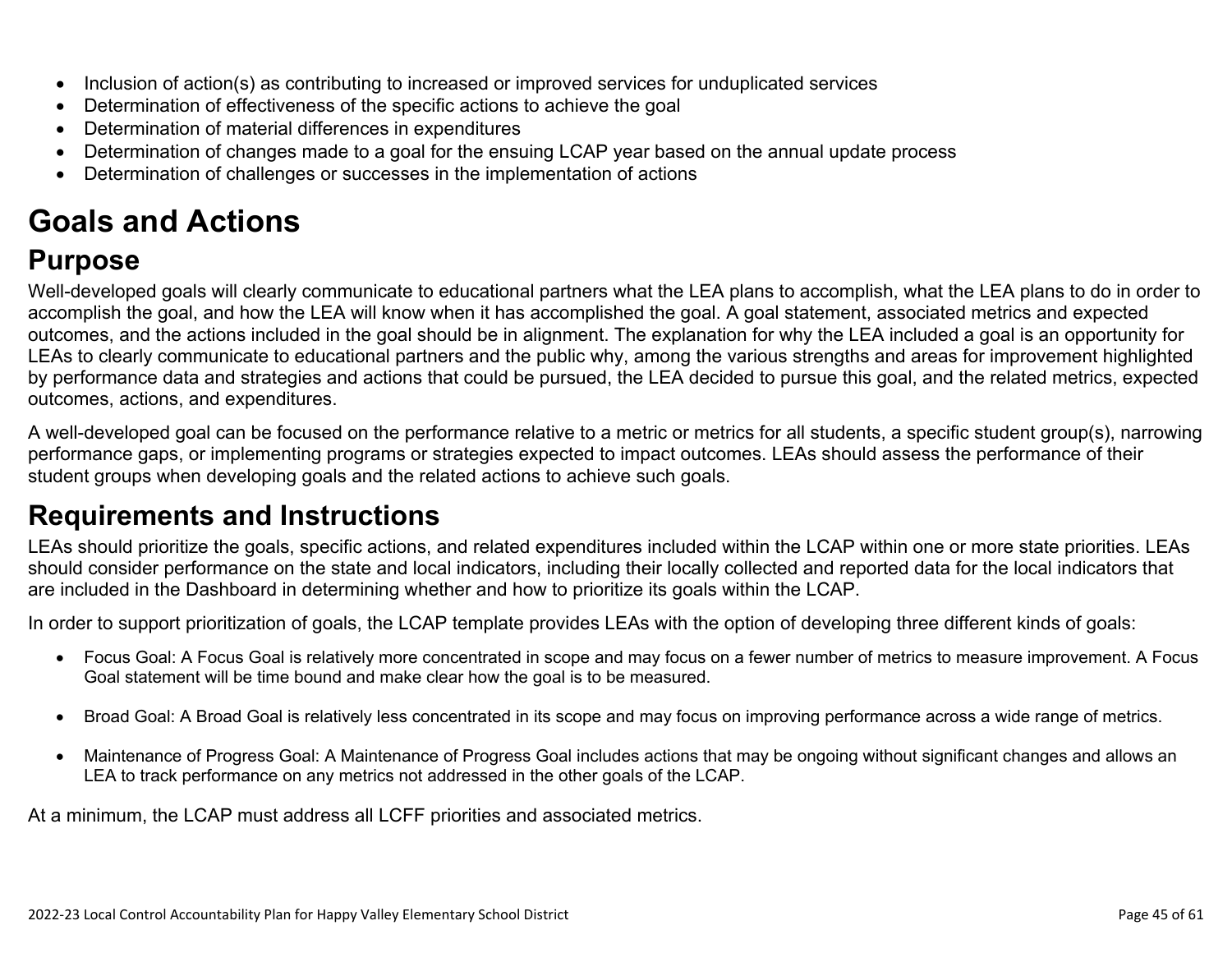### **Focus Goal(s)**

**Goal Description:** The description provided for a Focus Goal must be specific, measurable, and time bound. An LEA develops a Focus Goal to address areas of need that may require or benefit from a more specific and data intensive approach. The Focus Goal can explicitly reference the metric(s) by which achievement of the goal will be measured and the time frame according to which the LEA expects to achieve the goal.

**Explanation of why the LEA has developed this goal:** Explain why the LEA has chosen to prioritize this goal. An explanation must be based on Dashboard data or other locally collected data. LEAs must describe how the LEA identified this goal for focused attention, including relevant consultation with educational partners. LEAs are encouraged to promote transparency and understanding around the decision to pursue a focus goal.

### **Broad Goal**

Goal Description: Describe what the LEA plans to achieve through the actions included in the goal. The description of a broad goal will be clearly aligned with the expected measurable outcomes included for the goal. The goal description organizes the actions and expected outcomes in a cohesive and consistent manner. A goal description is specific enough to be measurable in either quantitative or qualitative terms. A broad goal is not as specific as a focus goal. While it is specific enough to be measurable, there are many different metrics for measuring progress toward the goal.

**Explanation of why the LEA has developed this goal:** Explain why the LEA developed this goal and how the actions and metrics grouped together will help achieve the goal.

#### **Maintenance of Progress Goal**

**Goal Description:** Describe how the LEA intends to maintain the progress made in the LCFF State Priorities not addressed by the other goals in the LCAP. Use this type of goal to address the state priorities and applicable metrics not addressed within the other goals in the LCAP. The state priorities and metrics to be addressed in this section are those for which the LEA, in consultation with educational partners, has determined to maintain actions and monitor progress while focusing implementation efforts on the actions covered by other goals in the LCAP.

**Explanation of why the LEA has developed this goal**: Explain how the actions will sustain the progress exemplified by the related metrics.

#### **Required Goals**

In general, LEAs have flexibility in determining what goals to include in the LCAP and what those goals will address; however, beginning with the development of the 2022–23 LCAP, LEAs that meet certain criteria are required to include a specific goal in their LCAP.

**Consistently low-performing student group(s) criteria:** An LEA is eligible for Differentiated Assistance for three or more consecutive years based on the performance of the same student group or groups in the Dashboard. A list of the LEAs required to include a goal in the LCAP based on student group performance, and the student group(s) that lead to identification, may be found on the CDE's Local Control Funding Formula web page at [https://www.cde.ca.gov/fg/aa/lc/.](https://www.cde.ca.gov/fg/aa/lc/)

2022-23 Local Control Accountability Plan for Happy Valley Elementary School District **Page 46 of 61** and the state of 61 of 61 of 61 and the state Page 46 of 61 and the state Page 46 of 61 and the state Page 46 of 61 and • **Consistently low-performing student group(s) goal requirement:** An LEA meeting the consistently low-performing student group(s) criteria must include a goal in its LCAP focused on improving the performance of the student group or groups that led to the LEA's eligibility for Differentiated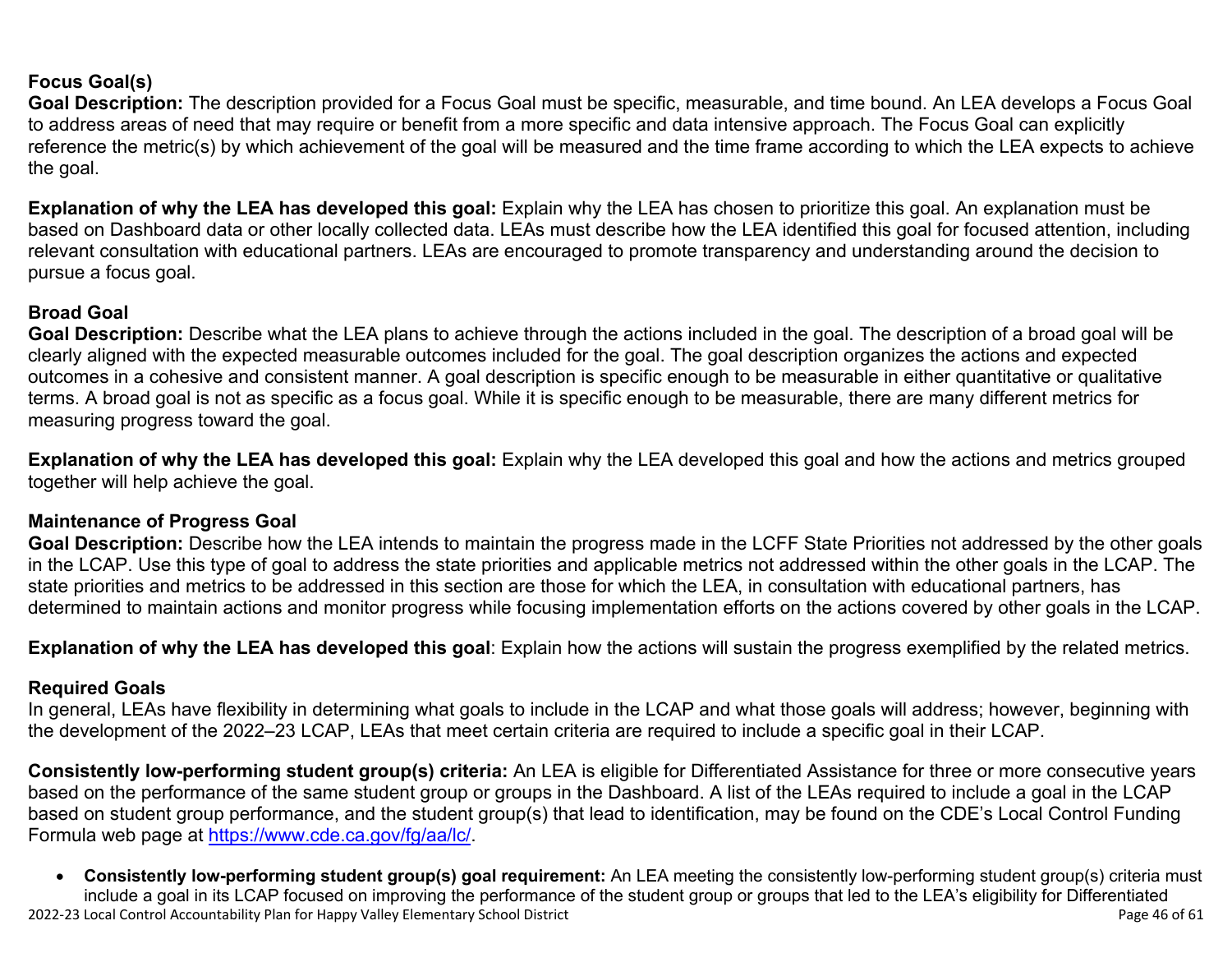Assistance. This goal must include metrics, outcomes, actions, and expenditures specific to addressing the needs of, and improving outcomes for, this student group or groups. An LEA required to address multiple student groups is not required to have a goal to address each student group; however, each student group must be specifically addressed in the goal. This requirement may not be met by combining this required goal with another goal.

- **Goal Description:** Describe the outcomes the LEA plans to achieve to address the needs of, and improve outcomes for, the student group or groups that led to the LEA's eligibility for Differentiated Assistance.
- **Explanation of why the LEA has developed this goal**: Explain why the LEA is required to develop this goal, including identifying the student group(s) that lead to the LEA being required to develop this goal, how the actions and associated metrics included in this goal differ from previous efforts to improve outcomes for the student group(s), and why the LEA believes the actions, metrics, and expenditures included in this goal will help achieve the outcomes identified in the goal description.

**Low-performing school(s) criteria:** The following criteria only applies to a school district or COE with two or more schools; it does not apply to a single-school district. A school district or COE has one or more schools that, for two consecutive years, received the two lowest performance levels on all but one of the state indicators for which the school(s) receive performance levels in the Dashboard and the performance of the "All Students" student group for the LEA is at least one performance level higher in all of those indicators. A list of the LEAs required to include a goal in the LCAP based on school performance, and the school(s) that lead to identification, may be found on the CDE's Local Control Funding Formula web page at [https://www.cde.ca.gov/fg/aa/lc/.](https://www.cde.ca.gov/fg/aa/lc/)

- **Low-performing school(s) goal requirement:** A school district or COE meeting the low-performing school(s) criteria must include a goal in its LCAP focusing on addressing the disparities in performance between the school(s) and the LEA as a whole. This goal must include metrics, outcomes, actions, and expenditures specific to addressing the needs of, and improving outcomes for, the students enrolled at the low-performing school or schools. An LEA required to address multiple schools is not required to have a goal to address each school; however, each school must be specifically addressed in the goal. This requirement may not be met by combining this goal with another goal.
- **Goal Description:** Describe what outcomes the LEA plans to achieve to address the disparities in performance between the students enrolled at the low-performing school(s) and the students enrolled at the LEA as a whole.
- **Explanation of why the LEA has developed this goal**: Explain why the LEA is required to develop this goal, including identifying the schools(s) that lead to the LEA being required to develop this goal; how the actions and associated metrics included in this goal differ from previous efforts to improve outcomes for the school(s); and why the LEA believes the actions, metrics, and expenditures included in this goal will help achieve the outcomes for students enrolled at the low-performing school or schools identified in the goal description.

### **Measuring and Reporting Results:**

For each LCAP year, identify the metric(s) that the LEA will use to track progress toward the expected outcomes. LEAs are encouraged to identify metrics for specific student groups, as appropriate, including expected outcomes that would reflect narrowing of any existing performance gaps.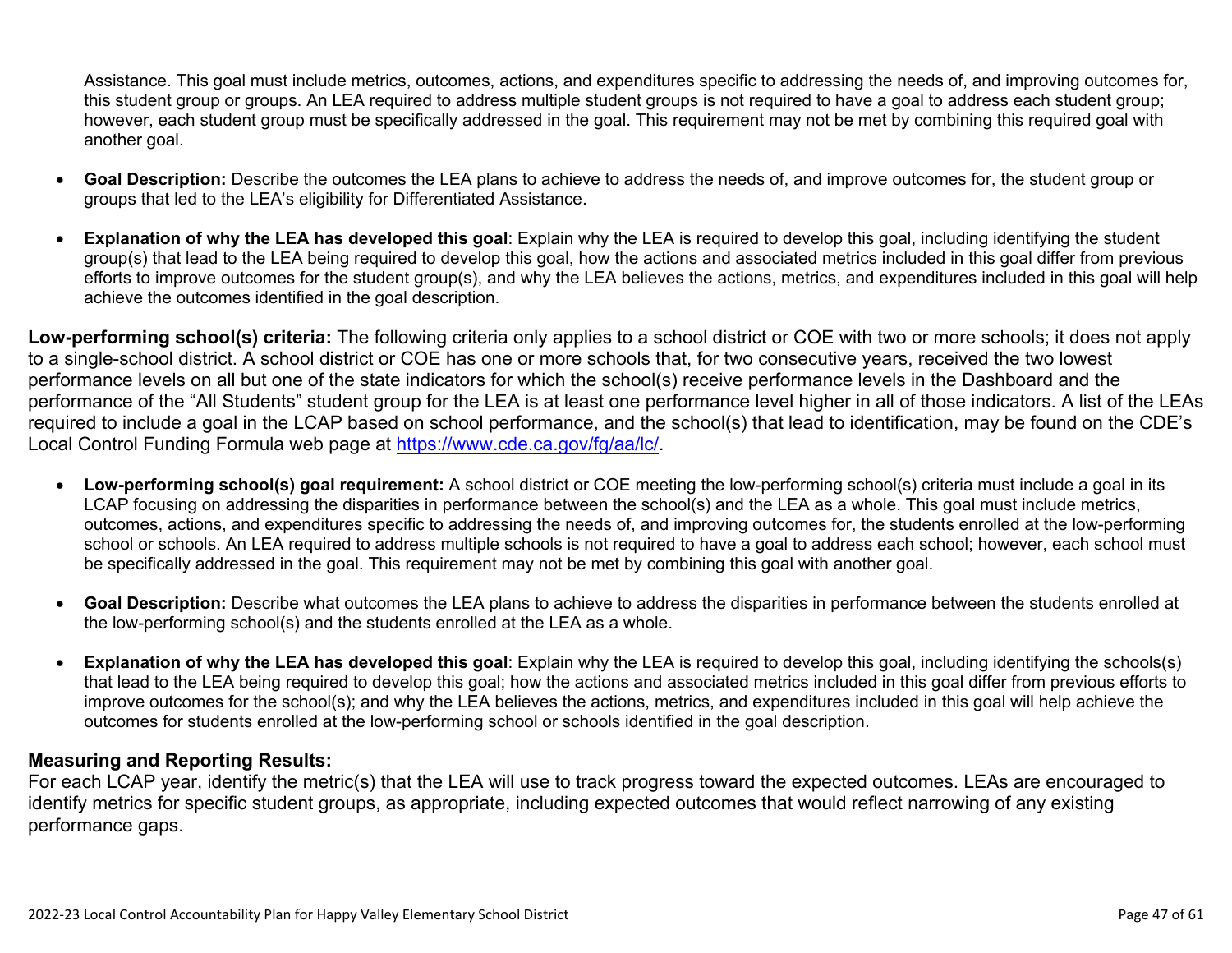Include in the baseline column the most recent data associated with this metric available at the time of adoption of the LCAP for the first year of the three-year plan. LEAs may use data as reported on the 2019 Dashboard for the baseline of a metric only if that data represents the most recent available (e.g., high school graduation rate).

Using the most recent data available may involve reviewing data the LEA is preparing for submission to the California Longitudinal Pupil Achievement Data System (CALPADS) or data that the LEA has recently submitted to CALPADS. Because final 2020–21 outcomes on some metrics may not be computable at the time the 2021–24 LCAP is adopted (e.g., graduation rate, suspension rate), the most recent data available may include a point in time calculation taken each year on the same date for comparability purposes.

The baseline data shall remain unchanged throughout the three-year LCAP.

Complete the table as follows:

- **Metric**: Indicate how progress is being measured using a metric.
- **Baseline**: Enter the baseline when completing the LCAP for 2021–22. As described above, the baseline is the most recent data associated with a metric. Indicate the school year to which the data applies, consistent with the instructions above.
- **Year 1 Outcome**: When completing the LCAP for 2022–23, enter the most recent data available. Indicate the school year to which the data applies, consistent with the instructions above.
- **Year 2 Outcome**: When completing the LCAP for 2023–24, enter the most recent data available. Indicate the school year to which the data applies, consistent with the instructions above.
- **Year 3 Outcome**: When completing the LCAP for 2024–25, enter the most recent data available. Indicate the school year to which the data applies, consistent with the instructions above. The 2024–25 LCAP will be the first year in the next three-year cycle. Completing this column will be part of the Annual Update for that year.
- **Desired Outcome for 2023**–**24**: When completing the first year of the LCAP, enter the desired outcome for the relevant metric the LEA expects to achieve by the end of the 2023–24 LCAP year.

Timeline for completing the "**Measuring and Reporting Results**" part of the Goal.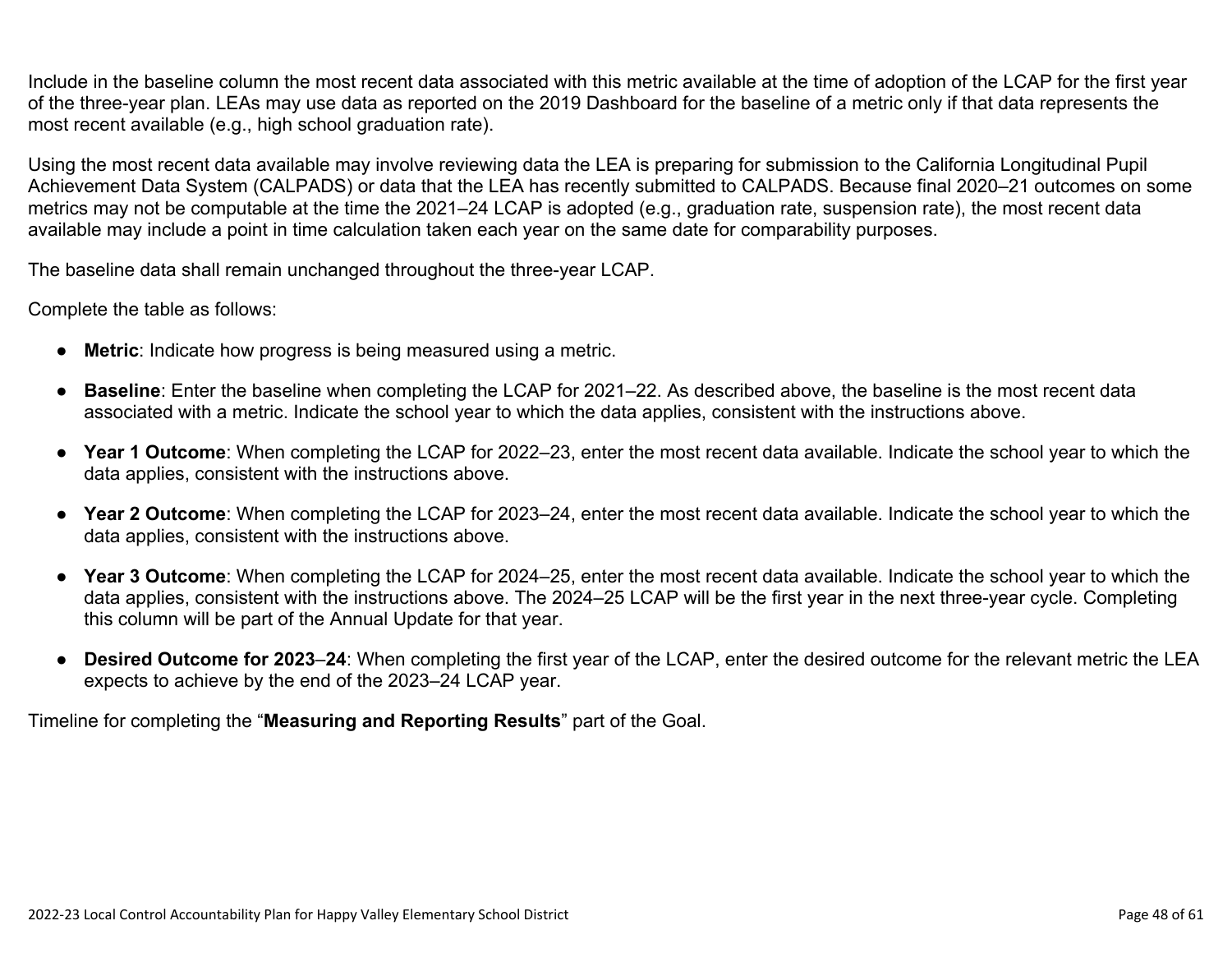| <b>Metric</b>                                                                    | <b>Baseline</b>                                                                  | Year 1 Outcome                                                                                              | Year 2 Outcome                                                                                              | Year 3 Outcome                                                                                              | <b>Desired Outcome</b><br>for Year 3<br>$(2023 - 24)$                                                              |
|----------------------------------------------------------------------------------|----------------------------------------------------------------------------------|-------------------------------------------------------------------------------------------------------------|-------------------------------------------------------------------------------------------------------------|-------------------------------------------------------------------------------------------------------------|--------------------------------------------------------------------------------------------------------------------|
| Enter information<br>in this box when<br>completing the<br>LCAP for 2021-<br>22. | Enter information<br>in this box when<br>completing the<br>LCAP for 2021-<br>22. | Enter information<br>in this box when<br>completing the<br>LCAP for 2022-<br>23. Leave blank<br>until then. | Enter information<br>in this box when<br>completing the<br>LCAP for 2023-<br>24. Leave blank<br>until then. | Enter information<br>in this box when<br>completing the<br>LCAP for 2024-<br>25. Leave blank<br>until then. | Enter information<br>in this box when<br>completing the<br>LCAP for 2021-<br>22 or when<br>adding a new<br>metric. |

The metrics may be quantitative or qualitative; but at minimum, an LEA's LCAP must include goals that are measured using all of the applicable metrics for the related state priorities, in each LCAP year as applicable to the type of LEA. To the extent a state priority does not specify one or more metrics (e.g., implementation of state academic content and performance standards), the LEA must identify a metric to use within the LCAP. For these state priorities, LEAs are encouraged to use metrics based on or reported through the relevant self-reflection tool for local indicators within the Dashboard.

*Actions*: Enter the action number. Provide a short title for the action. This title will also appear in the action tables. Provide a description of the action. Enter the total amount of expenditures associated with this action. Budgeted expenditures from specific fund sources will be provided in the summary tables. Indicate whether the action contributes to meeting the increase or improved services requirement as described in the Increased or Improved Services section using a "Y" for Yes or an "N" for No. (**Note:** for each such action offered on an LEA-wide or schoolwide basis, the LEA will need to provide additional information in the Increased or Improved Summary Section to address the requirements in *California Code of Regulations*, Title 5 [5 *CCR*] Section 15496(b) in the Increased or Improved Services Section of the LCAP).

*Actions for English Learners:* School districts, COEs, and charter schools that have a numerically significant English learner student subgroup must include specific actions in the LCAP related to, at a minimum, the language acquisition programs, as defined in *EC* Section 306, provided to students and professional development activities specific to English learners.

*Actions for Foster Youth*: School districts, COEs, and charter schools that have a numerically significant Foster Youth student subgroup are encouraged to include specific actions in the LCAP designed to meet needs specific to Foster Youth students.

#### **Goal Analysis:**

Enter the LCAP Year.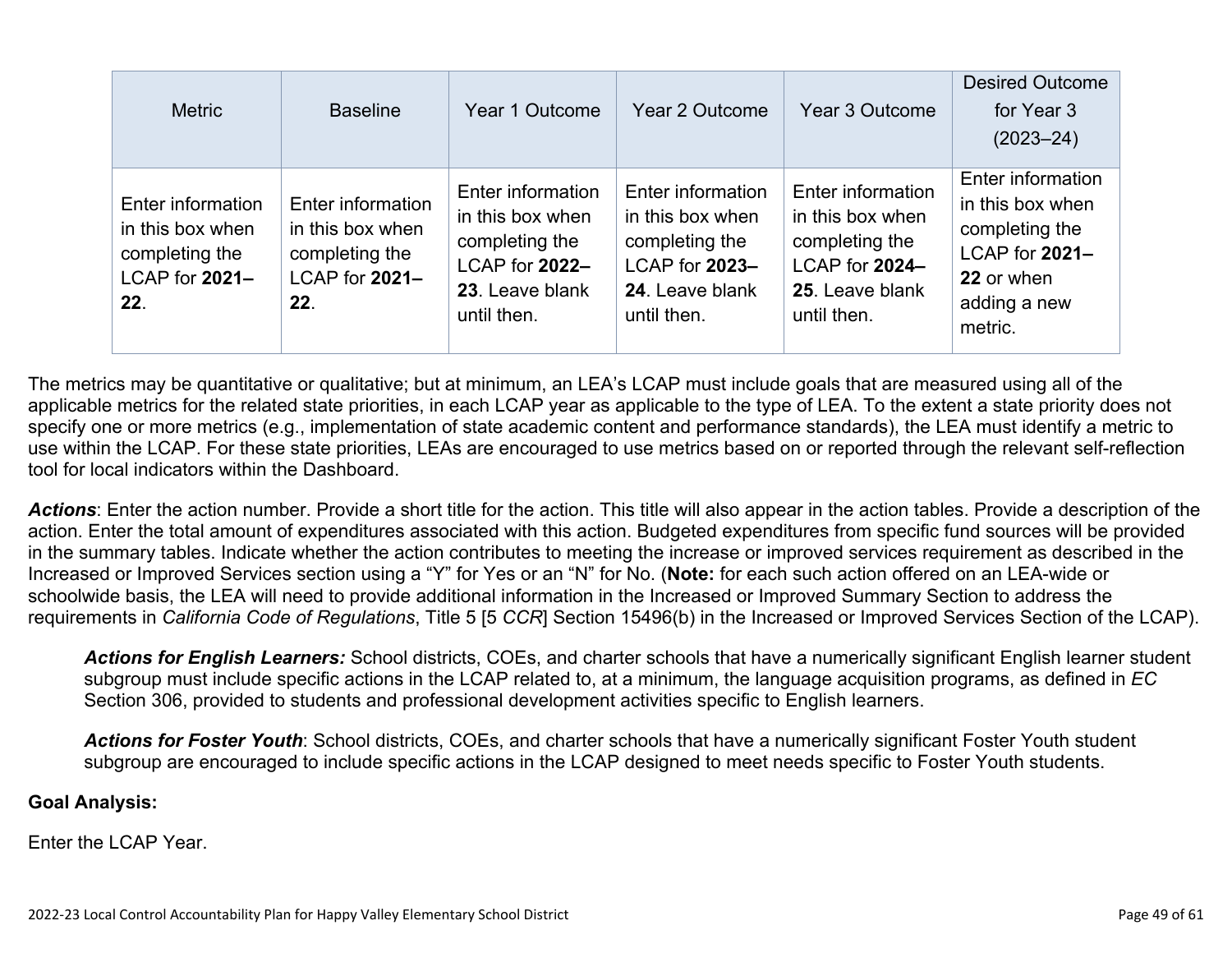Using actual annual measurable outcome data, including data from the Dashboard, analyze whether the planned actions were effective in achieving the goal. Respond to the prompts as instructed.

- Describe the overall implementation of the actions to achieve the articulated goal. Include a discussion of relevant challenges and successes experienced with the implementation process. This must include any instance where the LEA did not implement a planned action or implemented a planned action in a manner that differs substantively from how it was described in the adopted LCAP.
- Explain material differences between Budgeted Expenditures and Estimated Actual Expenditures and between the Planned Percentages of Improved Services and Estimated Actual Percentages of Improved Services, as applicable. Minor variances in expenditures or percentages do not need to be addressed, and a dollar-for-dollar accounting is not required.
- Describe the effectiveness of the specific actions to achieve the articulated goal as measured by the LEA. In some cases, not all actions in a goal will be intended to improve performance on all of the metrics associated with the goal. When responding to this prompt, LEAs may assess the effectiveness of a single action or group of actions within the goal in the context of performance on a single metric or group of specific metrics within the goal that are applicable to the action(s). Grouping actions with metrics will allow for more robust analysis of whether the strategy the LEA is using to impact a specified set of metrics is working and increase transparency for educational partners. LEAs are encouraged to use such an approach when goals include multiple actions and metrics that are not closely associated.
- Describe any changes made to this goal, expected outcomes, metrics, or actions to achieve this goal as a result of this analysis and analysis of the data provided in the Dashboard or other local data, as applicable.

# **Increased or Improved Services for Foster Youth, English Learners, and Low-Income Students**

# **Purpose**

A well-written Increased or Improved Services section provides educational partners with a comprehensive description, within a single dedicated section, of how an LEA plans to increase or improve services for its unduplicated students in grades TK–12 as compared to all students in grades TK–12, as applicable, and how LEA-wide or schoolwide actions identified for this purpose meet regulatory requirements. Descriptions provided should include sufficient detail yet be sufficiently succinct to promote a broader understanding of educational partners to facilitate their ability to provide input. An LEA's description in this section must align with the actions included in the Goals and Actions section as contributing.

## **Requirements and Instructions**

*Projected LCFF Supplemental and/or Concentration Grants*: Specify the amount of LCFF supplemental and concentration grant funds the LEA estimates it will receive in the coming year based on the number and concentration of low income, foster youth, and English learner students.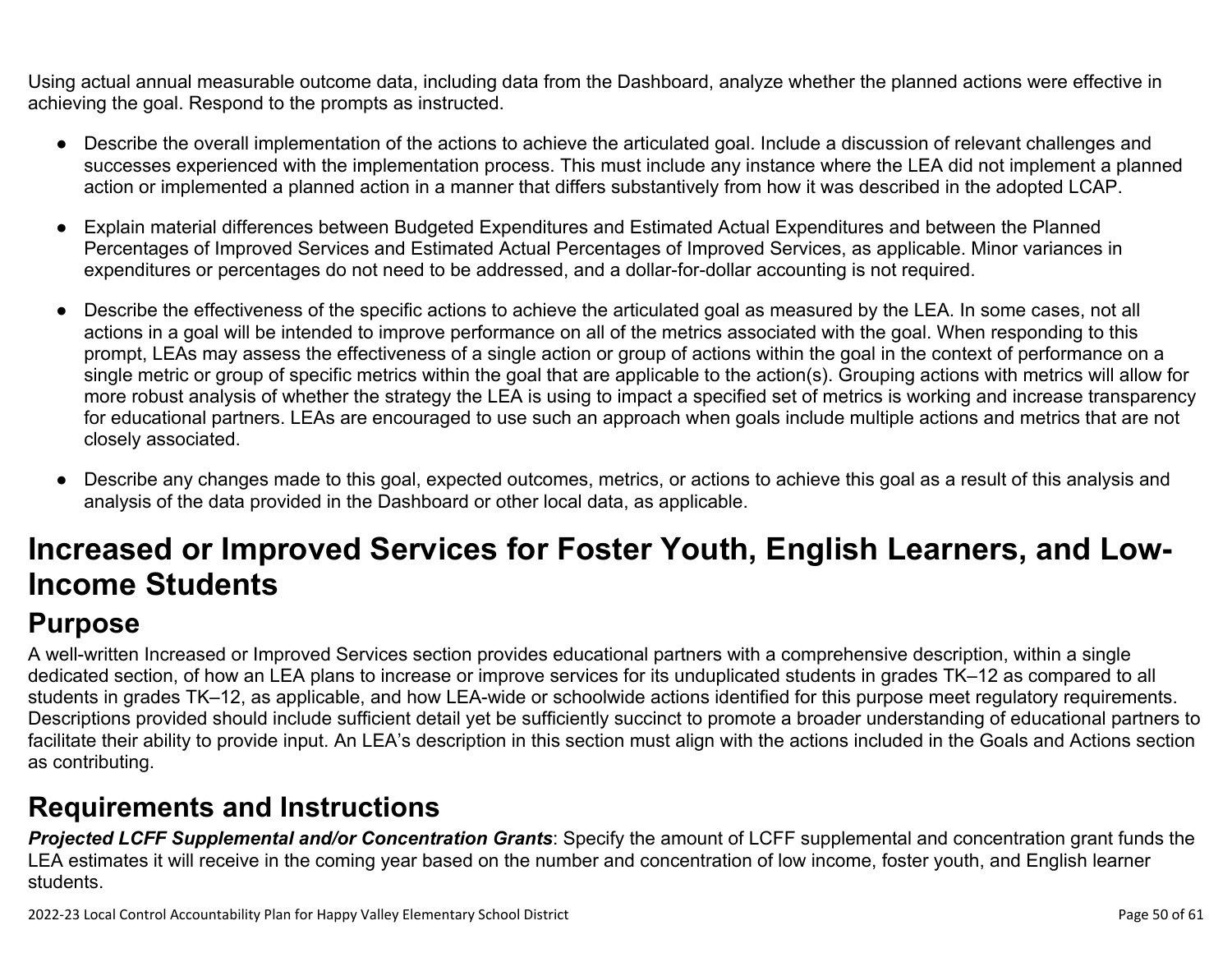**Projected Additional LCFF Concentration Grant (15 percent):** Specify the amount of additional LCFF concentration grant add-on funding, as described in *EC* Section 42238.02, that the LEA estimates it will receive in the coming year.

*Projected Percentage to Increase or Improve Services for the Coming School Year***:** Specify the estimated percentage by which services for unduplicated pupils must be increased or improved as compared to the services provided to all students in the LCAP year as calculated pursuant to 5 *CCR* Section 15496(a)(7).

*LCFF Carryover — Percentage:* Specify the LCFF Carryover — Percentage identified in the LCFF Carryover Table. If a carryover percentage is not identified in the LCFF Carryover Table, specify a percentage of zero (0.00%).

*LCFF Carryover — Dollar:* Specify the LCFF Carryover — Dollar amount identified in the LCFF Carryover Table. If a carryover amount is not identified in the LCFF Carryover Table, specify an amount of zero (\$0).

**Total Percentage to Increase or Improve Services for the Coming School Year:** Add the Projected Percentage to Increase or Improve Services for the Coming School Year and the Proportional LCFF Required Carryover Percentage and specify the percentage. This is the LEAs percentage by which services for unduplicated pupils must be increased or improved as compared to the services provided to all students in the LCAP year, as calculated pursuant to 5 *CCR* Section 15496(a)(7).

### *Required Descriptions:*

**For each action being provided to an entire school, or across the entire school district or COE, an explanation of (1) how the needs of foster youth, English learners, and low-income students were considered first, and (2) how these actions are effective in meeting the goals for these students.**

For each action included in the Goals and Actions section as contributing to the increased or improved services requirement for unduplicated pupils and provided on an LEA-wide or schoolwide basis, the LEA must include an explanation consistent with 5 *CCR* Section 15496(b). For any such actions continued into the 2021–24 LCAP from the 2017–2020 LCAP, the LEA must determine whether or not the action was effective as expected, and this determination must reflect evidence of outcome data or actual implementation to date.

**Principally Directed and Effective:** An LEA demonstrates how an action is principally directed towards and effective in meeting the LEA's goals for unduplicated students when the LEA explains how:

- It considers the needs, conditions, or circumstances of its unduplicated pupils;
- The action, or aspect(s) of the action (including, for example, its design, content, methods, or location), is based on these considerations; and
- The action is intended to help achieve an expected measurable outcome of the associated goal.

As such, the response provided in this section may rely on a needs assessment of unduplicated students.

2022-23 Local Control Accountability Plan for Happy Valley Elementary School District Page 51 of 61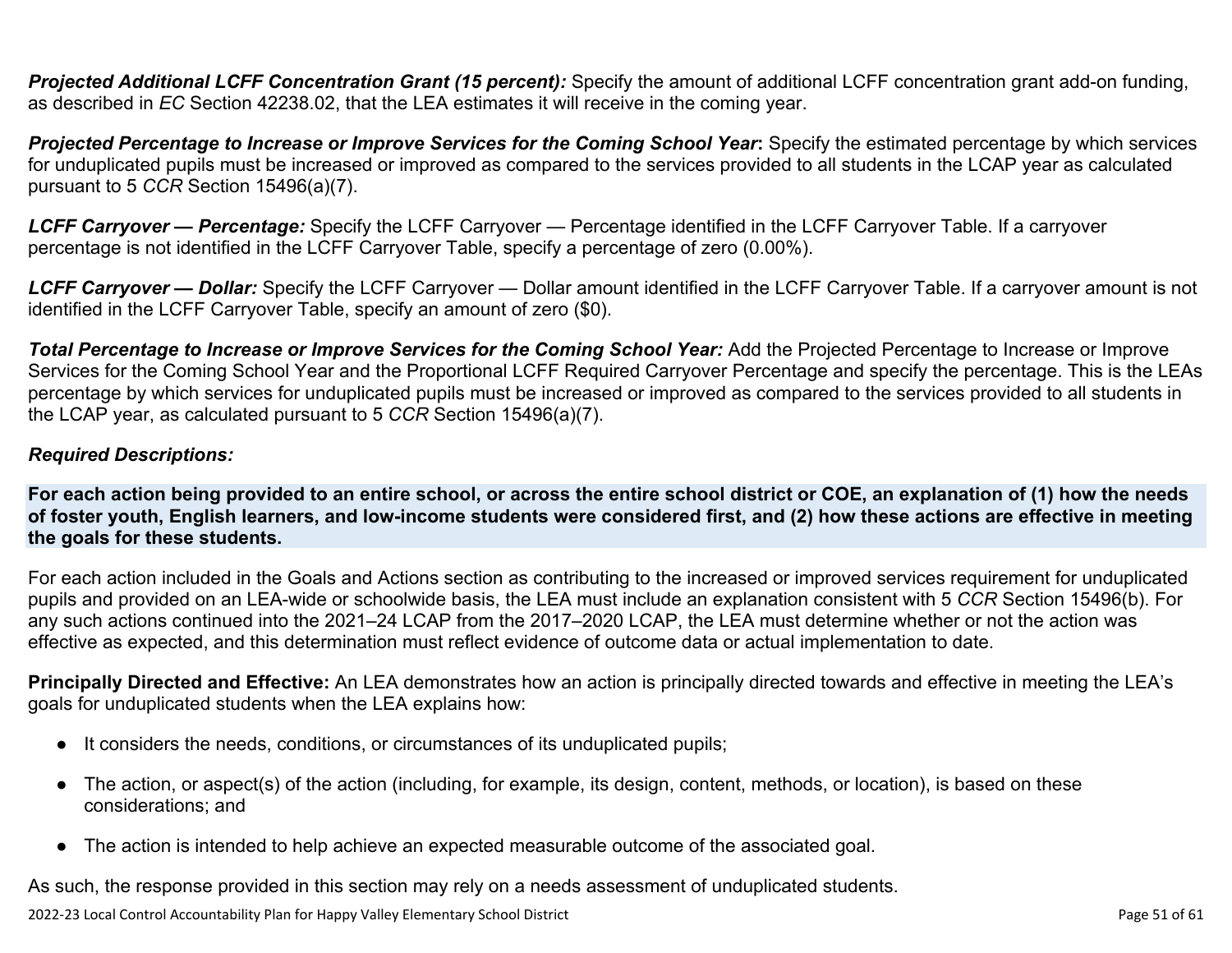Conclusory statements that a service will help achieve an expected outcome for the goal, without an explicit connection or further explanation as to how, are not sufficient. Further, simply stating that an LEA has a high enrollment percentage of a specific student group or groups does not meet the increase or improve services standard because enrolling students is not the same as serving students.

For example, if an LEA determines that low-income students have a significantly lower attendance rate than the attendance rate for all students, it might justify LEA-wide or schoolwide actions to address this area of need in the following way:

After assessing the needs, conditions, and circumstances of our low-income students, we learned that the attendance rate of our lowincome students is 7 percent lower than the attendance rate for all students. (Needs, Conditions, Circumstances [Principally Directed])

In order to address this condition of our low-income students, we will develop and implement a new attendance program that is designed to address some of the major causes of absenteeism, including lack of reliable transportation and food, as well as a school climate that does not emphasize the importance of attendance. Goal N, Actions X, Y, and Z provide additional transportation and nutritional resources as well as a districtwide educational campaign on the benefits of high attendance rates. (Contributing Action[s])

These actions are being provided on an LEA-wide basis and we expect/hope that all students with less than a 100 percent attendance rate will benefit. However, because of the significantly lower attendance rate of low-income students, and because the actions meet needs most associated with the chronic stresses and experiences of a socio-economically disadvantaged status, we expect that the attendance rate for our low-income students will increase significantly more than the average attendance rate of all other students. (Measurable Outcomes [Effective In])

**COEs and Charter Schools**: Describe how actions included as contributing to meeting the increased or improved services requirement on an LEA-wide basis are principally directed to and effective in meeting its goals for unduplicated pupils in the state and any local priorities as described above. In the case of COEs and charter schools, schoolwide and LEA-wide are considered to be synonymous.

### **For School Districts Only:**

### **Actions Provided on an LEA-Wide Basis:**

*Unduplicated Percentage > 55 percent:* For school districts with an unduplicated pupil percentage of 55 percent or more, describe how these actions are principally directed to and effective in meeting its goals for unduplicated pupils in the state and any local priorities as described above.

*Unduplicated Percentage < 55 percent:* For school districts with an unduplicated pupil percentage of less than 55 percent, describe how these actions are principally directed to and effective in meeting its goals for unduplicated pupils in the state and any local priorities. Also describe how the actions **are the most effective use of the funds** to meet these goals for its unduplicated pupils. Provide the basis for this determination, including any alternatives considered, supporting research, experience, or educational theory.

### **Actions Provided on a Schoolwide Basis:**

2022-23 Local Control Accountability Plan for Happy Valley Elementary School District **Page 52** of 61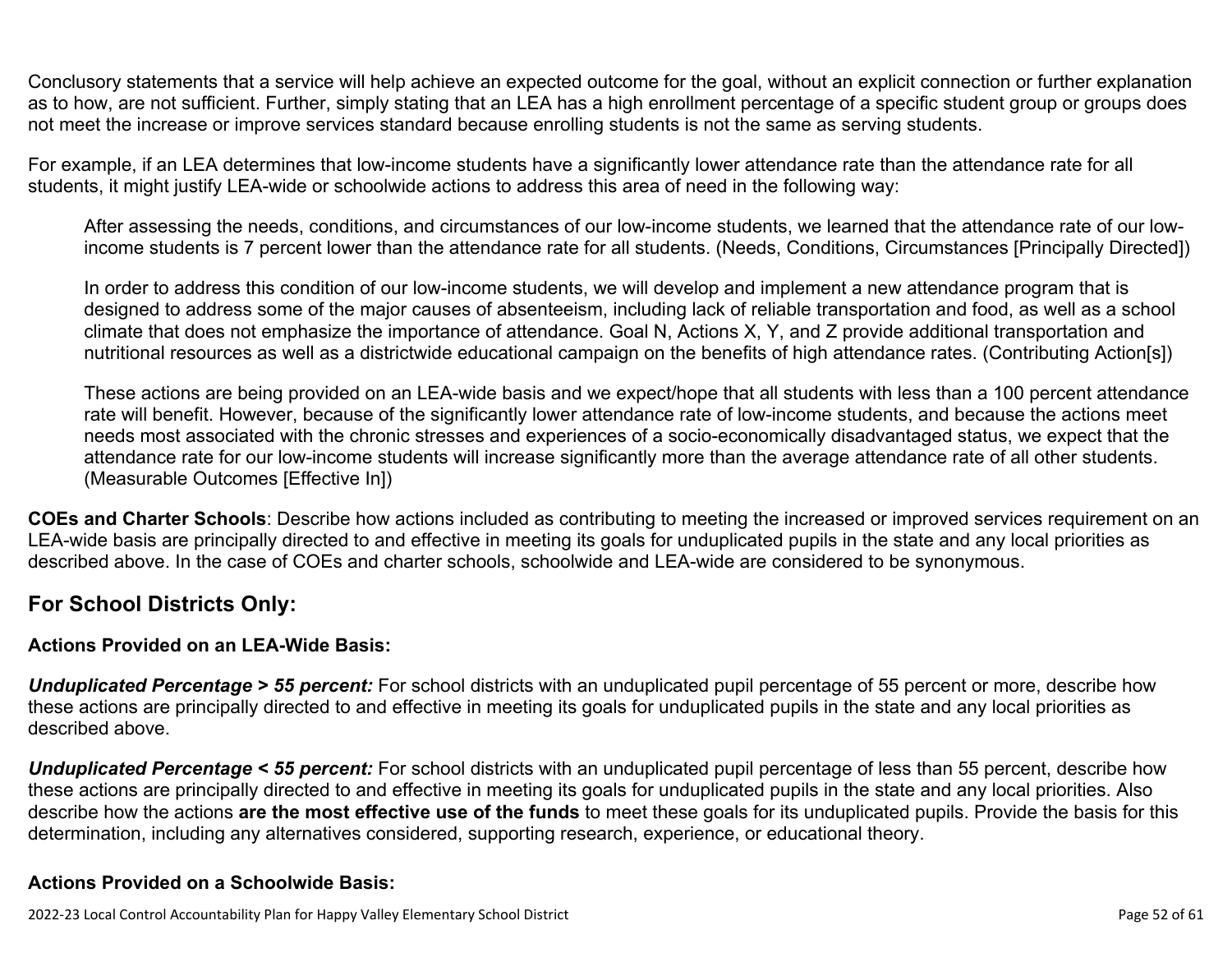School Districts must identify in the description those actions being funded and provided on a schoolwide basis, and include the required description supporting the use of the funds on a schoolwide basis.

**For schools with 40 percent or more enrollment of unduplicated pupils:** Describe how these actions are principally directed to and effective in meeting its goals for its unduplicated pupils in the state and any local priorities.

**For school districts expending funds on a schoolwide basis at a school with less than 40 percent enrollment of unduplicated pupils:** Describe how these actions are principally directed to and how the actions are the most effective use of the funds to meet its goals for foster youth, English learners, and low-income students in the state and any local priorities.

#### **A description of how services for foster youth, English learners, and low-income students are being increased or improved by the percentage required.**

Consistent with the requirements of 5 *CCR* Section 15496, describe how services provided for unduplicated pupils are increased or improved by at least the percentage calculated as compared to the services provided for all students in the LCAP year. To improve services means to grow services in quality and to increase services means to grow services in quantity. Services are increased or improved by those actions in the LCAP that are included in the Goals and Actions section as contributing to the increased or improved services requirement, whether they are provided on an LEA-wide or schoolwide basis or provided on a limited basis to unduplicated students. A limited action is an action that only serves foster youth, English learners, and/or low-income students. This description must address how these action(s) are expected to result in the required proportional increase or improvement in services for unduplicated pupils as compared to the services the LEA provides to all students for the relevant LCAP year.

For any action contributing to meeting the increased or improved services requirement that is associated with a Planned Percentage of Improved Services in the Contributing Summary Table rather than an expenditure of LCFF funds, describe the methodology that was used to determine the contribution of the action towards the proportional percentage. See the instructions for determining the Planned Percentage of Improved Services for information on calculating the Percentage of Improved Services.

#### **A description of the plan for how the additional concentration grant add-on funding identified above will be used to increase the number of staff providing direct services to students at schools that have a high concentration (above 55 percent) of foster youth, English learners, and low-income students, as applicable.**

An LEA that receives the additional concentration grant add-on described in *EC* Section 42238.02 is required to demonstrate how it is using these funds to increase the number of staff who provide direct services to students at schools with an enrollment of unduplicated students that is greater than 55 percent as compared to the number of staff who provide direct services to students at schools with an enrollment of unduplicated students that is equal to or less than 55 percent. The staff who provide direct services to students must be certificated staff and/or classified staff employed by the LEA; classified staff includes custodial staff.

Provide the following descriptions, as applicable to the LEA: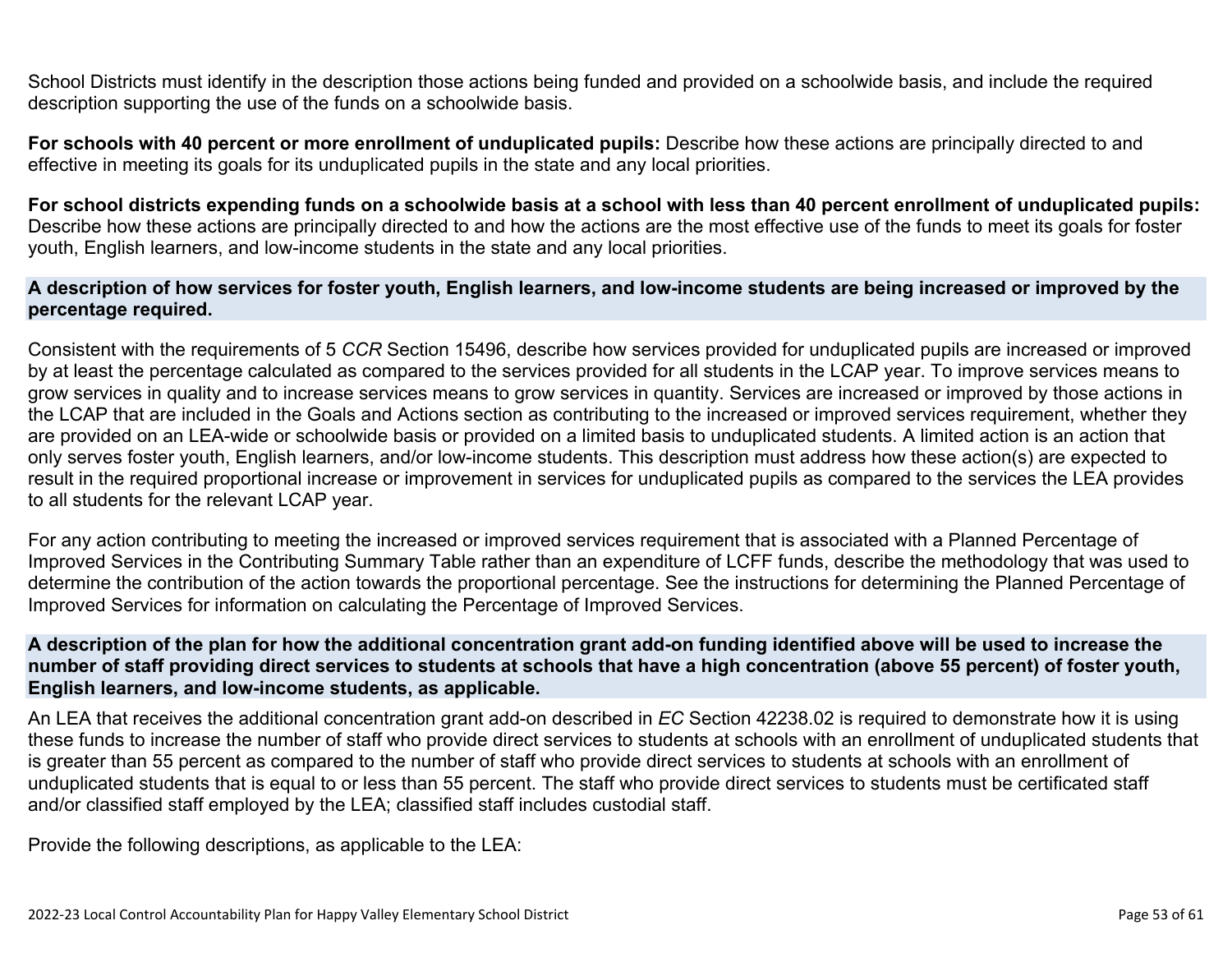An LEA that does not receive a concentration grant or the concentration grant add-on must indicate that a response to this prompt is not applicable.

Identify the goal and action numbers of the actions in the LCAP that the LEA is implementing to meet the requirement to increase the number of staff who provide direct services to students at schools with an enrollment of unduplicated students that is greater than 55 percent.

An LEA that does not have comparison schools from which to describe how it is using the concentration grant add-on funds, such as an LEA that only has schools with an enrollment of unduplicated students that is greater than 55 percent, must describe how it is using the funds to increase the number of credentialed staff, classified staff, or both, including custodial staff, who provide direct services to students at selected schools and the criteria used to determine which schools require additional staffing support.

In the event that an additional concentration grant add-on is not sufficient to increase staff providing direct services to students at a school with an enrollment of unduplicated students that is greater than 55 percent, the LEA must describe how it is using the funds to retain staff providing direct services to students at a school with an enrollment of unduplicated students that is greater than 55 percent.

Complete the table as follows:

- Provide the staff-to-student ratio of classified staff providing direct services to students with a concentration of unduplicated students that is 55 percent or less and the staff-to-student ratio of classified staff providing direct services to students at schools with a concentration of unduplicated students that is greater than 55 percent, as applicable to the LEA. The LEA may group its schools by grade span (Elementary, Middle/Junior High, and High Schools), as applicable to the LEA. The staff-to-student ratio must be based on the number of full time equivalent (FTE) staff and the number of enrolled students as counted on the first Wednesday in October of each year.
- Provide the staff-to-student ratio of certificated staff providing direct services to students at schools with a concentration of unduplicated students that is 55 percent or less and the staff-to-student ratio of certificated staff providing direct services to students at schools with a concentration of unduplicated students that is greater than 55 percent, as applicable to the LEA. The LEA may group its schools by grade span (Elementary, Middle/Junior High, and High Schools), as applicable to the LEA. The staff-to-student ratio must be based on the number of FTE staff and the number of enrolled students as counted on the first Wednesday in October of each year.

# **Action Tables**

Complete the Data Entry Table for each action in the LCAP. The information entered into this table will automatically populate the other Action Tables. Information is only entered into the Data Entry Table, the Annual Update Table, the Contributing Actions Annual Update Table, and the LCFF Carryover Table. With the exception of the Data Entry Table, the word "input" has been added to column headers to aid in identifying the column(s) where information will be entered. Information is not entered on the remaining Action tables.

The following tables are required to be included as part of the LCAP adopted by the local governing board or governing body:

• Table 1: Total Planned Expenditures Table (for the coming LCAP Year)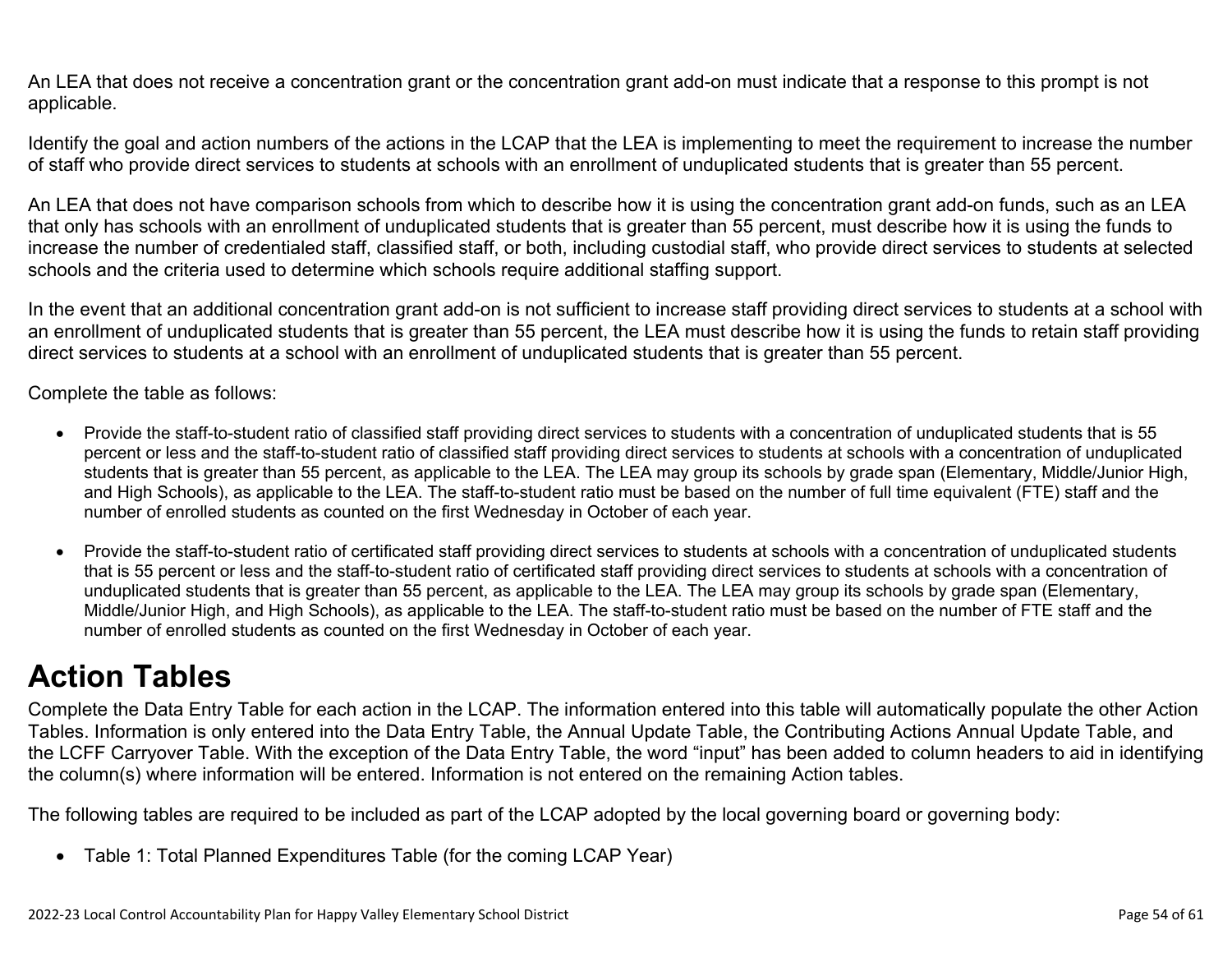- Table 2: Contributing Actions Table (for the coming LCAP Year)
- Table 3: Annual Update Table (for the current LCAP Year)
- Table 4: Contributing Actions Annual Update Table (for the current LCAP Year)
- Table 5: LCFF Carryover Table (for the current LCAP Year)

Note: The coming LCAP Year is the year that is being planned for, while the current LCAP year is the current year of implementation. For example, when developing the 2022–23 LCAP, 2022–23 will be the coming LCAP Year and 2021–22 will be the current LCAP Year.

# **Data Entry Table**

The Data Entry Table may be included in the LCAP as adopted by the local governing board or governing body, but is not required to be included. In the Data Entry Table, input the following information for each action in the LCAP for that applicable LCAP year:

- **LCAP Year**: Identify the applicable LCAP Year.
- **1. Projected LCFF Base Grant**: Provide the total amount of LCFF funding the LEA estimates it will receive for the coming school year, excluding the supplemental and concentration grants and the add-ons for the Targeted Instructional Improvement Grant Program and the Home to School Transportation Program, pursuant to 5 *CCR* Section 15496(a)(8).

See *EC* sections 2574 (for COEs) and 42238.02 (for school districts and charter schools), as applicable, for LCFF apportionment calculations.

- **2. Projected LCFF Supplemental and/or Concentration Grants:** Provide the total amount of LCFF supplemental and concentration grants the LEA estimates it will receive on the basis of the number and concentration of unduplicated students for the coming school year.
- **3. Projected Percentage to Increase or Improve Services for the Coming School Year:** This percentage will not be entered; it is calculated based on the Projected LCFF Base Grant and the Projected LCFF Supplemental and/or Concentration Grants, pursuant to 5 *CCR* Section 15496(a)(8). This is the percentage by which services for unduplicated pupils must be increased or improved as compared to the services provided to all students in the coming LCAP year.
- **LCFF Carryover Percentage:** Specify the LCFF Carryover Percentage identified in the LCFF Carryover Table from the prior LCAP year. If a carryover percentage is not identified in the LCFF Carryover Table, specify a percentage of zero (0.00%).
- **Total Percentage to Increase or Improve Services for the Coming School Year:** This percentage will not be entered; it is calculated based on the Projected Percentage to Increase or Improve Services for the Coming School Year and the LCFF Carryover —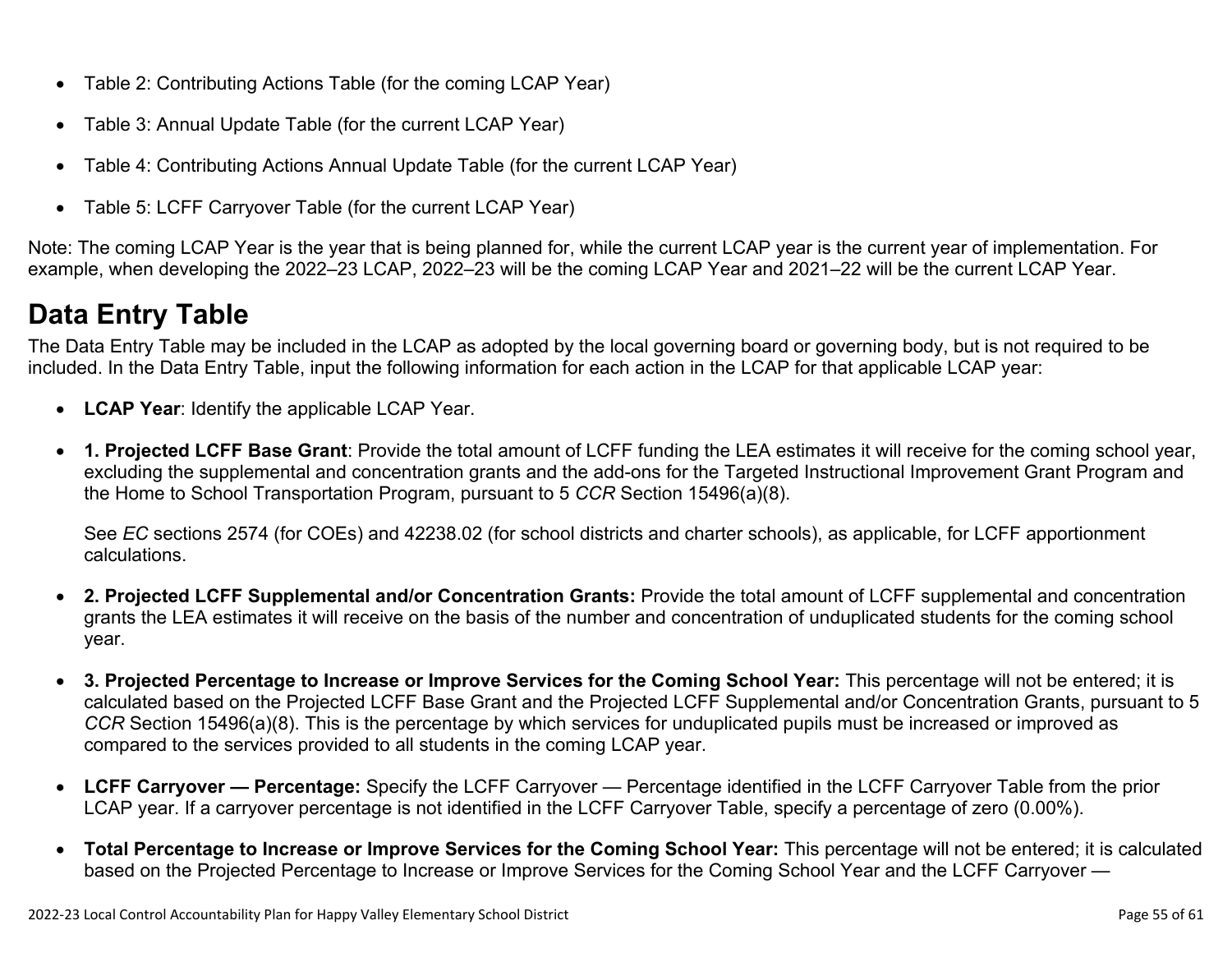Percentage. This is the percentage by which the LEA must increase or improve services for unduplicated pupils as compared to the services provided to all students in the coming LCAP year.

- **Goal #**: Enter the LCAP Goal number for the action.
- **Action #**: Enter the action's number as indicated in the LCAP Goal.
- **Action Title**: Provide a title of the action.
- **Student Group(s)**: Indicate the student group or groups who will be the primary beneficiary of the action by entering "All," or by entering a specific student group or groups.
- **Contributing to Increased or Improved Services?:** Type "Yes" if the action **is** included as contributing to meeting the increased or improved services; OR, type "No" if the action is **not** included as contributing to meeting the increased or improved services.
- If "Yes" is entered into the Contributing column, then complete the following columns:
	- o **Scope**: The scope of an action may be LEA-wide (i.e., districtwide, countywide, or charterwide), schoolwide, or limited. An action that is LEA-wide in scope upgrades the entire educational program of the LEA. An action that is schoolwide in scope upgrades the entire educational program of a single school. An action that is limited in its scope is an action that serves only one or more unduplicated student groups.
	- o **Unduplicated Student Group(s)**: Regardless of scope, contributing actions serve one or more unduplicated student groups. Indicate one or more unduplicated student groups for whom services are being increased or improved as compared to what all students receive.
	- o **Location**: Identify the location where the action will be provided. If the action is provided to all schools within the LEA, the LEA must indicate "All Schools." If the action is provided to specific schools within the LEA or specific grade spans only, the LEA must enter "Specific Schools" or "Specific Grade Spans." Identify the individual school or a subset of schools or grade spans (e.g., all high schools or grades transitional kindergarten through grade five), as appropriate.
- **Time Span**: Enter "ongoing" if the action will be implemented for an indeterminate period of time. Otherwise, indicate the span of time for which the action will be implemented. For example, an LEA might enter "1 Year," or "2 Years," or "6 Months."
- **Total Personnel**: Enter the total amount of personnel expenditures utilized to implement this action.
- **Total Non-Personnel**: This amount will be automatically calculated based on information provided in the Total Personnel column and the Total Funds column.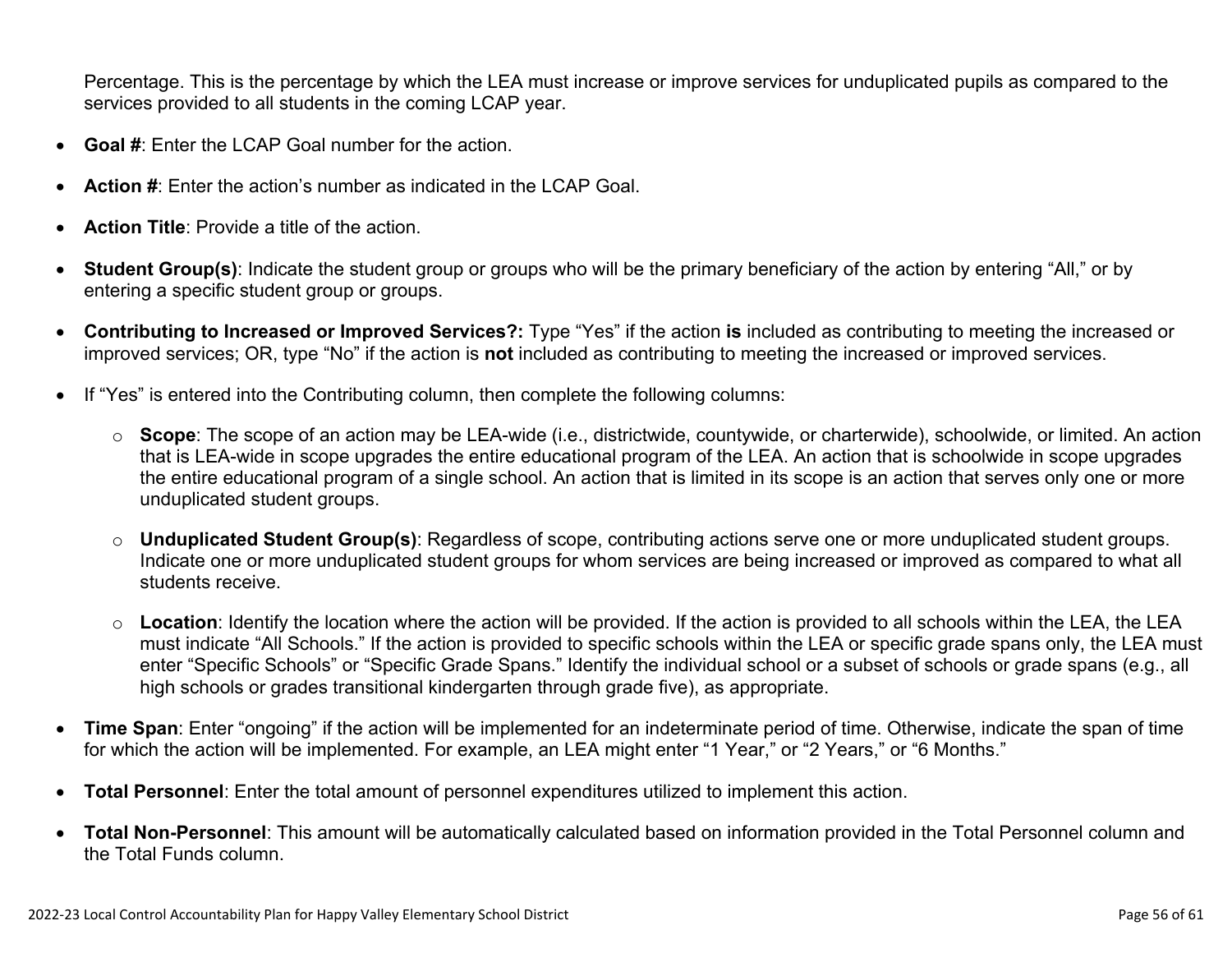- **LCFF Funds**: Enter the total amount of LCFF funds utilized to implement this action, if any. LCFF funds include all funds that make up an LEA's total LCFF target (i.e., base grant, grade span adjustment, supplemental grant, concentration grant, Targeted Instructional Improvement Block Grant, and Home-To-School Transportation).
	- o **Note:** For an action to contribute towards meeting the increased or improved services requirement it must include some measure of LCFF funding. The action may also include funding from other sources, however the extent to which an action contributes to meeting the increased or improved services requirement is based on the LCFF funding being used to implement the action.
- **Other State Funds**: Enter the total amount of Other State Funds utilized to implement this action, if any.
- **Local Funds**: Enter the total amount of Local Funds utilized to implement this action, if any.
- **Federal Funds**: Enter the total amount of Federal Funds utilized to implement this action, if any.
- **Total Funds**: This amount is automatically calculated based on amounts entered in the previous four columns.
- **Planned Percentage of Improved Services**: For any action identified as contributing, being provided on a Limited basis to unduplicated students, and that does not have funding associated with the action, enter the planned quality improvement anticipated for the action as a percentage rounded to the nearest hundredth (0.00%). A limited action is an action that only serves foster youth, English learners, and/or low-income students.
	- o As noted in the instructions for the Increased or Improved Services section, when identifying a Planned Percentage of Improved Services, the LEA must describe the methodology that it used to determine the contribution of the action towards the proportional percentage. The percentage of improved services for an action corresponds to the amount of LCFF funding that the LEA estimates it would expend to implement the action if it were funded.

For example, an LEA determines that there is a need to analyze data to ensure that instructional aides and expanded learning providers know what targeted supports to provide to students who are foster youth. The LEA could implement this action by hiring additional staff to collect and analyze data and to coordinate supports for students, which the LEA estimates would cost \$165,000. Instead, the LEA chooses to utilize a portion of existing staff time to analyze data relating to students who are foster youth. This analysis will then be shared with site principals who will use the data to coordinate services provided by instructional assistants and expanded learning providers to target support to students. In this example, the LEA would divide the estimated cost of \$165,000 by the amount of LCFF Funding identified in the Data Entry Table and then convert the quotient to a percentage. This percentage is the Planned Percentage of Improved Service for the action.

## **Contributing Actions Table**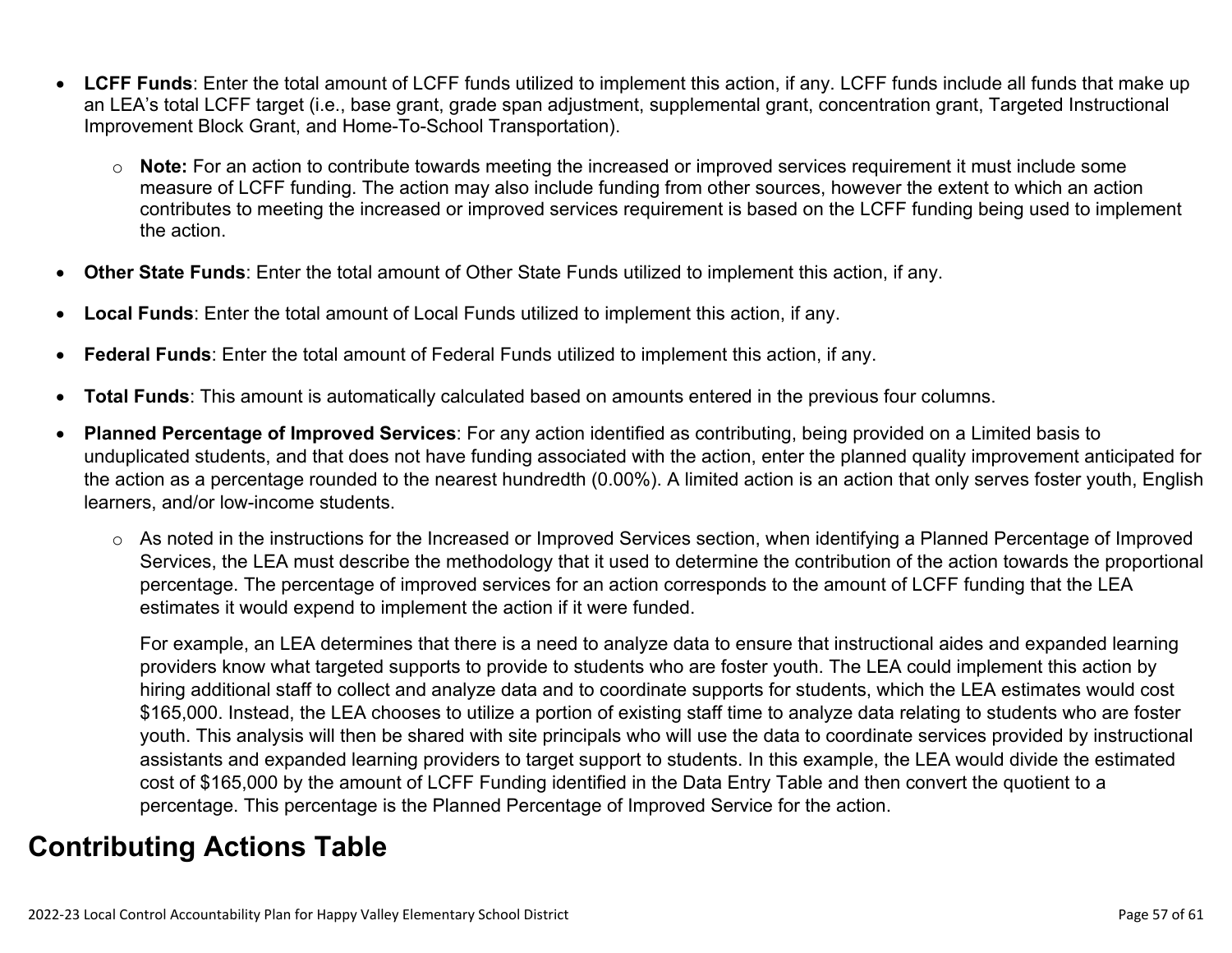As noted above, information will not be entered in the Contributing Actions Table; however, the 'Contributing to Increased or Improved Services?' column will need to be checked to ensure that only actions with a "Yes" are displaying. If actions with a "No" are displayed or if actions that are contributing are not displaying in the column, use the drop-down menu in the column header to filter only the "Yes" responses.

# **Annual Update Table**

In the Annual Update Table, provide the following information for each action in the LCAP for the relevant LCAP year:

• **Estimated Actual Expenditures**: Enter the total estimated actual expenditures to implement this action, if any.

# **Contributing Actions Annual Update Table**

In the Contributing Actions Annual Update Table, check the 'Contributing to Increased or Improved Services?' column to ensure that only actions with a "Yes" are displaying. If actions with a "No" are displayed or if actions that are contributing are not displaying in the column, use the drop-down menu in the column header to filter only the "Yes" responses. Provide the following information for each contributing action in the LCAP for the relevant LCAP year:

- **6. Estimated Actual LCFF Supplemental and/or Concentration Grants:** Provide the total amount of LCFF supplemental and concentration grants the LEA estimates it will actually receive based on of the number and concentration of unduplicated students in the current school year.
- **Estimated Actual Expenditures for Contributing Actions**: Enter the total estimated actual expenditure of LCFF funds used to implement this action, if any.
- **Estimated Actual Percentage of Improved Services:** For any action identified as contributing, being provided on a Limited basis only to unduplicated students, and that does not have funding associated with the action, enter the total estimated actual quality improvement anticipated for the action as a percentage rounded to the nearest hundredth (0.00%).
	- o Building on the example provided above for calculating the Planned Percentage of Improved Services, the LEA in the example implements the action. As part of the annual update process, the LEA reviews implementation and student outcome data and determines that the action was implemented with fidelity and that outcomes for foster youth students improved. The LEA reviews the original estimated cost for the action and determines that had it hired additional staff to collect and analyze data and to coordinate supports for students that estimated actual cost would have been \$169,500 due to a cost of living adjustment. The LEA would divide the estimated actual cost of \$169,500 by the amount of LCFF Funding identified in the Data Entry Table and then convert the quotient to a percentage. This percentage is the Estimated Actual Percentage of Improved Services for the action.

# **LCFF Carryover Table**

• **9. Estimated Actual LCFF Base Grant**: Provide the total amount of LCFF funding the LEA estimates it will receive for the current school year, excluding the supplemental and concentration grants and the add-ons for the Targeted Instructional Improvement Grant Program and the Home to School Transportation Program, pursuant to 5 *CCR* Section 15496(a)(8).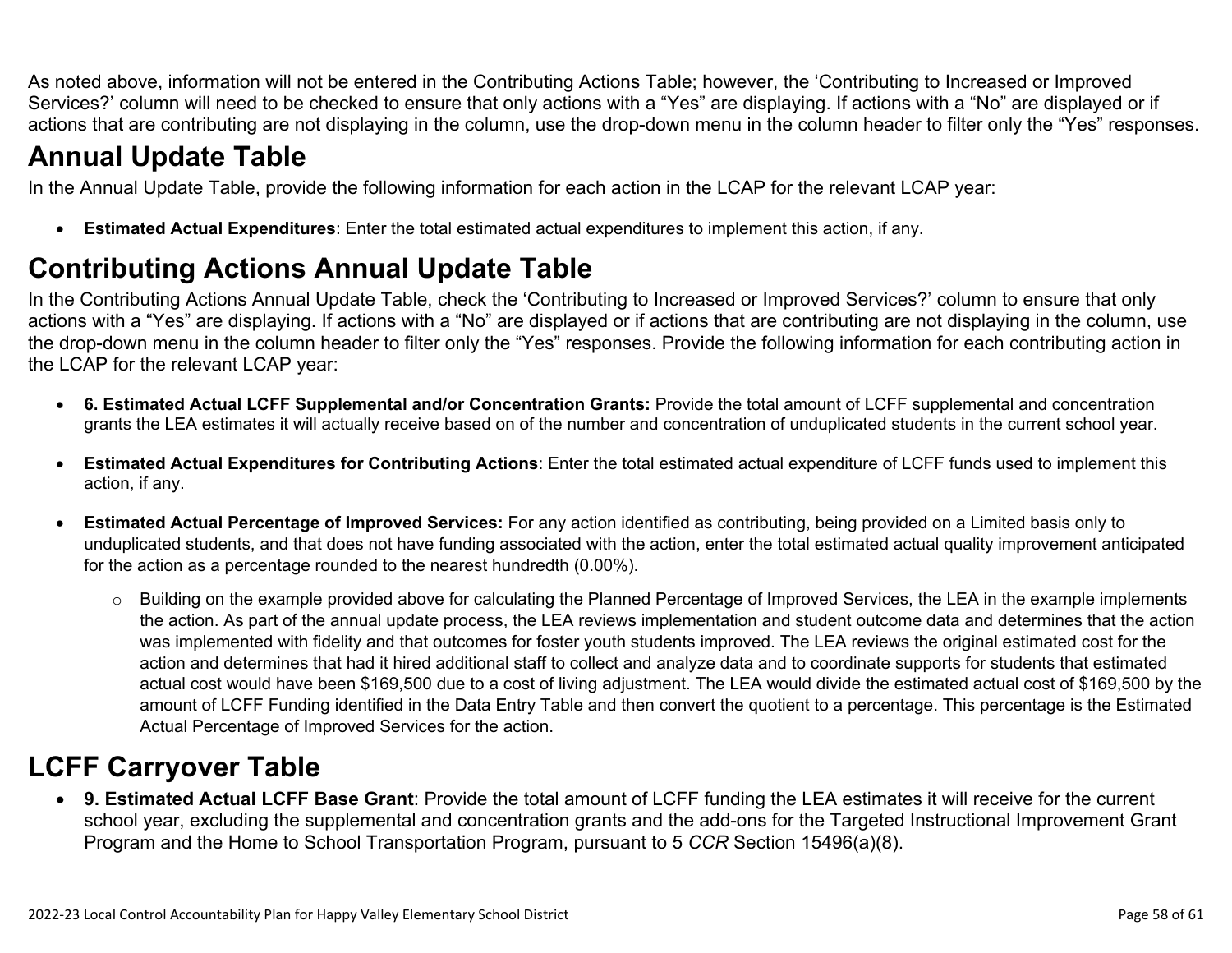• **10. Total Percentage to Increase or Improve Services for the Current School Year:** This percentage will not be entered. The percentage is calculated based on the amounts of the Estimated Actual LCFF Base Grant (9) and the Estimated Actual LCFF Supplemental and/or Concentration Grants (6), pursuant to 5 *CCR* Section 15496(a)(8), plus the LCFF Carryover – Percentage from the prior year. This is the percentage by which services for unduplicated pupils must be increased or improved as compared to the services provided to all students in the current LCAP year.

## **Calculations in the Action Tables**

To reduce the duplication of effort of LEAs, the Action Tables include functionality such as pre-population of fields and cells based on the information provided in the Data Entry Table, the Annual Update Summary Table, and the Contributing Actions Table. For transparency, the functionality and calculations used are provided below.

### **Contributing Actions Table**

- 4. Total Planned Contributing Expenditures (LCFF Funds)
	- $\circ$  This amount is the total of the Planned Expenditures for Contributing Actions (LCFF Funds) column
- 5. Total Planned Percentage of Improved Services
	- $\circ$  This percentage is the total of the Planned Percentage of Improved Services column
- Planned Percentage to Increase or Improve Services for the coming school year (4 divided by 1, plus 5)
	- o This percentage is calculated by dividing the Total Planned Contributing Expenditures (4) by the Projected LCFF Base Grant (1), converting the quotient to a percentage, and adding it to the Total Planned Percentage of Improved Services (5).

### **Contributing Actions Annual Update Table**

Pursuant to *EC* Section 42238.07(c)(2), if the Total Planned Contributing Expenditures (4) is less than the Estimated Actual LCFF Supplemental and Concentration Grants (6), the LEA is required to calculate the difference between the Total Planned Percentage of Improved Services (5) and the Total Estimated Actual Percentage of Improved Services (7). If the Total Planned Contributing Expenditures (4) is equal to or greater than the Estimated Actual LCFF Supplemental and Concentration Grants (6), the Difference Between Planned and Estimated Actual Percentage of Improved Services will display "Not Required."

- 6. Estimated Actual LCFF Supplemental and Concentration Grants
	- o This is the total amount of LCFF supplemental and concentration grants the LEA estimates it will actually receive based on of the number and concentration of unduplicated students in the current school year.
- 4. Total Planned Contributing Expenditures (LCFF Funds)
	- $\circ$  This amount is the total of the Last Year's Planned Expenditures for Contributing Actions (LCFF Funds)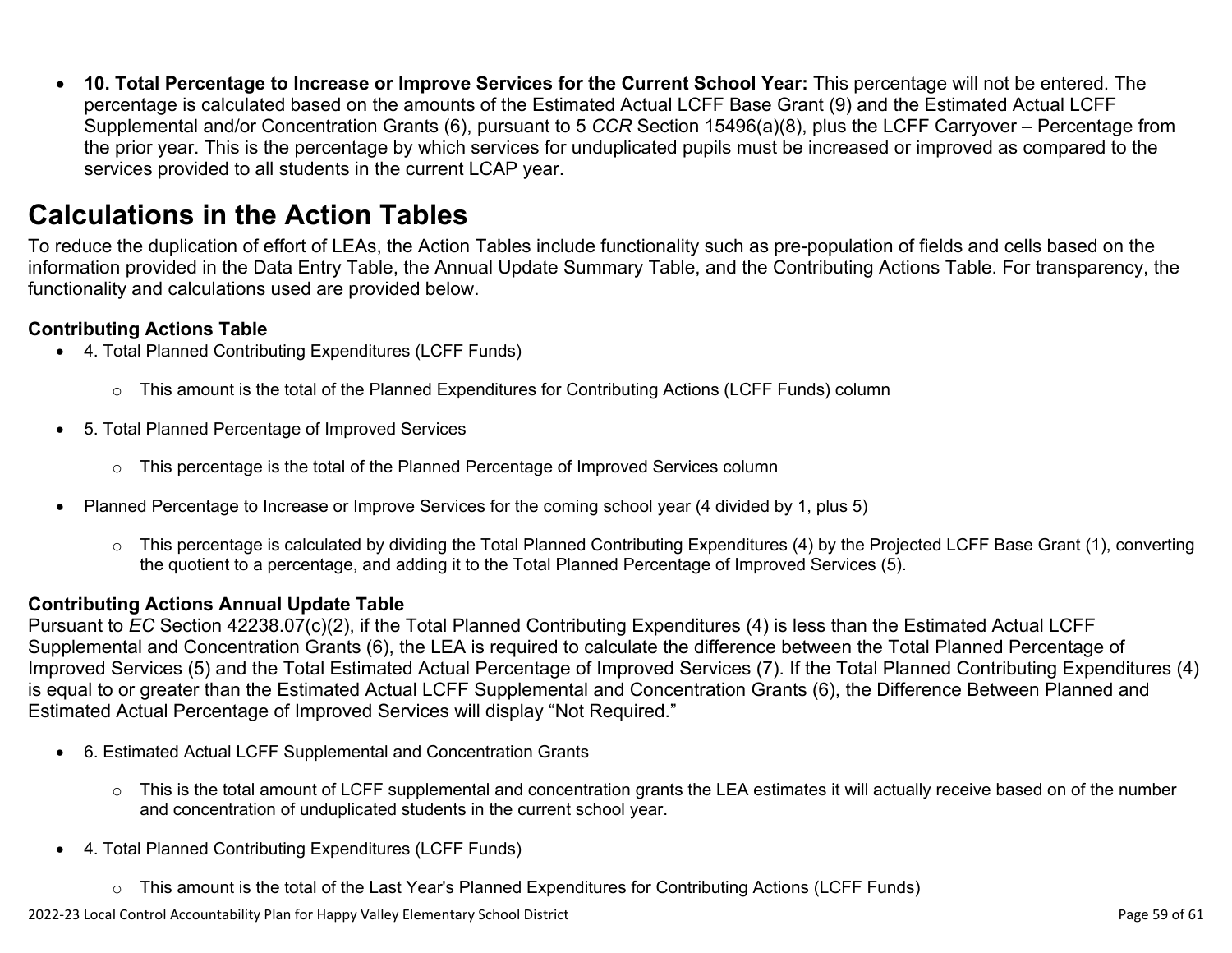- 7. Total Estimated Actual Expenditures for Contributing Actions
	- o This amount is the total of the Estimated Actual Expenditures for Contributing Actions (LCFF Funds)
- Difference Between Planned and Estimated Actual Expenditures for Contributing Actions (Subtract 7 from 4)
	- $\circ$  This amount is the Total Estimated Actual Expenditures for Contributing Actions (7) subtracted from the Total Planned Contributing Expenditures (4)
- 5. Total Planned Percentage of Improved Services (%)
	- o This amount is the total of the Planned Percentage of Improved Services column
- 8. Total Estimated Actual Percentage of Improved Services (%)
	- o This amount is the total of the Estimated Actual Percentage of Improved Services column
- Difference Between Planned and Estimated Actual Percentage of Improved Services (Subtract 5 from 8)
	- o This amount is the Total Planned Percentage of Improved Services (5) subtracted from the Total Estimated Actual Percentage of Improved Services (8)

### **LCFF Carryover Table**

- 10. Total Percentage to Increase or Improve Services for the Current School Year (6 divided by 9 + Carryover %)
	- $\circ$  This percentage is the Estimated Actual LCFF Supplemental and/or Concentration Grants (6) divided by the Estimated Actual LCFF Base Grant (9) plus the LCFF Carryover – Percentage from the prior year.
- 11. Estimated Actual Percentage of Increased or Improved Services (7 divided by 9, plus 8)
	- o This percentage is the Total Estimated Actual Expenditures for Contributing Actions (7) divided by the LCFF Funding (9), then converting the quotient to a percentage and adding the Total Estimated Actual Percentage of Improved Services (8).
- 12. LCFF Carryover Dollar Amount LCFF Carryover (Subtract 11 from 10 and multiply by 9)
	- $\circ$  If the Estimated Actual Percentage of Increased or Improved Services (11) is less than the Estimated Actual Percentage to Increase or Improve Services (10), the LEA is required to carry over LCFF funds.

The amount of LCFF funds is calculated by subtracting the Estimated Actual Percentage to Increase or Improve Services (11) from the Estimated Actual Percentage of Increased or Improved Services (10) and then multiplying by the Estimated Actual LCFF Base Grant (9). This amount is the amount of LCFF funds that is required to be carried over to the coming year.